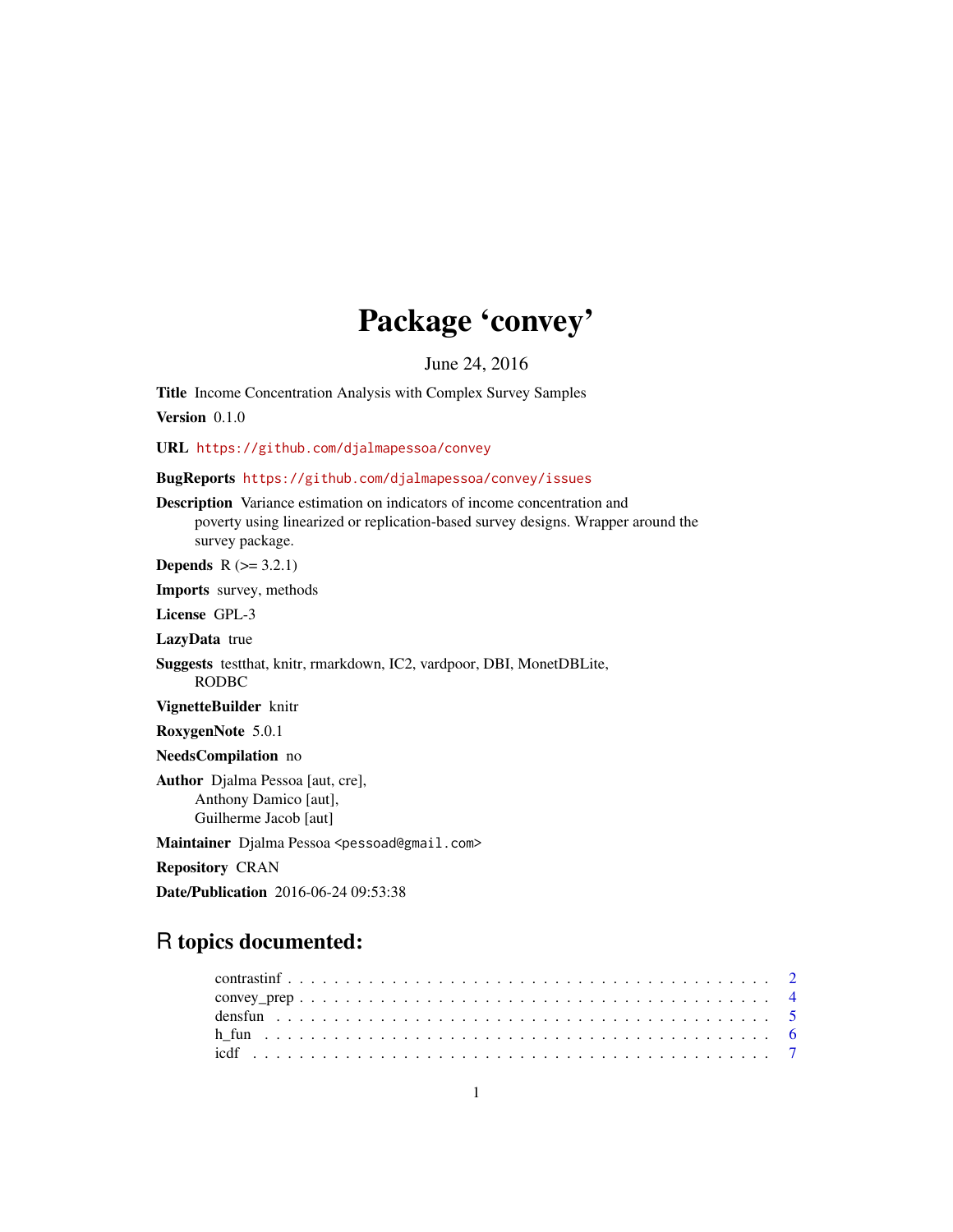#### <span id="page-1-0"></span>2 contrastinf

| syyarpr  |     |
|----------|-----|
|          |     |
|          |     |
|          | -15 |
|          | -19 |
|          | 22  |
|          | -24 |
|          | 26  |
|          | 28  |
|          | 30  |
|          | 33  |
|          | -36 |
|          | 38  |
|          | 40  |
|          | 43  |
| svyzenga | 45  |
|          |     |

#### **Index a** set of the contract of the contract of the contract of the contract of the contract of the contract of the contract of the contract of the contract of the contract of the contract of the contract of the contrac

contrastinf *Generalized linearization of a smooth function of survey statistics*

# Description

Generalized linearization of a smooth function of survey statistics

# Usage

```
contrastinf(exprlist, infunlist)
```
# Arguments

| exprlist  | a call                                                                                                       |
|-----------|--------------------------------------------------------------------------------------------------------------|
| infunlist | a list of lists, each having two components: value - the estimate value and lin -<br>the linearized variable |

# Details

The call must use function that deriv knows how to differentiate. It allows to compute the linearized variable of a complex indicator from the linearized variables of simpler component variables, avoiding the formal derivatives calculations.

# Value

a list with two components: values - the estimate value and lin - the linearized variable

# Author(s)

Djalma Pessoa and Anthony Damico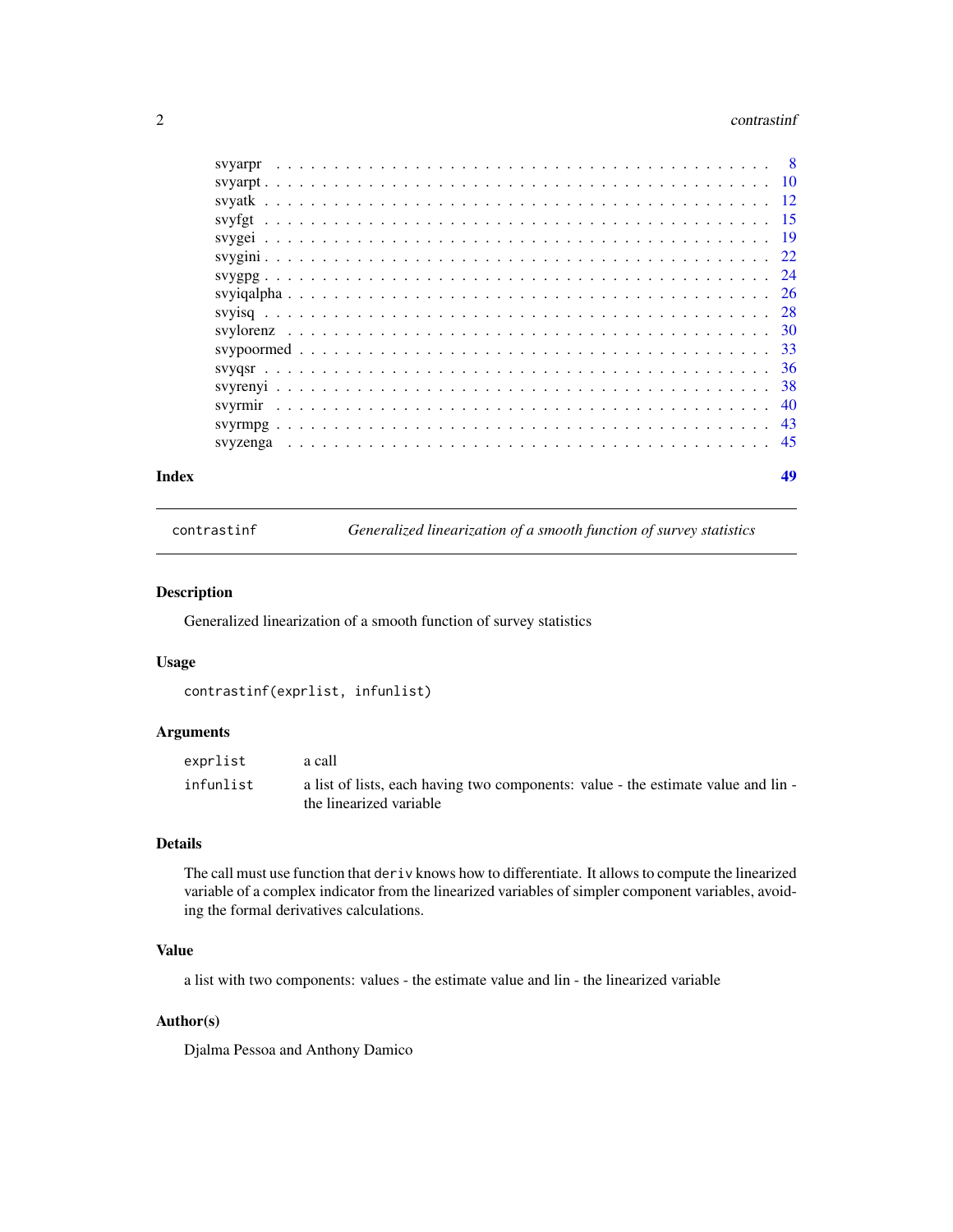#### contrastinf 3

# References

Guillaume Osier (2009). Variance estimation for complex indicators of poverty and inequality. *Journal of the European Survey Research Association*, Vol.3, No.3, pp. 167-195, ISSN 1864-3361, URL <http://ojs.ub.uni-konstanz.de/srm/article/view/369>.

# See Also

svyqsr

```
library(survey)
library(vardpoor)
data(eusilc) ; names( eusilc ) <- tolower( names( eusilc ) )
# linearized design
des_eusilc <- svydesign( ids = ~rb030 , strata = ~db040 , weights = ~rb050 , data = eusilc )
des_eusilc <- convey_prep(des_eusilc)
w <- weights(des_eusilc)
# ratio linearization
T1 = list(value = sum(w*existcigencome), lin = easilySeqincome)T2 = list(value = sum(w), lin = rep(1, nrow(eusile)))list_all <- list( T1 = T1, T2 = T2)
lin_R = contrastinf (quote(T1/T2), list_all)
# estimate of the variable eqincome mean
lin R$value
# se estimate of the variable eqincome mean
SE(svytotal(lin_R$lin, des_eusilc))
# to check, use
svymean (~eqincome, des_eusilc)
# quintile share ratio (qsr) linearization
S20 <- svyisq(~ eqincome, design = des_eusilc, .20)
S20_val <- coef (S20); attributes (S20_val) <- NULL
S20_lin <- attr(S20 , "lin" )
S80 \le svyisq(\le eqincome, design = des_eusilc, .80)
S80_val <- coef (S80); attributes (S80_val) <- NULL
S80_lin <- attr(S80 , "lin" )
SU \leftarrow list (value = S80 val, lin = S80 lin )
SI \leftarrow list (value = S20_val, lin = S20_llin )
TOT <- list(value = sum( w * eusilc$eqincome) , lin = eusilc$eqincome )
list\_all \leftarrow list (TOT = TOT, SI = SI, SU = SU)lin_QSR <- contrastinf( quote((TOT-SU)/SI), list_all)
# estimate of the qsr
lin_QSR$value
# se estimate of the qsr:
SE(svytotal(lin_QSR$lin, des_eusilc))
# to check, use
```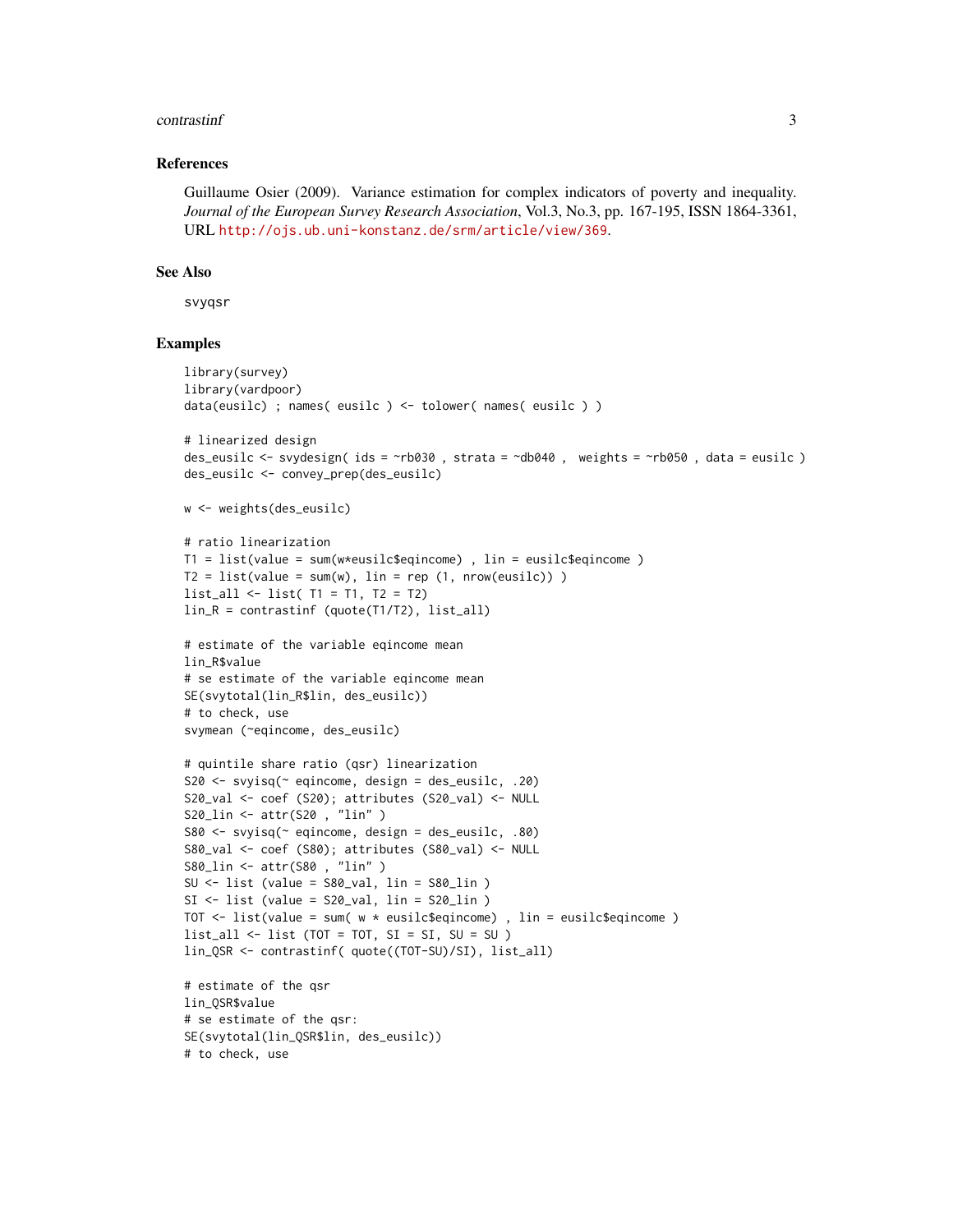```
svyqsr(~eqincome, des_eusilc )
# proportion of income below the quantile .20
list_all <- list (TOT = TOT, SI = SI )
lin_Lor <- contrastinf( quote(SI/TOT), list_all)
# estimate of the proportion of income below the quantile .20
lin_Lor$value
# se estimate
SE(svytotal(lin_Lor$lin,des_eusilc))
```
convey\_prep *prepare svydesign and svyrep.design objects for the convey package*

# Description

stores the full survey design (needed for convey functions that use a global poverty threshold) within the design. this function must be run immediately after the full design object creation with svydesign or svrepdesign

#### Usage

```
convey_prep(design)
```
#### Arguments

design a survey design object of the library survey.

#### Details

functions in the convey package that use a global poverty threshold require the complete (presubsetted) design in order to calculate variances correctly. this function stores the full design object as a separate attribute so that functions from the survey package such as subset and svyby do not disrupt the calculation of error terms.

# Value

the same survey object with a full\_design attribute as the storage space for the unsubsetted survey design

# Author(s)

Djalma Pessoa and Anthony Damico

<span id="page-3-0"></span>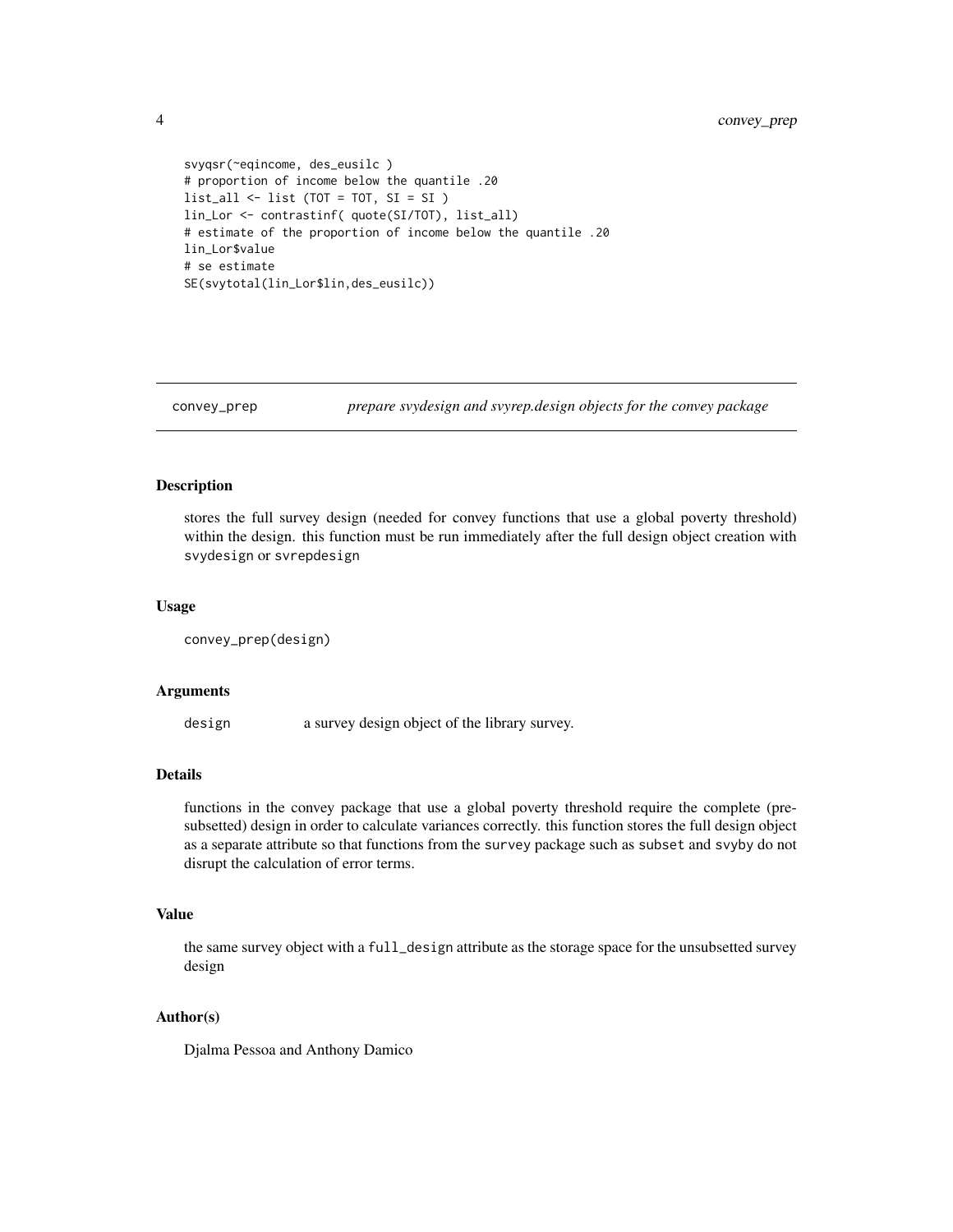#### <span id="page-4-0"></span>densfun 55 million and the set of the set of the set of the set of the set of the set of the set of the set of the set of the set of the set of the set of the set of the set of the set of the set of the set of the set of t

# Examples

```
library(survey)
library(vardpoor)
data(eusilc) ; names( eusilc ) <- tolower( names( eusilc ) )
# linearized design: convey_prep must be run as soon as the linearized design has been created
des_eusilc <- svydesign( ids = ~rb030 , strata = ~db040 , weights = ~rb050 , data = eusilc )
des_eusilc <- convey_prep( des_eusilc )
# now this linearized design object is ready for analysis!
# # # CORRECT usage example # # #
des_eusilc <- svydesign( ids = ~rb030 , strata = ~db040 , weights = ~rb050 , data = eusilc )
des_eusilc <- convey_prep( des_eusilc )
sub_eusilc <- subset( des_eusilc , age > 20 )
# since convey_prep() was run immediately after creating the design
# this will calculate the variance accurately
SE( svyarpt( \sim eqincome, sub_eusilc ) )
# # # end of CORRECT usage example # # #
# # # INCORRECT usage example # # #
des_eusilc <- svydesign( ids = ~rb030 , strata = ~db040 , weights = ~rb050 , data = eusilc )
sub_eusilc <- subset( des_eusilc , age > 20 )
sub_eusilc <- convey_prep( sub_eusilc )
# since convey_prep() was not run immediately after creating the design
# this will make the variance wrong
SE( svyarpt( ~ eqincome , sub_eusilc ) )
# # # end of INCORRECT usage example # # #
```
densfun *Estimate the derivative of the cdf function using kernel estimator*

#### **Description**

computes the derivative of a function in a point using kernel estimation

#### Usage

```
densfun(formula, design, x, h = NULL, FUN = "F", na.rm = FALSE, ...)
```
# Arguments

| formula | a formula specifying the income variable                        |
|---------|-----------------------------------------------------------------|
| design  | a design object of class survey design from the survey library. |
| x       | the point where the derivative is calculated                    |
| h       | value of the bandwidth based on the whole sample                |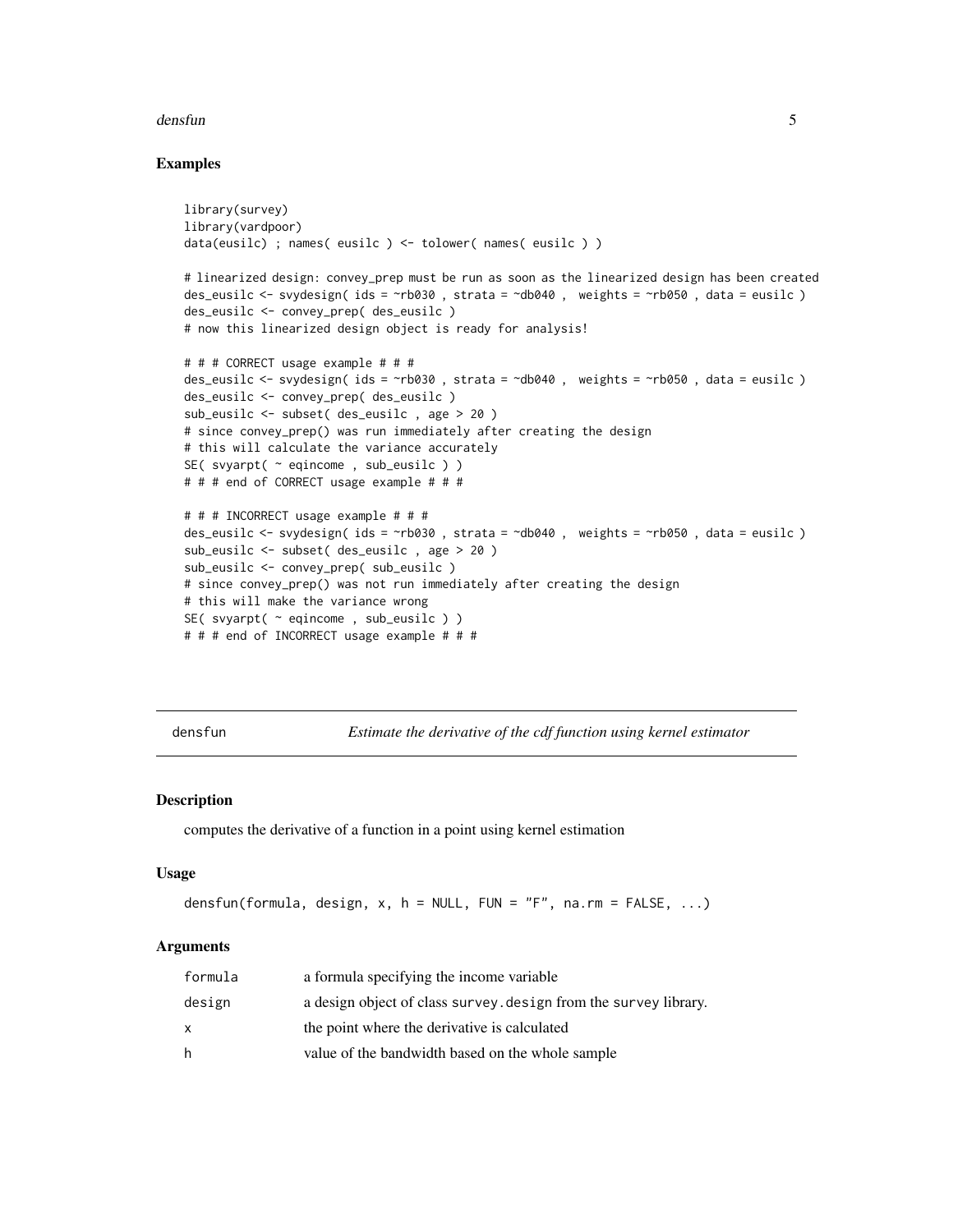<span id="page-5-0"></span>

| FUN                     | if F estimates the derivative of the cdf function; if big s estimates the derivative |
|-------------------------|--------------------------------------------------------------------------------------|
|                         | of total in the tails of the distribution                                            |
| na.rm                   | Should cases with missing values be dropped?                                         |
| $\cdot$ $\cdot$ $\cdot$ | future expansion                                                                     |
|                         |                                                                                      |

# Value

the value of the derivative at x

# Author(s)

Djalma Pessoa and Anthony Damico

# Examples

```
library(vardpoor)
data(eusilc) ; names( eusilc ) <- tolower( names( eusilc ) )
library(survey)
des_eusilc <- svydesign(ids = ~rb030, strata =~db040, weights = ~rb050, data = eusilc)
des_eusilc <- convey_prep( des_eusilc )
densfun (~eqincome, design=des_eusilc, 10000, FUN="F" )
# linearized design using a variable with missings
densfun ( ~ py010n , design = des_eusilc, 10000, FUN="F" )
densfun ( \sim py010n , design = des_eusilc , 10000, FUN="F", na.rm = TRUE )
```

| h fun | Computes the bandwidth needed to compute the derivative of the cdf |  |
|-------|--------------------------------------------------------------------|--|
|       | function                                                           |  |

# Description

Using the whole sample, computes the bandwith used to get the linearized variable

# Usage

h\_fun(incvar, w)

# Arguments

| incvar | income variable used in the estimation of the indicators |
|--------|----------------------------------------------------------|
| W      | vector of design weights                                 |

# Value

value of the bandwidth

# Author(s)

Djalma Pessoa and Anthony Damico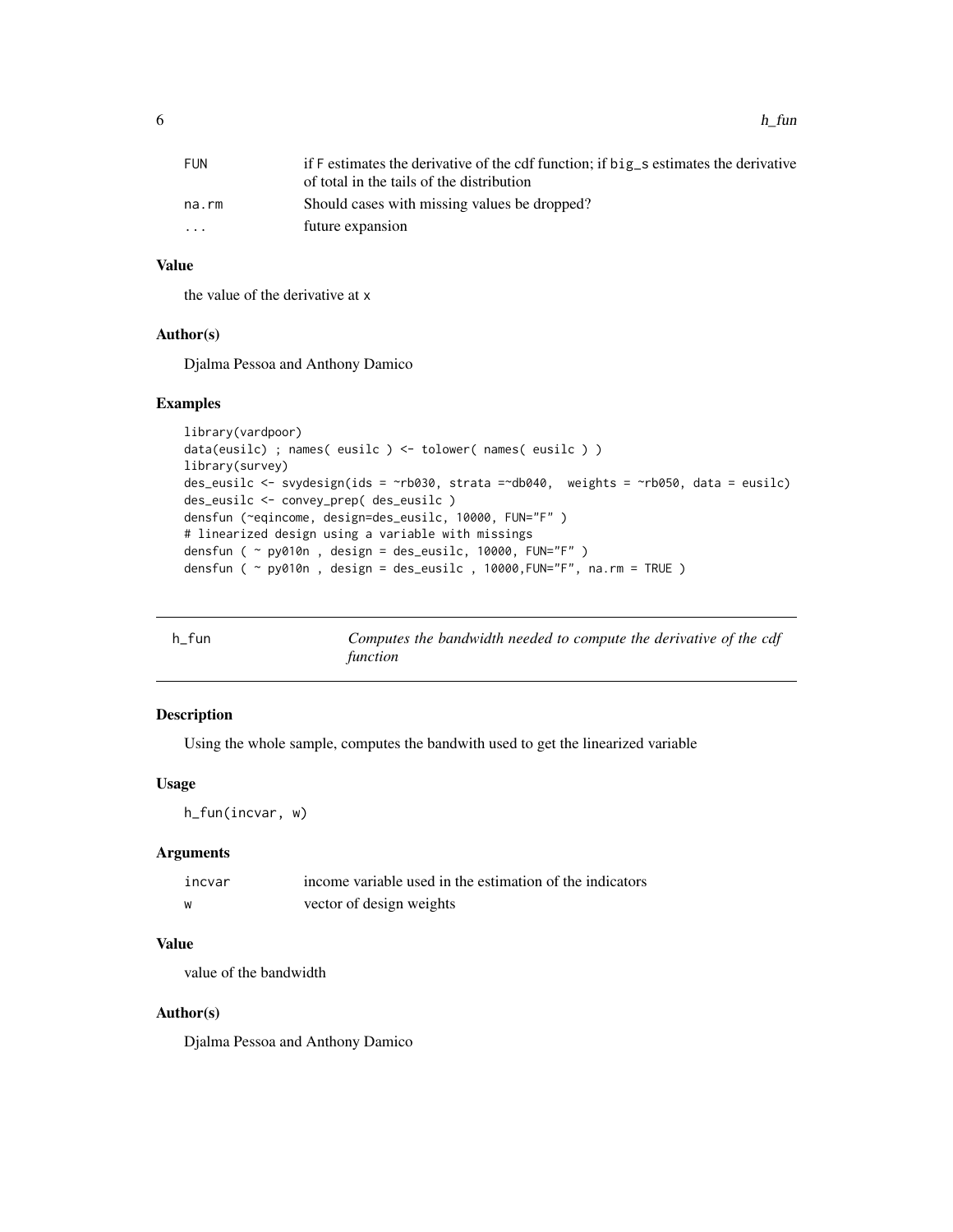<span id="page-6-0"></span>

# Description

Computes the linearized variable of the cdf function in a point.

# Usage

```
icdf(formula, design, x, na.rm = FALSE, ...)
```
# Arguments

| formula   | a formula specifying the income variable                                                    |
|-----------|---------------------------------------------------------------------------------------------|
| design    | a design object of class survey. design or class svyrep. design from the survey<br>library. |
| x         | the point where the cdf is calculated                                                       |
| na.rm     | Should cases with missing values be dropped?                                                |
| $\ddotsc$ | future expansion                                                                            |

# Value

Object of class "cvystat", which are vectors with a "var" attribute giving the variance and a "statistic" attribute giving the name of the statistic.

# Author(s)

Djalma Pessoa and Anthony Damico

# References

Guillaume Osier (2009). Variance estimation for complex indicators of poverty and inequality. *Journal of the European Survey Research Association*, Vol.3, No.3, pp. 167-195, ISSN 1864- 3361, URL <http://ojs.ub.uni-konstanz.de/srm/article/view/369>. Jean-Claude Deville (1999). Variance estimation for complex statistics and estimators: linearization and residual techniques. Survey Methodology, 25, 193-203, URL [http://www5.statcan.gc.ca/bsolc/olc-cel/](http://www5.statcan.gc.ca/bsolc/olc-cel/olc-cel?lang=eng&catno=12-001-X19990024882) [olc-cel?lang=eng&catno=12-001-X19990024882](http://www5.statcan.gc.ca/bsolc/olc-cel/olc-cel?lang=eng&catno=12-001-X19990024882).

# See Also

[svyarpr](#page-7-1)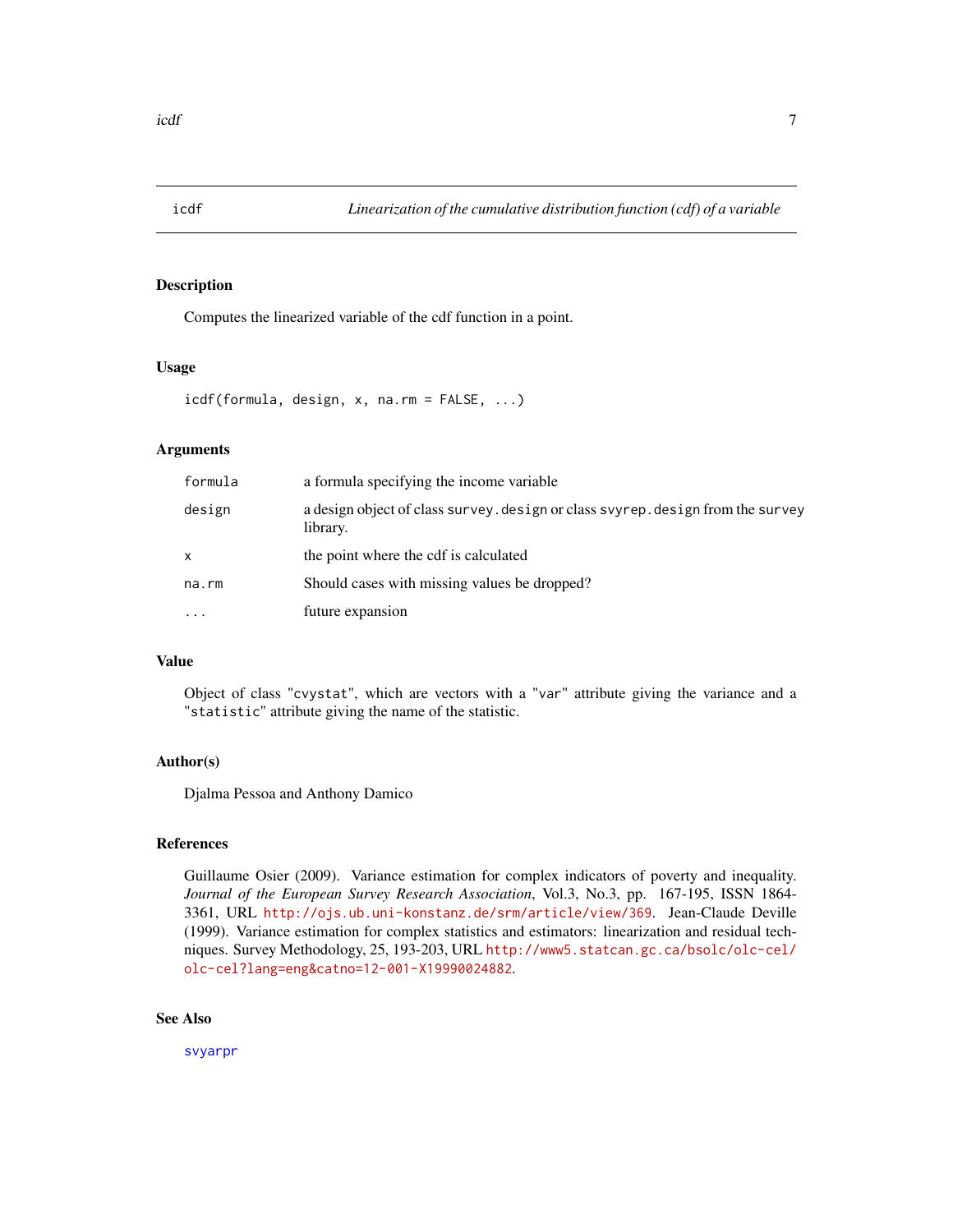# Examples

```
library(vardpoor)
data(eusilc) ; names( eusilc ) <- tolower( names( eusilc ) )
library(survey)
des_eusilc <- svydesign(ids = ~rb030, strata =~db040, weights = ~rb050, data = eusilc)
des_eusilc <- convey_prep( des_eusilc )
icdf(~eqincome, design=des_eusilc, 10000 )
# linearized design using a variable with missings
icdf( ~ py010n, design = des_eusilc, 10000)
icdf \gamma py010n, design = des_eusilc, 10000, na.rm = TRUE )
```
<span id="page-7-1"></span>

svyarpr *At-risk-of-poverty rate*

# Description

Estimate the proportion of persons with income below the at-risk-of-poverty threshold.

# Usage

```
svyarpr(formula, design, ...)
## S3 method for class 'survey.design'
svyarpr(formula, design, order = 0.5, percent = 0.6,
 na.rm = FALSE, ...)## S3 method for class 'svyrep.design'
svyarpr(formula, design, order = 0.5, percent = 0.6,
 na.rm = FALSE, ...)## S3 method for class 'DBIsvydesign'
svyarpr(formula, design, ...)
```
# Arguments

| formula   | a formula specifying the income variable                                                    |
|-----------|---------------------------------------------------------------------------------------------|
| design    | a design object of class survey. design or class svyrep. design from the survey<br>library. |
| $\ddotsc$ | future expansion                                                                            |
| order     | income quantile order, usually .5                                                           |
| percent   | fraction of the quantile, usually .60                                                       |
| na.rm     | Should cases with missing values be dropped?                                                |

# Details

you must run the convey\_prep function on your survey design object immediately after creating it with the svydesign or svrepdesign function.

<span id="page-7-0"></span>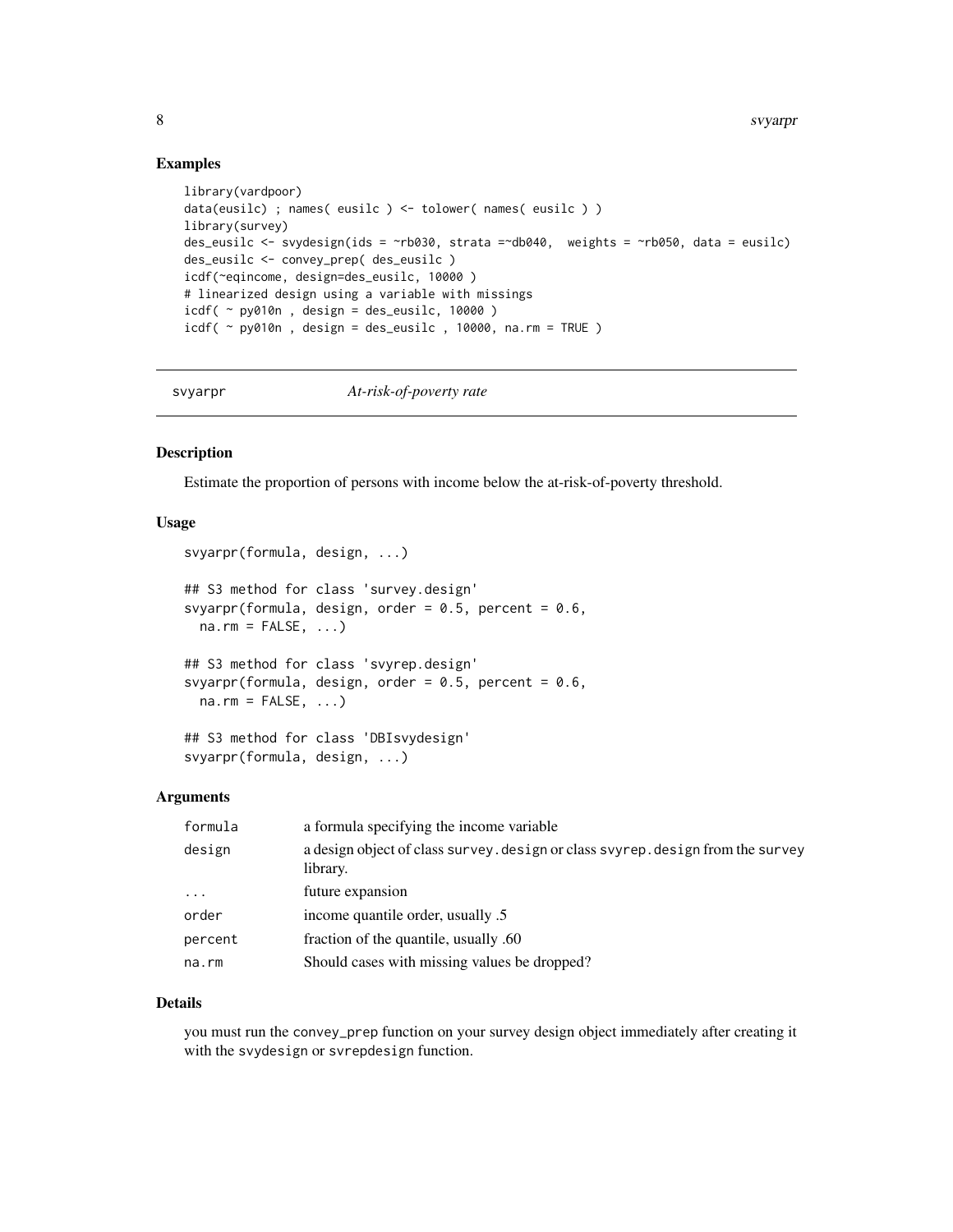#### <span id="page-8-0"></span>svyarpr 9

## Value

Object of class "cvystat", which are vectors with a "var" attribute giving the variance and a "statistic" attribute giving the name of the statistic.

#### Author(s)

Djalma Pessoa and Anthony Damico

# References

Guillaume Osier (2009). Variance estimation for complex indicators of poverty and inequality. *Journal of the European Survey Research Association*, Vol.3, No.3, pp. 167-195, ISSN 1864-3361, URL <http://ojs.ub.uni-konstanz.de/srm/article/view/369>.

Jean-Claude Deville (1999). Variance estimation for complex statistics and estimators: linearization and residual techniques. Survey Methodology, 25, 193-203, URL [http://www5.statcan.gc.ca/](http://www5.statcan.gc.ca/bsolc/olc-cel/olc-cel?lang=eng&catno=12-001-X19990024882) [bsolc/olc-cel/olc-cel?lang=eng&catno=12-001-X19990024882](http://www5.statcan.gc.ca/bsolc/olc-cel/olc-cel?lang=eng&catno=12-001-X19990024882).

#### See Also

[svyarpt](#page-9-1)

```
## Not run:
library(survey)
library(vardpoor)
data(eusilc) ; names( eusilc ) <- tolower( names( eusilc ) )
# linearized design
des_eusilc <- svydesign( ids = ~rb030 , strata = ~db040 , weights = ~rb050 , data = eusilc )
des_eusilc <- convey_prep( des_eusilc )
svyarpr( ~eqincome , design = des_eusilc )
# replicate-weighted design
des_eusilc_rep <- as.svrepdesign( des_eusilc , type = "bootstrap" )
des_eusilc_rep <- convey_prep( des_eusilc_rep )
svyarpr( ~eqincome , design = des_eusilc_rep )
# linearized design using a variable with missings
svyarpr( ~ py010n , design = des_eusilc )
svyarpr( ~ py010n , design = des_eusilc , na.rm = TRUE )
# replicate-weighted design using a variable with missings
svyarpr( ~ py010n , design = des_eusilc_rep )
svyarpr( ~ py010n , design = des_eusilc_rep , na.rm = TRUE )
# library(MonetDBLite) is only available on 64-bit machines,
# so do not run this block of code in 32-bit R
# database-backed design
```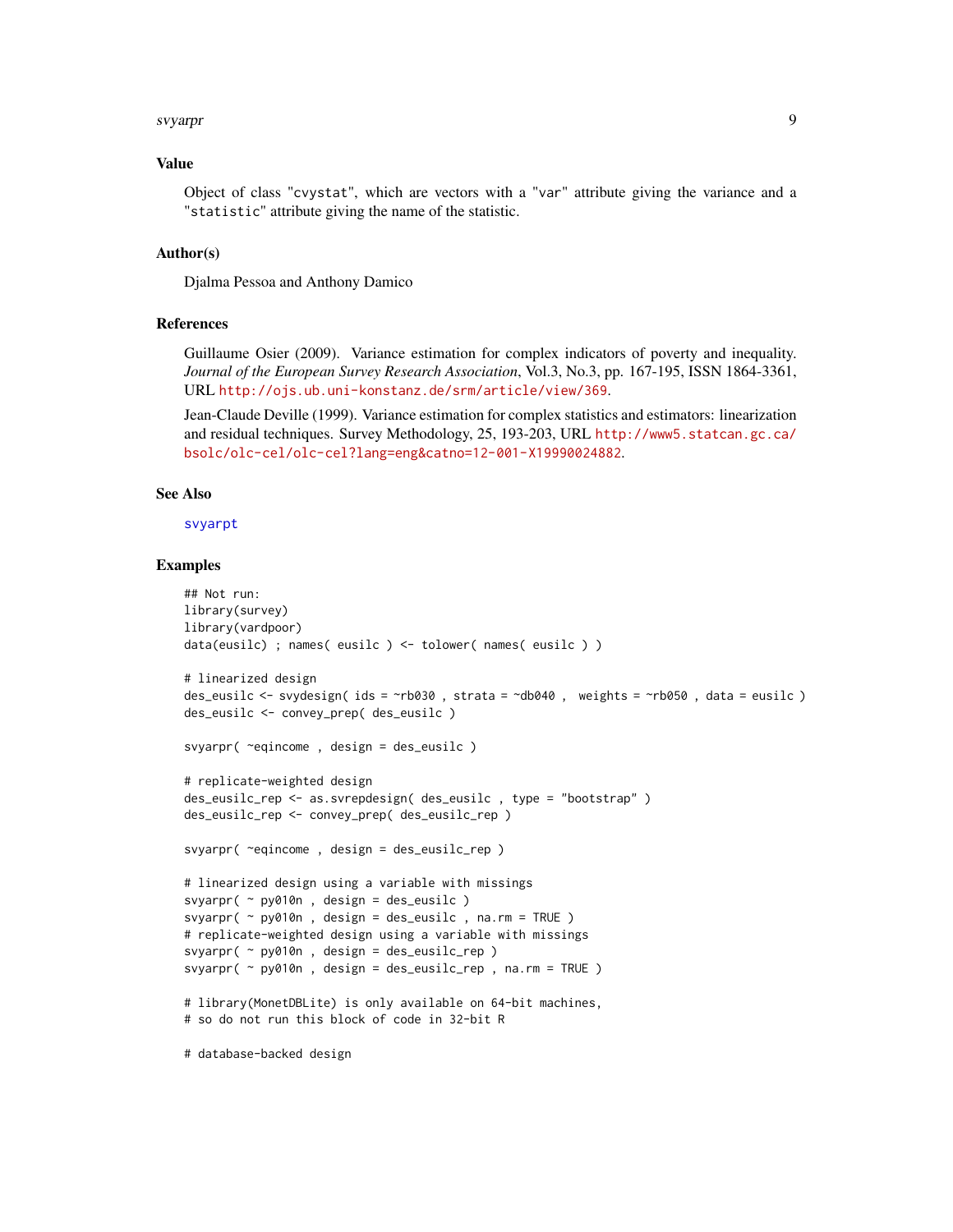#### <span id="page-9-0"></span>10 svyarpt

```
library(MonetDBLite)
library(DBI)
dbfolder <- tempdir()
conn <- dbConnect( MonetDBLite::MonetDBLite() , dbfolder )
dbWriteTable( conn , 'eusilc' , eusilc )
dbd_eusilc <-
svydesign(
ids = \negrb030,
strata = \negdb040,
weights = \negrb050,
data="eusilc",
dbname=dbfolder,
dbtype="MonetDBLite"
\mathcal{L}dbd_eusilc <- convey_prep( dbd_eusilc )
svyarpr( ~ eqincome , design = dbd_eusilc )
dbRemoveTable( conn , 'eusilc' )
## End(Not run)
```
#### <span id="page-9-1"></span>svyarpt *At-risk-of-poverty threshold*

# Description

The standard definition is to use 60% of the median income.

# Usage

```
svyarpt(formula, design, ...)
## S3 method for class 'survey.design'
svyarpt(formula, design, order = 0.5, percent = 0.6,
 na.rm = FALSE, ...)## S3 method for class 'svyrep.design'
svyarpt(formula, design, order = 0.5, percent = 0.6,
 na.rm = FALSE, ...)## S3 method for class 'DBIsvydesign'
svyarpt(formula, design, ...)
```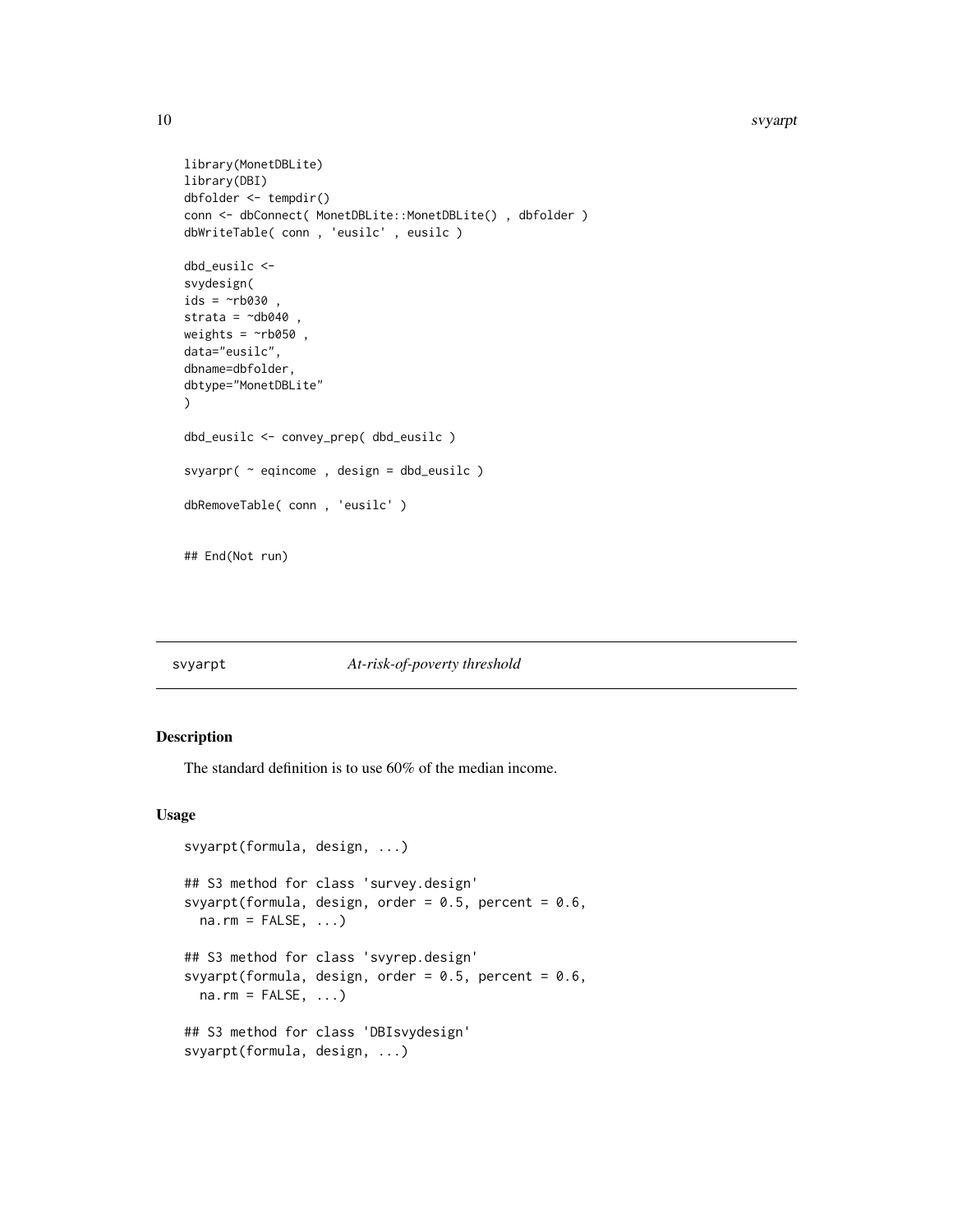#### <span id="page-10-0"></span>svyarpt to the state of the state of the state of the state of the state of the state of the state of the state of the state of the state of the state of the state of the state of the state of the state of the state of the

## Arguments

| formula    | a formula specifying the income variable                                                    |
|------------|---------------------------------------------------------------------------------------------|
| design     | a design object of class survey. design or class svyrep. design from the survey<br>library. |
| $\ddots$ . | future expansion                                                                            |
| order      | income quantile order, usually .50 (median)                                                 |
| percent    | fraction of the quantile, usually .60                                                       |
| na.rm      | Should cases with missing values be dropped?                                                |

# Details

you must run the convey\_prep function on your survey design object immediately after creating it with the svydesign or svrepdesign function.

# Value

Object of class "cvystat", which are vectors with a "var" attribute giving the variance and a "statistic" attribute giving the name of the statistic.

# Author(s)

Djalma Pessoa and Anthony Damico

# References

Guillaume Osier (2009). Variance estimation for complex indicators of poverty and inequality. *Journal of the European Survey Research Association*, Vol.3, No.3, pp. 167-195, ISSN 1864-3361, URL <http://ojs.ub.uni-konstanz.de/srm/article/view/369>.

Jean-Claude Deville (1999). Variance estimation for complex statistics and estimators: linearization and residual techniques. Survey Methodology, 25, 193-203, URL [http://www5.statcan.gc.ca/](http://www5.statcan.gc.ca/bsolc/olc-cel/olc-cel?lang=eng&catno=12-001-X19990024882) [bsolc/olc-cel/olc-cel?lang=eng&catno=12-001-X19990024882](http://www5.statcan.gc.ca/bsolc/olc-cel/olc-cel?lang=eng&catno=12-001-X19990024882).

#### See Also

[svyarpr](#page-7-1)

```
library(survey)
library(vardpoor)
data(eusilc) ; names( eusilc ) <- tolower( names( eusilc ) )
# linearized design
des_eusilc <- svydesign( ids = ~rb030 , strata = ~db040 , weights = ~rb050 , data = eusilc )
des_eusilc <- convey_prep( des_eusilc )
svyarpt( ~eqincome , design = des_eusilc )
```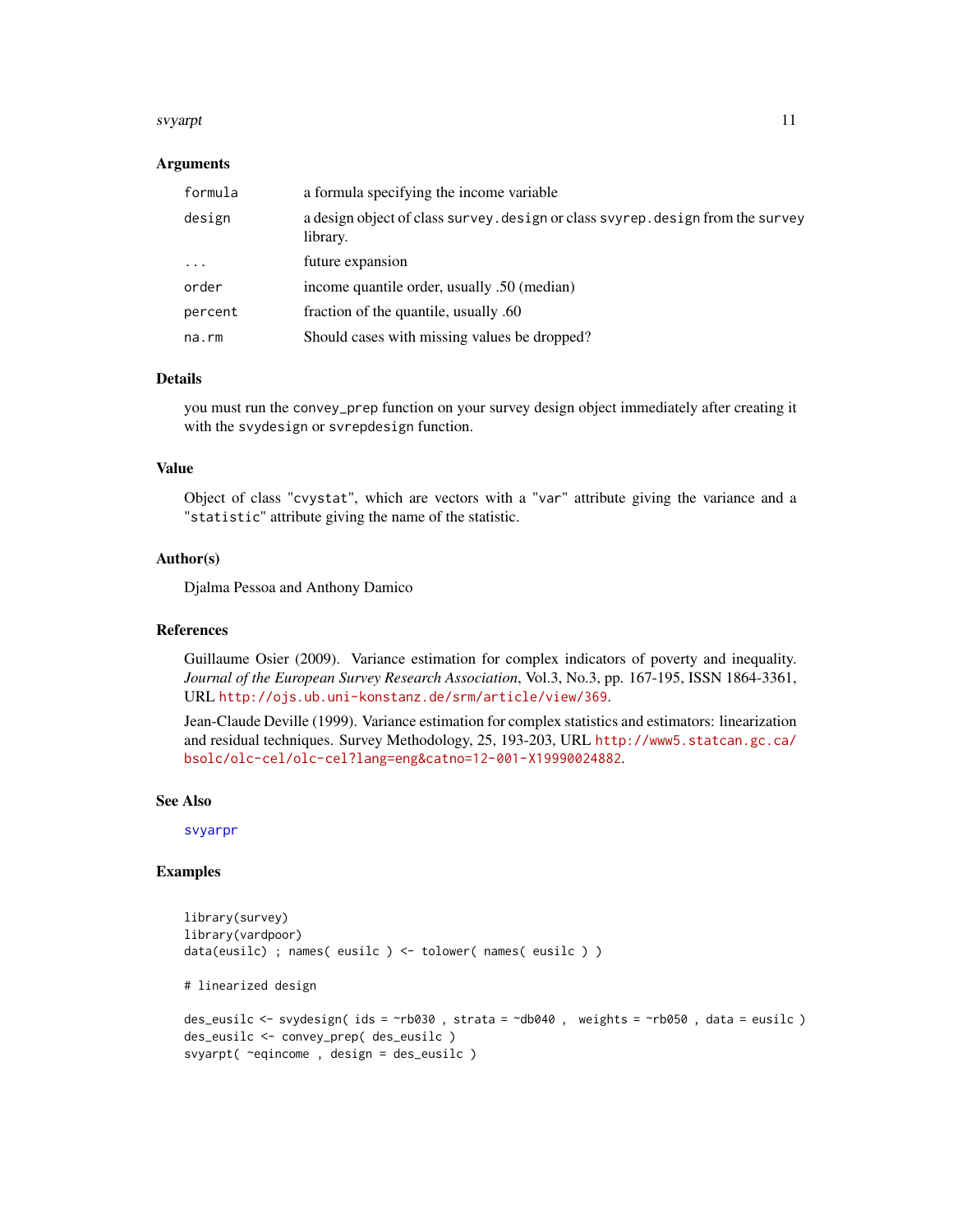#### <span id="page-11-0"></span>12 svyatk

```
# replicate-weighted design
des_eusilc_rep <- as.svrepdesign( des_eusilc , type = "bootstrap" )
des_eusilc_rep <- convey_prep( des_eusilc_rep )
svyarpt( ~eqincome , design = des_eusilc_rep )
# linearized design using a variable with missings
svyarpt( ~ py010n , design = des_eusilc )
svyarpt( ~ py010n , design = des_eusilc , na.rm = TRUE )
# replicate-weighted design using a variable with missings
svyarpt( ~ py010n , design = des_eusilc_rep )
svyarpt( ~ py010n , design = des_eusilc_rep , na.rm = TRUE )
# library(MonetDBLite) is only available on 64-bit machines,
# so do not run this block of code in 32-bit R
## Not run:
# database-backed design
library(MonetDBLite)
library(DBI)
dbfolder <- tempdir()
conn <- dbConnect( MonetDBLite::MonetDBLite() , dbfolder )
dbWriteTable( conn , 'eusilc' , eusilc )
dbd_eusilc <-
svydesign(
ids = \simrb030strata = \simdb040
weights = \negrb050,
data="eusilc",
dbname=dbfolder,
dbtype="MonetDBLite"
\mathcal{L}dbd_eusilc <- convey_prep( dbd_eusilc )
svyarpt( ~ eqincome , design = dbd_eusilc )
dbRemoveTable( conn , 'eusilc' )
## End(Not run)
```
<span id="page-11-1"></span>svyatk *Atkinson index*

# Description

Estimate the Atkinson index, a measure of inequality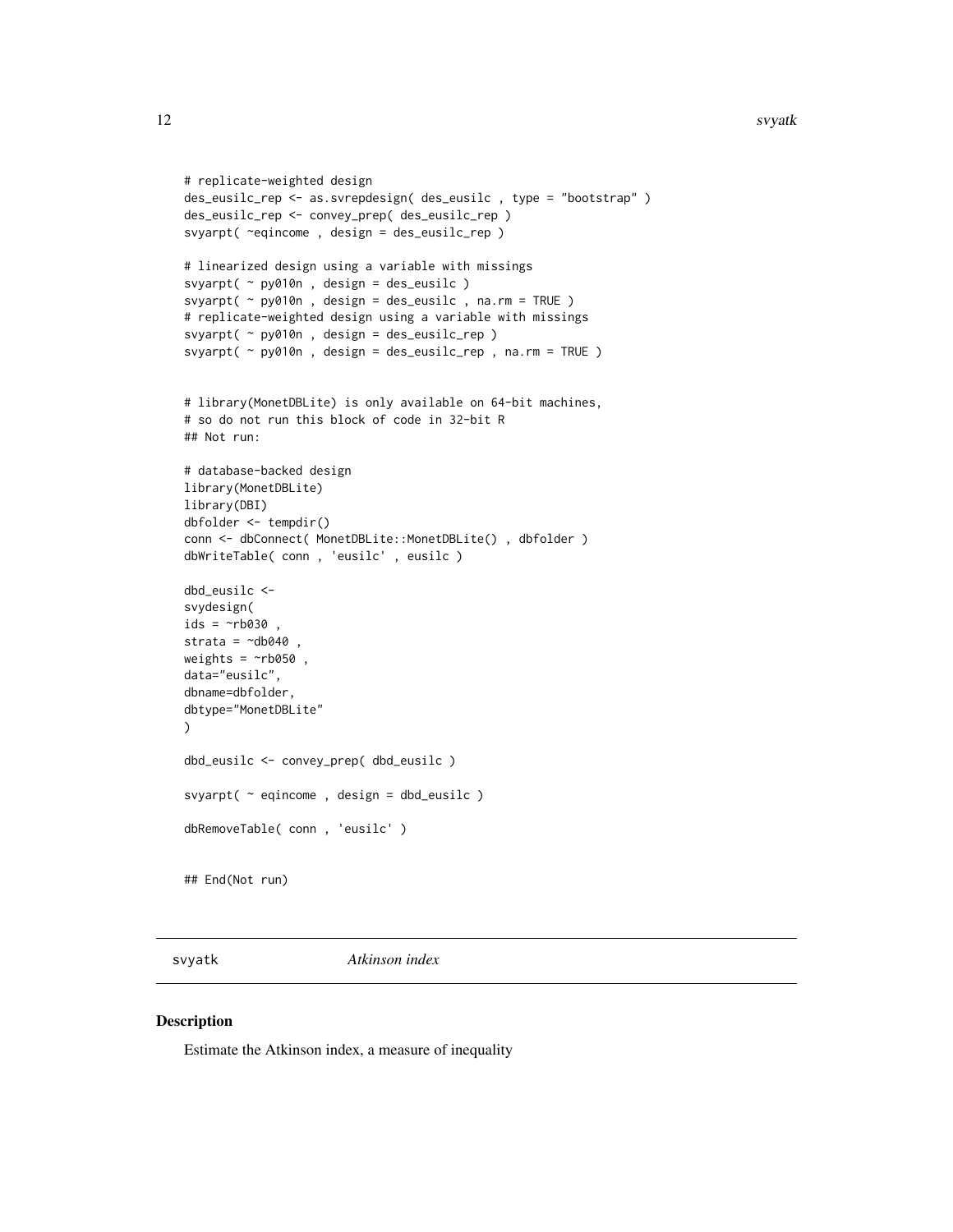#### svyatk and the state of the state of the state of the state of the state of the state of the state of the state of the state of the state of the state of the state of the state of the state of the state of the state of the

# Usage

```
svyatk(formula, design, ...)
## S3 method for class 'survey.design'
svyatk(formula, design, epsilon = 1, na.rm = FALSE,
  ...)
## S3 method for class 'svyrep.design'
svyatk(formula, design, epsilon = 1, na.rm = FALSE,
  ...)
## S3 method for class 'DBIsvydesign'
svyatk(formula, design, ...)
```
# Arguments

| formula    | a formula specifying the income variable                                                                                       |
|------------|--------------------------------------------------------------------------------------------------------------------------------|
| design     | a design object of class survey. design or class svyrep. design from the survey<br>library.                                    |
| $\ddots$ . | future expansion                                                                                                               |
| epsilon    | a parameter that determines the sensivity towards inequality in the bottom of the<br>distribution. Defaults to epsilon $= 1$ . |
| na.rm      | Should cases with missing values be dropped?                                                                                   |

# Details

you must run the convey\_prep function on your survey design object immediately after creating it with the svydesign or svrepdesign function.

# Value

Object of class "cvystat", which are vectors with a "var" attribute giving the variance and a "statistic" attribute giving the name of the statistic.

# Author(s)

Guilherme Jacob, Djalma Pessoa and Anthony Damico

## References

Matti Langel (2012). Measuring inequality in finite population sampling. PhD thesis: Universite de Neuchatel, URL <https://doc.rero.ch/record/29204/files/00002252.pdf>.

Martin Biewen and Stephen Jenkins (2002). Estimation of Generalized Entropy and Atkinson Inequality Indices from Complex Survey Data. *DIW Discussion Papers*, No.345, URL [https:](https://www.diw.de/documents/publikationen/73/diw_01.c.40394.de/dp345.pdf) [//www.diw.de/documents/publikationen/73/diw\\_01.c.40394.de/dp345.pdf](https://www.diw.de/documents/publikationen/73/diw_01.c.40394.de/dp345.pdf).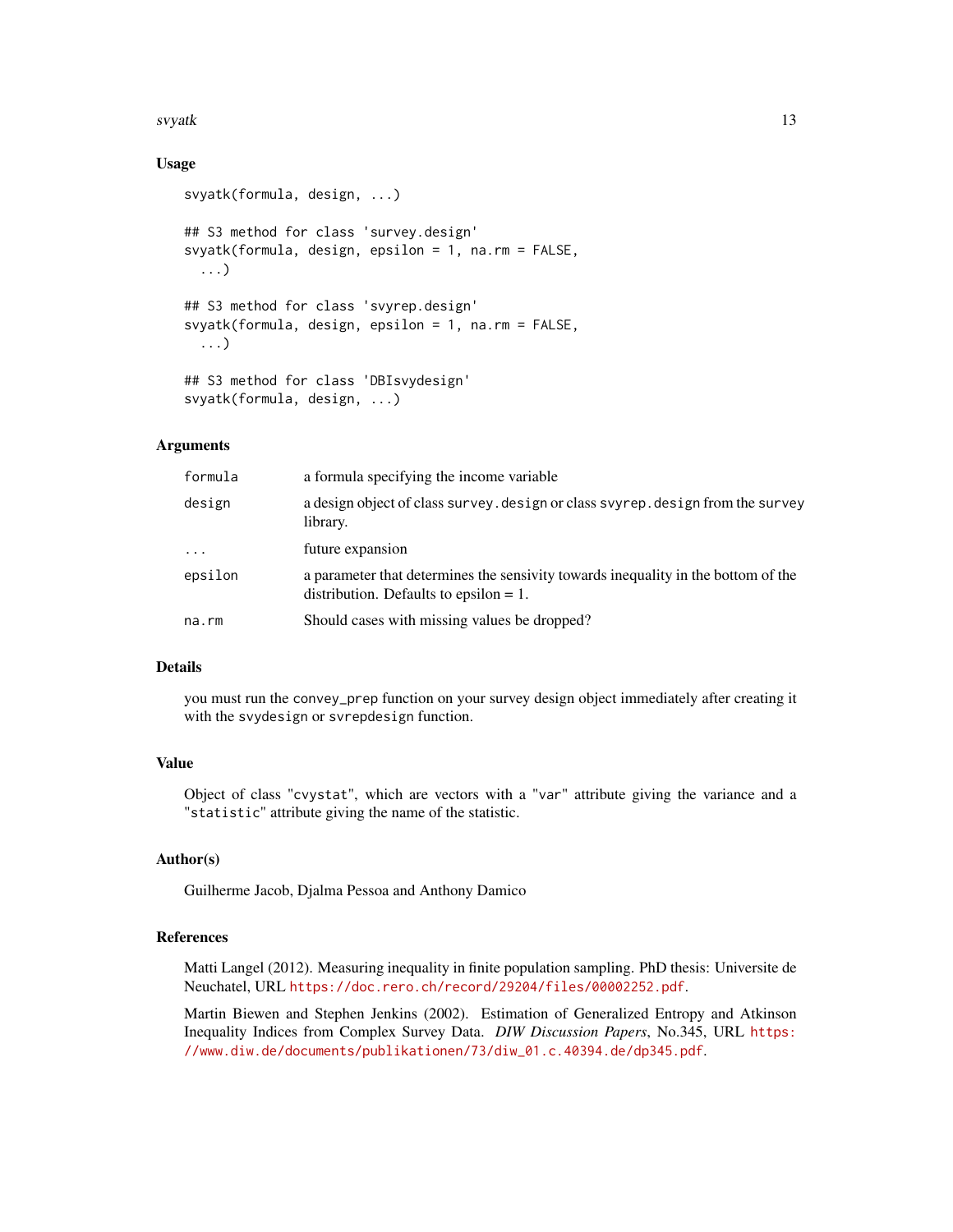#### See Also

[svygei](#page-18-1)

# Examples

```
library(survey)
library(vardpoor)
data(eusilc) ; names( eusilc ) <- tolower( names( eusilc ) )
# linearized design
des_eusilc <- svydesign( ids = ~rb030 , strata = ~db040 , weights = ~rb050 , data = eusilc )
des_eusilc <- convey_prep(des_eusilc)
# replicate-weighted design
des_eusilc_rep <- as.svrepdesign( des_eusilc , type = "bootstrap" )
des_eusilc_rep <- convey_prep(des_eusilc_rep)
# subset all designs to positive income and non-missing records only
des_eusilc_pos_inc <- subset( des_eusilc , eqincome > 0 )
des_eusilc_rep_pos_inc <- subset( des_eusilc_rep , eqincome > 0 )
# linearized design
svyatk( ~eqincome , des_eusilc_pos_inc, epsilon = .5 )
svyatk( ~eqincome , des_eusilc_pos_inc )
svyatk( ~eqincome , des_eusilc_pos_inc, epsilon = 2 )
# replicate-weighted design
svyatk( ~eqincome , des_eusilc_rep_pos_inc, epsilon = .5 )
svyatk( ~eqincome , des_eusilc_rep_pos_inc )
svyatk( ~eqincome , des_eusilc_rep_pos_inc, epsilon = 2 )
# subsetting
svyatk( ~eqincome , subset(des_eusilc_pos_inc, db040 == "Styria"), epsilon = .5 )
svyatk( ~eqincome , subset(des_eusilc_pos_inc, db040 == "Styria") )
svyatk( ~eqincome , subset(des_eusilc_pos_inc, db040 == "Styria"), epsilon = 2 )
svyatk( ~eqincome , subset(des_eusilc_rep_pos_inc, db040 == "Styria"), epsilon = .5 )
svyatk( ~eqincome , subset(des_eusilc_rep_pos_inc, db040 == "Styria") )
svyatk( ~eqincome , subset(des_eusilc_rep_pos_inc, db040 == "Styria"), epsilon = 2 )
# linearized design using a variable with missings (but subsetted to remove negatives)
svyatk(\gammapy010n, subset(des_eusilc, py010n > 0 | is.na(py010n)), epsilon = .5 )
svyatk( ~py010n , subset(des_eusilc, py010n > 0 | is.na(py010n)), epsilon = .5 , na.rm=TRUE )
# replicate-weighted design using a variable with missings (but subsetted to remove negatives)
```
svyatk( ~py010n , subset(des\_eusilc\_rep, py010n > 0 | is.na(py010n)), epsilon = .5 ) svyatk( ~py010n, subset(des\_eusilc\_rep, py010n > 0 | is.na(py010n)), epsilon = .5, na.rm=TRUE )

<span id="page-13-0"></span>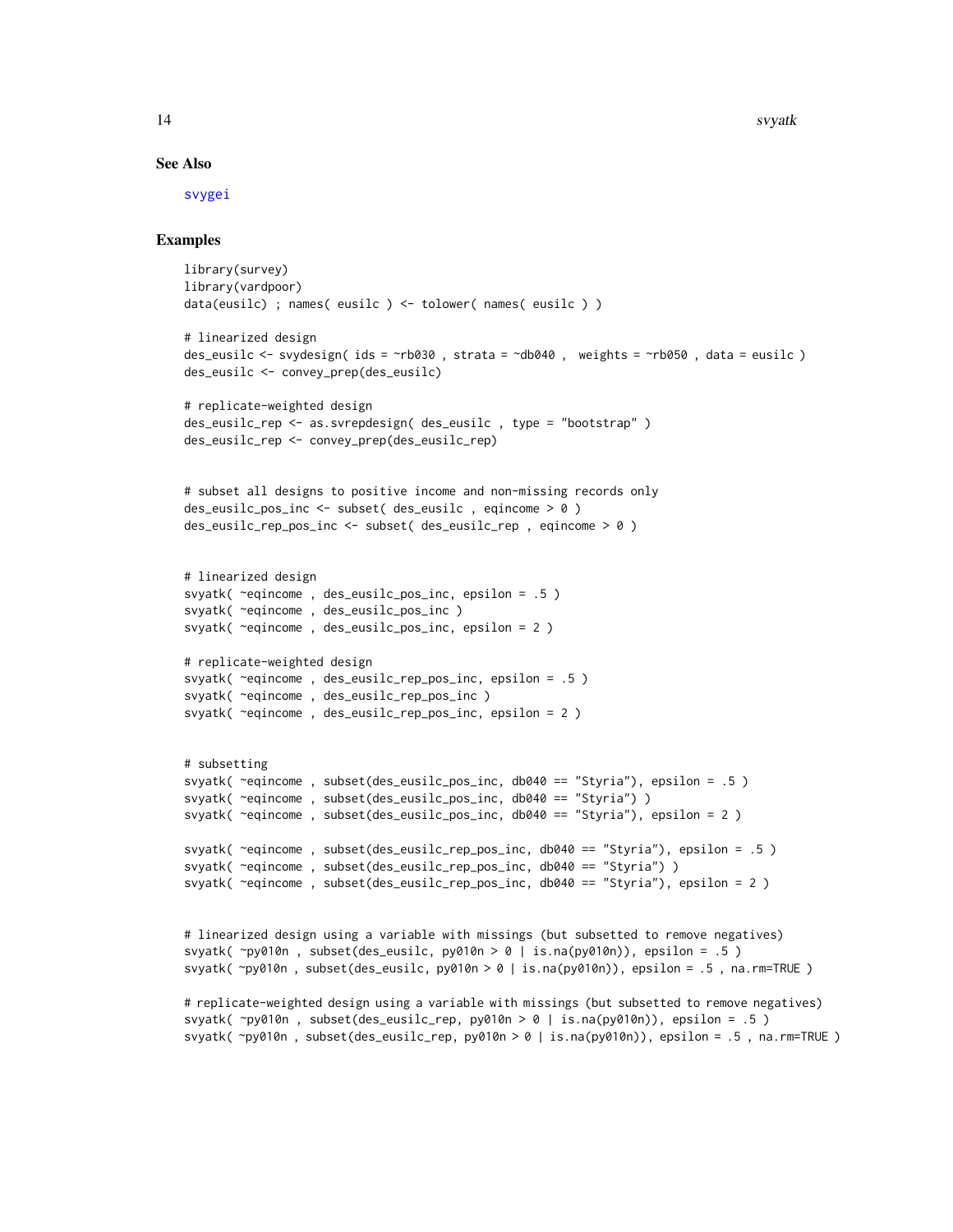#### <span id="page-14-0"></span>svyfgt til 15

```
# library(MonetDBLite) is only available on 64-bit machines,
# so do not run this block of code in 32-bit R
## Not run:
# database-backed design
library(MonetDBLite)
library(DBI)
dbfolder <- tempdir()
conn <- dbConnect( MonetDBLite::MonetDBLite() , dbfolder )
dbWriteTable( conn , 'eusilc' , eusilc )
dbd_eusilc <-
svydesign(
ids = \simrb030strata = \negdb040
weights = \nightharpoonuprb050,
data="eusilc",
dbname=dbfolder,
dbtype="MonetDBLite"
\mathcal{L}dbd_eusilc <- convey_prep( dbd_eusilc )
# subset all designs to positive income and non-missing records only
dbd_eusilc_pos_inc <- subset( dbd_eusilc , eqincome > 0 )
# database-backed linearized design
svyatk( ~eqincome , dbd_eusilc_pos_inc, epsilon = .5 )
svyatk( ~eqincome , dbd_eusilc_pos_inc )
svyatk( ~eqincome , dbd_eusilc_pos_inc, epsilon = 2 )
svyatk( ~eqincome , subset(dbd_eusilc_pos_inc, db040 == "Styria"), epsilon = .5 )
svyatk( ~eqincome, subset(dbd_eusilc_pos_inc, db040 == "Styria") )
svyatk( ~eqincome , subset(dbd_eusilc_pos_inc, db040 == "Styria"), epsilon = 2 )
# database-backed linearized design using a variable with missings
# (but subsetted to remove negatives)
svyatk( ~py010n , subset(dbd_eusilc, py010n > 0 | is.na(py010n)), epsilon = .5 )
svyatk( ~py010n , subset(dbd_eusilc, py010n > 0 | is.na(py010n)), epsilon = .5 , na.rm=TRUE )
dbRemoveTable( conn , 'eusilc' )
## End(Not run)
```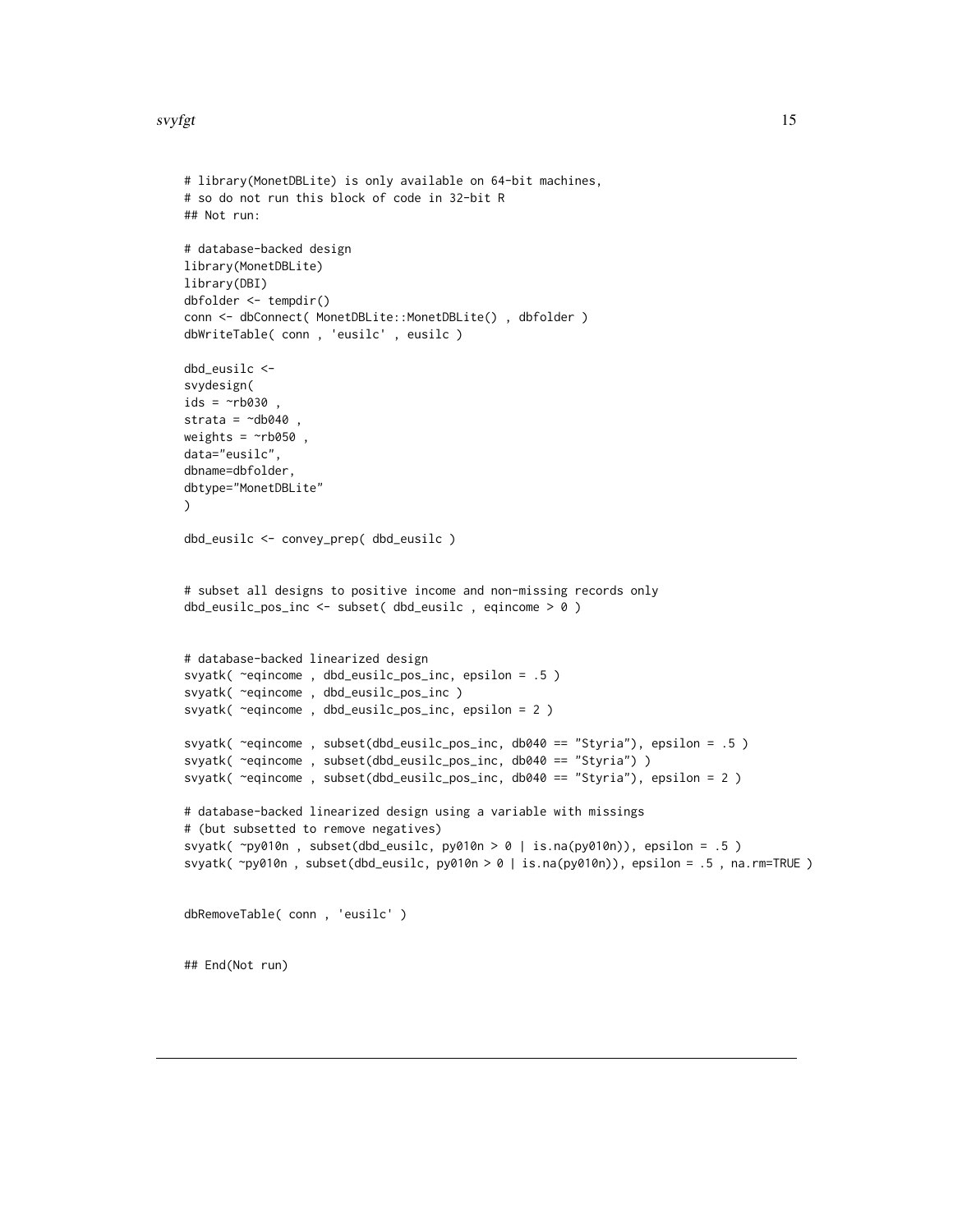<span id="page-15-0"></span>

# Description

Estimate the FGT measure for the cases: alpha=0 headcount ratio and alpha=1 poverty gap index.

# Usage

```
svyfgt(formula, design, ...)
## S3 method for class 'survey.design'
svyfgt(formula, design, g, type_thresh = "abs",
 abs_thresh = NULL, percent = 0.6, order = 0.5, na.rm = FALSE,
  thresh = FALSE, ...)
## S3 method for class 'svyrep.design'
svyfgt(formula, design, g, type_thresh = "abs",
  abs_{th} = NULL, percent = 0.6, order = 0.5, na.rm = FALSE,
  thresh = FALSE, ...)
## S3 method for class 'DBIsvydesign'
svyfgt(formula, design, ...)
```
# Arguments

| formula     | a formula specifying the income variable                                                                                                                                                               |
|-------------|--------------------------------------------------------------------------------------------------------------------------------------------------------------------------------------------------------|
| design      | a design object of class survey. design or class svyrep. design from the survey<br>library.                                                                                                            |
| .           | passed to svyarpr and svyarpt                                                                                                                                                                          |
| g           | If 0 estimates the headcount ratio and if 1 the poverty gap index                                                                                                                                      |
| type_thresh | type of poverty threshold. If "abs" the threshold is fixed and given the value of<br>abs_thresh; if "relq" it is given by percent times the order quantile; if "relm" it<br>is percent times the mean. |
| abs_thresh  | poverty threshold value if type_thresh is "abs"                                                                                                                                                        |
| percent     | the multiple of the the quantile or mean used in the poverty threshold definition                                                                                                                      |
| order       | the quantile order used used in the poverty threshold definition                                                                                                                                       |
| na.rm       | Should cases with missing values be dropped?                                                                                                                                                           |
| thresh      | return the poverty threshold value                                                                                                                                                                     |

# Details

you must run the convey\_prep function on your survey design object immediately after creating it with the svydesign or svrepdesign function.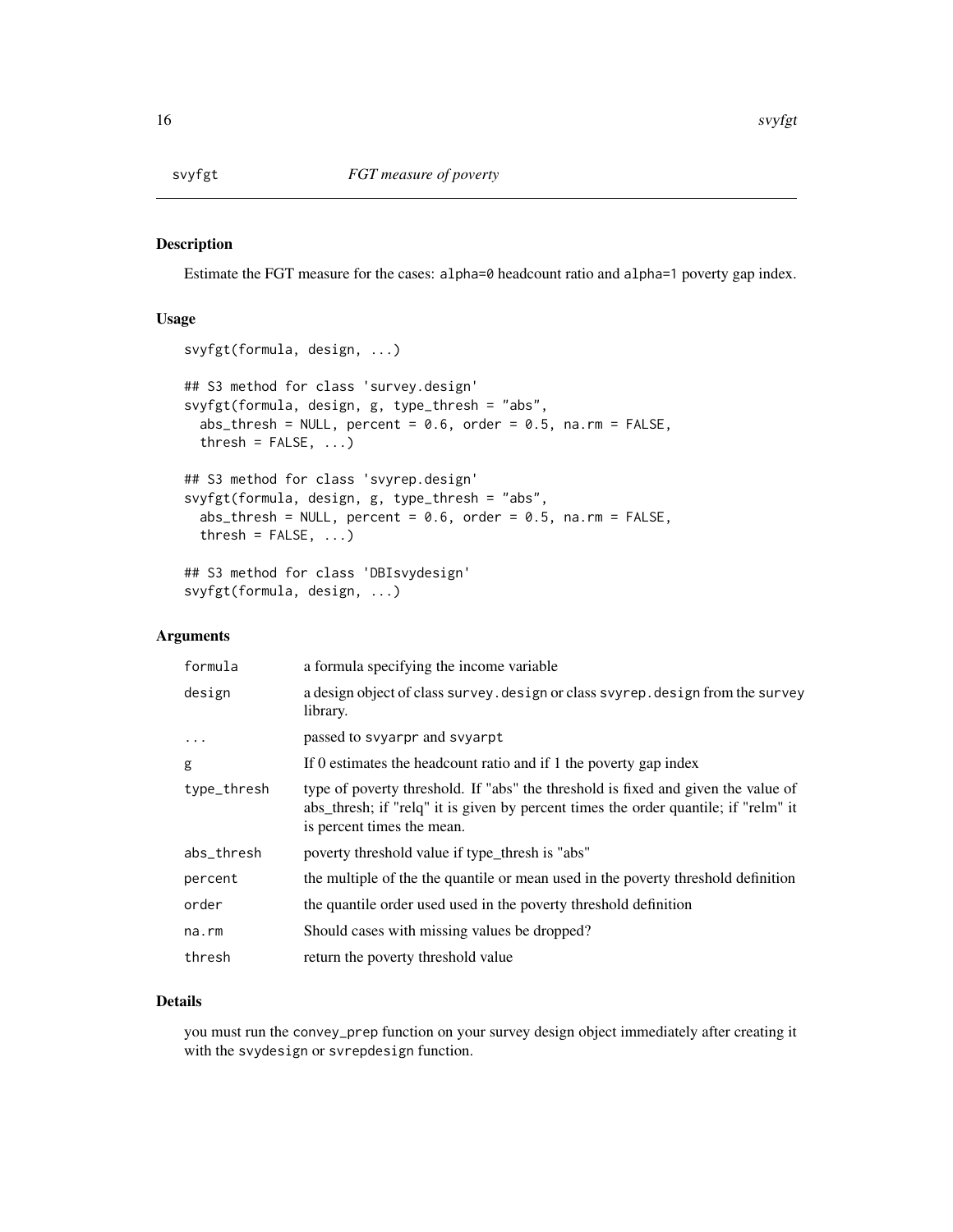#### <span id="page-16-0"></span>svyfgt til 17

# Value

Object of class "cvystat", which are vectors with a "var" attribute giving the variance and a "statistic" attribute giving the name of the statistic.

#### Author(s)

Djalma Pessoa and Anthony Damico

# References

Guillaume Osier (2009). Variance estimation for complex indicators of poverty and inequality. *Journal of the European Survey Research Association*, Vol.3, No.3, pp. 167-195, ISSN 1864-3361, URL <http://ojs.ub.uni-konstanz.de/srm/article/view/369>.

Jean-Claude Deville (1999). Variance estimation for complex statistics and estimators: linearization and residual techniques. Survey Methodology, 25, 193-203, URL [http://www5.statcan.gc.ca/](http://www5.statcan.gc.ca/bsolc/olc-cel/olc-cel?lang=eng&catno=12-001-X19990024882) [bsolc/olc-cel/olc-cel?lang=eng&catno=12-001-X19990024882](http://www5.statcan.gc.ca/bsolc/olc-cel/olc-cel?lang=eng&catno=12-001-X19990024882).

# See Also

[svyarpt](#page-9-1)

# Examples

```
library(survey)
library(vardpoor)
data(eusilc) ; names( eusilc ) <- tolower( names( eusilc ) )
# linearized design
```

```
des_eusilc <- svydesign( ids = ~rb030 , strata = ~db040 , weights = ~rb050 , data = eusilc )
des_eusilc <- convey_prep( des_eusilc )
```

```
# replicate-weighted design
des_eusilc_rep <- as.svrepdesign( des_eusilc , type = "bootstrap" )
des_eusilc_rep <- convey_prep( des_eusilc_rep )
```

```
# headcount ratio, poverty threshold fixed
svyfgt(~eqincome, des_eusilc, g=0, abs_thresh=10000)
# poverty gap index, poverty threshold fixed
svyfgt(~eqincome, des_eusilc, g=1, abs_thresh=10000)
# headcount ratio, poverty threshold equal to arpt
svyfgt(~eqincome, des_eusilc, g=0, type_thresh= "relq" , thresh = TRUE)
# poverty gap index, poverty threshold equal to arpt
svyfgt(~eqincome, des_eusilc, g=1, type_thresh= "relq", thresh = TRUE)
# headcount ratio, poverty threshold equal to .6 times the mean
svyfgt(~eqincome, des_eusilc, g=0, type_thresh= "relm", thresh = TRUE)
# poverty gap index, poverty threshold equal to 0.6 times the mean
svyfgt(~eqincome, des_eusilc, g=1, type_thresh= "relm" , thresh = TRUE)
```
# using svrep.design:

# headcount ratio, poverty threshold fixed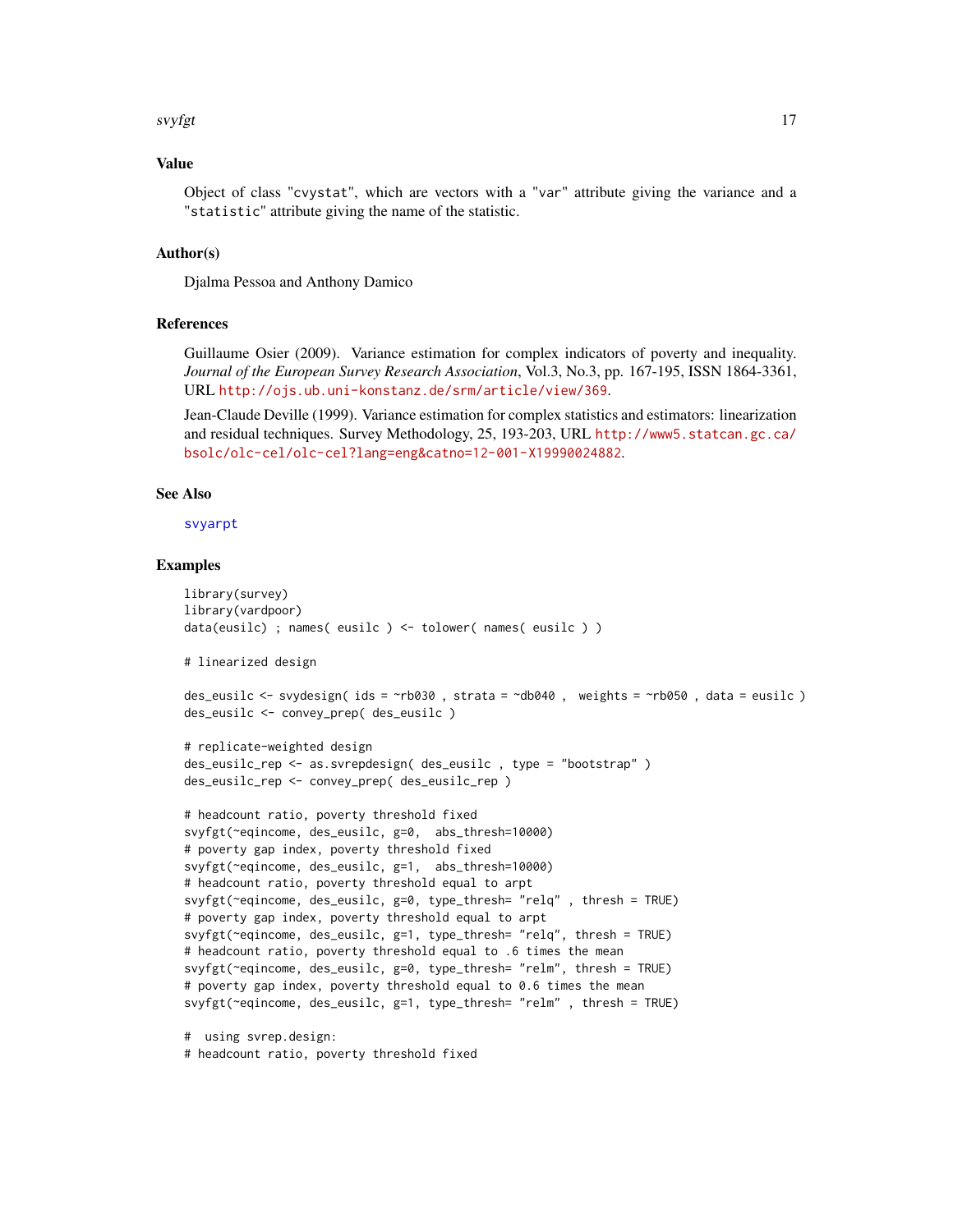```
svyfgt(~eqincome, des_eusilc_rep, g=0, abs_thresh=10000)
# poverty gap index, poverty threshold fixed
svyfgt(~eqincome, des_eusilc, g=1, abs_thresh=10000)
# headcount ratio, poverty threshold equal to arpt
svyfgt(~eqincome, des_eusilc_rep, g=0, type_thresh= "relq" , thresh = TRUE)
# poverty gap index, poverty threshold equal to arpt
svyfgt(~eqincome, des_eusilc, g=1, type_thresh= "relq", thresh = TRUE)
# headcount ratio, poverty threshold equal to .6 times the mean
svyfgt(~eqincome, des_eusilc_rep, g=0, type_thresh= "relm" , thresh = TRUE)
# poverty gap index, poverty threshold equal to 0.6 times the mean
svyfgt(~eqincome, des_eusilc_rep, g=1, type_thresh= "relm", thresh = TRUE)
# library(MonetDBLite) is only available on 64-bit machines,
# so do not run this block of code in 32-bit R
## Not run:
# database-backed design
library(MonetDBLite)
library(DBI)
dbfolder <- tempdir()
conn <- dbConnect( MonetDBLite::MonetDBLite() , dbfolder )
dbWriteTable( conn , 'eusilc' , eusilc )
dbd_eusilc <-
svydesign(
ids = \negrb030 ,
strata = \negdb040
weights = \negrb050,
data="eusilc",
dbname=dbfolder,
dbtype="MonetDBLite"
\lambdadbd_eusilc <- convey_prep( dbd_eusilc )
# headcount ratio, poverty threshold fixed
svyfgt(~eqincome, dbd_eusilc, g=0, abs_thresh=10000)
# poverty gap index, poverty threshold fixed
svyfgt(~eqincome, dbd_eusilc, g=1, abs_thresh=10000)
# headcount ratio, poverty threshold equal to arpt
svyfgt(~eqincome, dbd_eusilc, g=0, type_thresh= "relq", thresh = TRUE)
# poverty gap index, poverty threshold equal to arpt
svyfgt(~eqincome, dbd_eusilc, g=1, type_thresh= "relq")
# headcount ratio, poverty threshold equal to .6 times the mean
svyfgt(~eqincome, dbd_eusilc, g=0, type_thresh= "relm")
# poverty gap index, poverty threshold equal to 0.6 times the mean
svyfgt(~eqincome, dbd_eusilc, g=1, type_thresh= "relm")
dbRemoveTable( conn , 'eusilc' )
```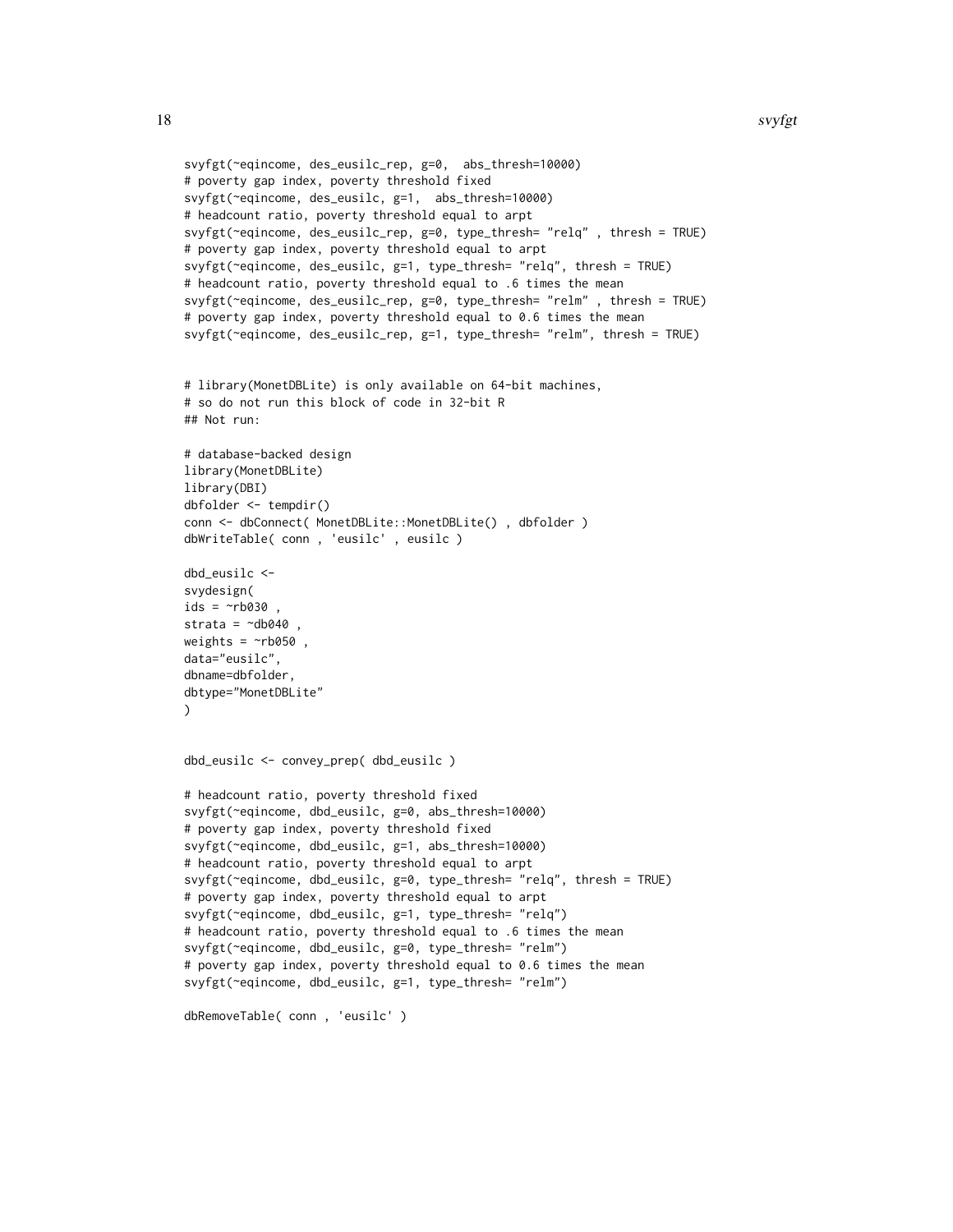#### <span id="page-18-0"></span>s*vygei* 19

## End(Not run)

<span id="page-18-1"></span>svygei *Generalized entropy index*

# Description

Estimate the generalized entropy index, a measure of inequality

# Usage

```
svygei(formula, design, ...)
## S3 method for class 'survey.design'
svygei(formula, design, epsilon = 1, na.rm = FALSE,
  ...)
## S3 method for class 'svyrep.design'
svygei(formula, design, epsilon = 1, na.rm = FALSE,
  ...)
## S3 method for class 'DBIsvydesign'
svygei(formula, design, ...)
```
# Arguments

| formula  | a formula specifying the income variable                                                                                    |
|----------|-----------------------------------------------------------------------------------------------------------------------------|
| design   | a design object of class survey. design or class svyrep. design from the survey<br>library.                                 |
| $\cdots$ | future expansion                                                                                                            |
| epsilon  | a parameter that determines the sensivity towards inequality in the top of the<br>distribution. Defaults to epsilon $= 1$ . |
| na.rm    | Should cases with missing values be dropped?                                                                                |

#### Details

you must run the convey\_prep function on your survey design object immediately after creating it with the svydesign or svrepdesign function.

If epsilon  $== 0$  or epsilon  $== 1$ , the logarithm in the function only allows for strictly positive variables.

# Value

Object of class "cvystat", which are vectors with a "var" attribute giving the variance and a "statistic" attribute giving the name of the statistic.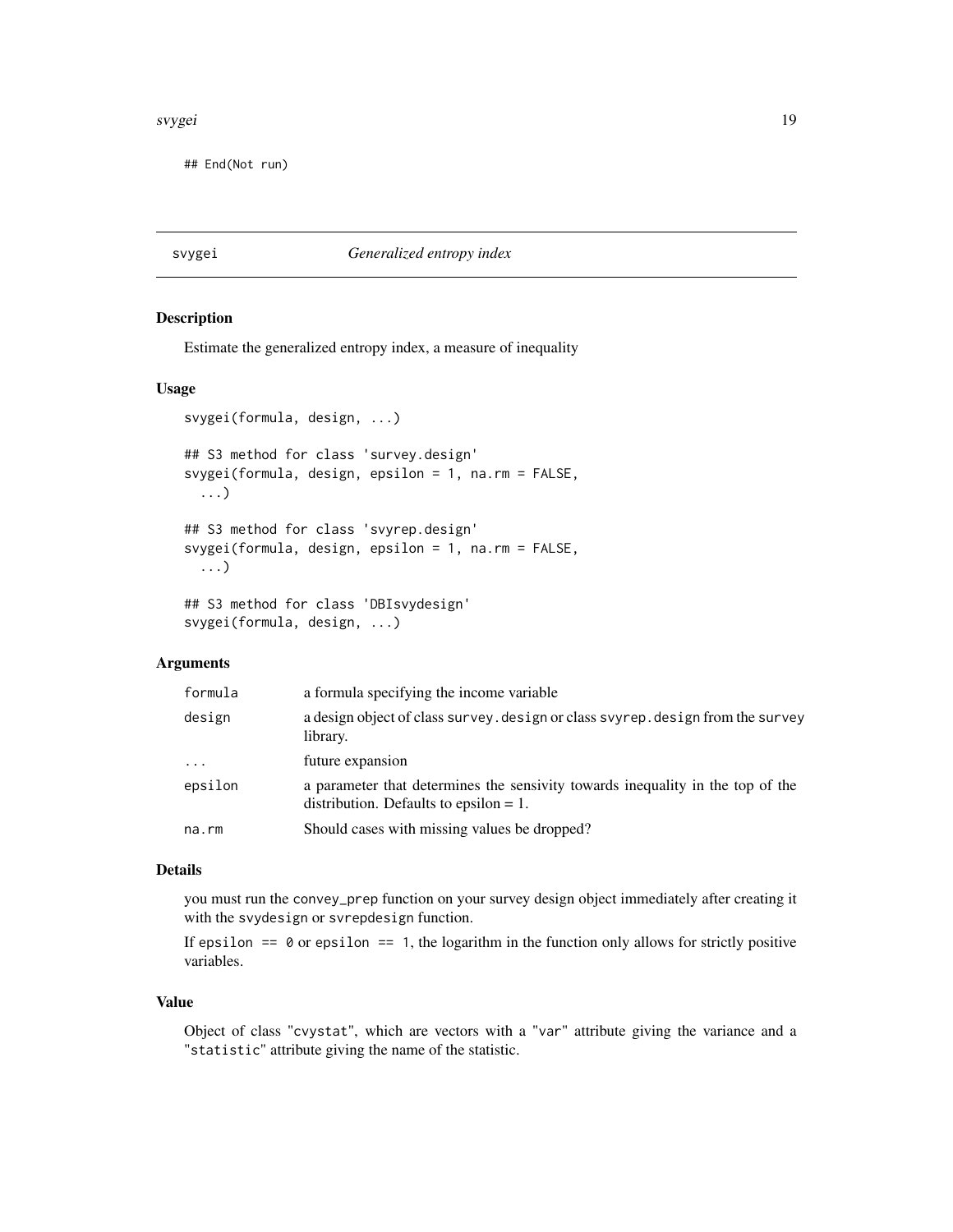#### <span id="page-19-0"></span>Author(s)

Guilherme Jacob, Djalma Pessoa and Anthony Damico

#### References

Matti Langel (2012). Measuring inequality in finite population sampling. PhD thesis: Universite de Neuchatel, URL <https://doc.rero.ch/record/29204/files/00002252.pdf>.

Martin Biewen and Stephen Jenkins (2002). Estimation of Generalized Entropy and Atkinson Inequality Indices from Complex Survey Data. *DIW Discussion Papers*, No.345, URL [https:](https://www.diw.de/documents/publikationen/73/diw_01.c.40394.de/dp345.pdf) [//www.diw.de/documents/publikationen/73/diw\\_01.c.40394.de/dp345.pdf](https://www.diw.de/documents/publikationen/73/diw_01.c.40394.de/dp345.pdf).

#### See Also

[svyatk](#page-11-1)

```
library(survey)
library(vardpoor)
data(eusilc) ; names( eusilc ) <- tolower( names( eusilc ) )
# linearized design
des_eusilc <- svydesign( ids = ~rb030 , strata = ~db040 , weights = ~rb050 , data = eusilc )
des_eusilc <- convey_prep(des_eusilc)
# replicate-weighted design
des_eusilc_rep <- as.svrepdesign( des_eusilc , type = "bootstrap" )
des_eusilc_rep <- convey_prep(des_eusilc_rep)
# linearized design
svygei( \text{degree}, subset(des_eusilc, eqincome > 0), epsilon = 0)
svygei( ~eqincome , des_eusilc, epsilon = .5 )
svygei( \text{``equicome}, \text{subset}(des\_eusile, \text{eqincome} > 0), \text{epsilon} = 1)svygei( ~eqincome , des_eusilc, epsilon = 2 )
# replicate-weighted design
svygei( ~eqincome , subset(des_eusilc_rep, eqincome > 0), epsilon = 0 )
svygei( ~eqincome , des_eusilc_rep, epsilon = .5 )
svygei( ~eqincome , subset(des_eusilc_rep, eqincome > 0), epsilon = 1 )
svygei( ~eqincome , des_eusilc_rep, epsilon = 2 )
# linearized design using a variable with missings
svygei( ~py010n , subset(des_eusilc, py010n > 0 | is.na(py010n)), epsilon = 0 )
svygei( ~py010n , subset(des_eusilc, py010n > 0 | is.na(py010n)), epsilon = 0, na.rm = TRUE )
svygei( ~py010n , des_eusilc, epsilon = .5 )
svygei( ~py010n , des_eusilc, epsilon = .5, na.rm = TRUE )
svygei( ~py010n , subset(des_eusilc, py010n > 0 | is.na(py010n)), epsilon = 1 )
svygei( ~py010n , subset(des_eusilc, py010n > 0 | is.na(py010n)), epsilon = 1, na.rm = TRUE )
svygei( ~py010n , des_eusilc, epsilon = 2 )
svygei( ~py010n , des_eusilc, epsilon = 2, na.rm = TRUE )
```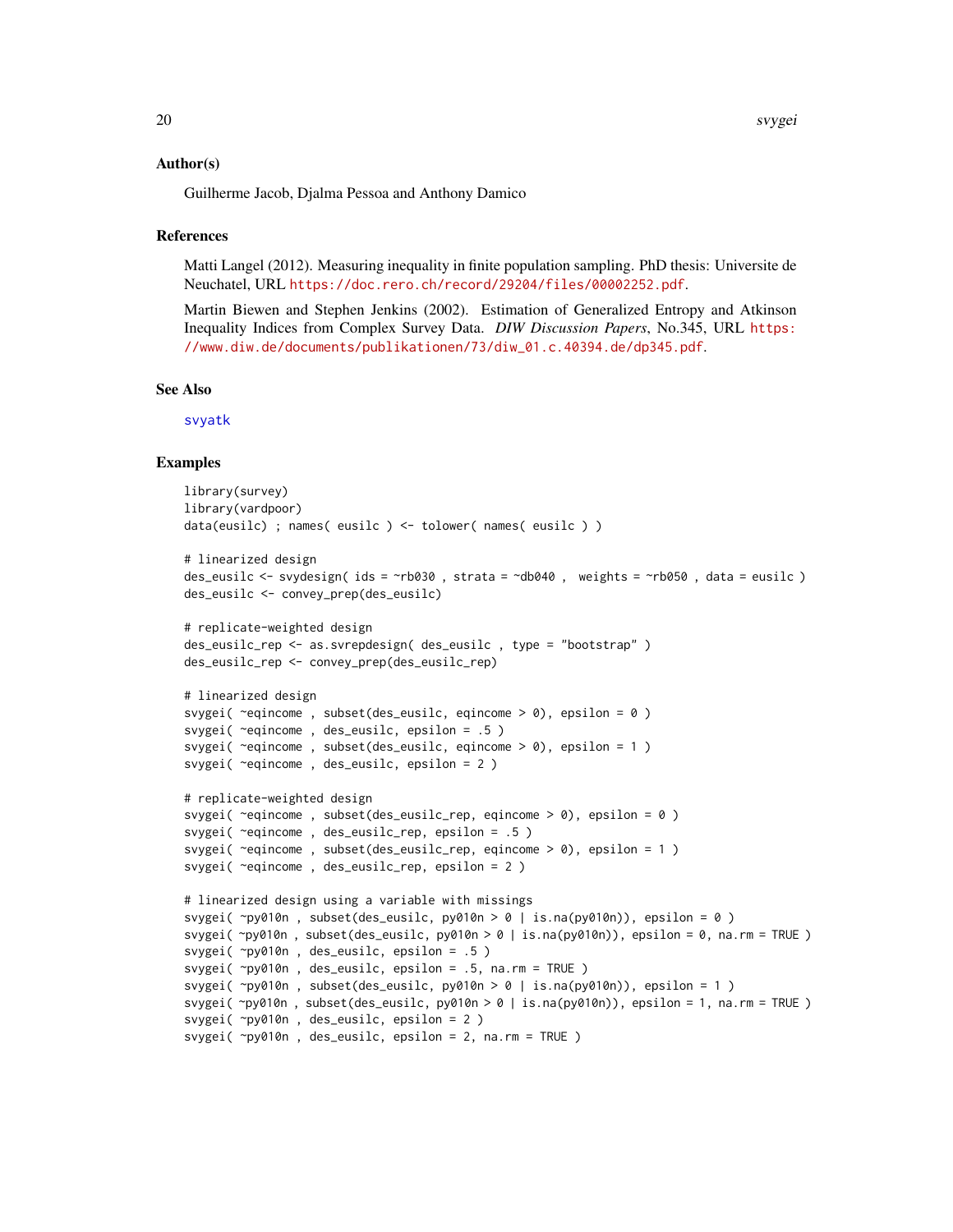```
# replicate-weighted design using a variable with missings
svygei( ~py010n , subset(des_eusilc_rep, py010n > 0 | is.na(py010n)), epsilon = 0 )
svygei( ~py010n , subset(des_eusilc_rep, py010n > 0 | is.na(py010n)), epsilon = 0, na.rm = TRUE )
svygei( ~py010n , des_eusilc_rep, epsilon = .5 )
svygei( ~py010n , des_eusilc_rep, epsilon = .5, na.rm = TRUE )
svygei( ~py010n , subset(des_eusilc_rep, py010n > 0 | is.na(py010n)), epsilon = 1 )
svygei( ~py010n, subset(des_eusilc_rep, py010n > 0 | is.na(py010n)), epsilon = 1, na.rm = TRUE )
svygei( ~py010n , des_eusilc_rep, epsilon = 2 )
svygei( ~py010n , des_eusilc_rep, epsilon = 2, na.rm = TRUE )
# library(MonetDBLite) is only available on 64-bit machines,
# so do not run this block of code in 32-bit R
## Not run:
# database-backed design
library(MonetDBLite)
library(DBI)
dbfolder <- tempdir()
conn <- dbConnect( MonetDBLite::MonetDBLite() , dbfolder )
dbWriteTable( conn , 'eusilc' , eusilc )
dbd_eusilc <-
svydesign(
ids = \negrb030
strata = \simdb040
weights = \nightharpoonuprb050,
data="eusilc",
dbname=dbfolder,
dbtype="MonetDBLite"
\lambdadbd_eusilc <- convey_prep( dbd_eusilc )
# database-backed linearized design
svygei( ~eqincome , subset(dbd_eusilc, eqincome > 0), epsilon = 0 )
svygei( ~eqincome , dbd_eusilc, epsilon = .5 )
svygei( ~eqincome , subset(dbd_eusilc, eqincome > 0), epsilon = 1 )
svygei( ~eqincome , dbd_eusilc, epsilon = 2 )
# database-backed linearized design using a variable with missings
svygei( ~py010n , subset(dbd_eusilc, py010n > 0 | is.na(py010n)), epsilon = 0 )
svygei( ~py010n , subset(dbd_eusilc, py010n > 0 | is.na(py010n)), epsilon = 0, na.rm = TRUE )
svygei( ~py010n , dbd_eusilc, epsilon = .5 )
svygei( ~py010n , dbd_eusilc, epsilon = .5, na.rm = TRUE )
svygei(\gammay010n, subset(dbd_eusilc, py010n > 0 | is.na(py010n)), epsilon = 1 )
svygei( ~py010n , subset(dbd_eusilc, py010n > 0 | is.na(py010n)), epsilon = 1, na.rm = TRUE )
svygei( ~py010n , dbd_eusilc, epsilon = 2 )
svygei( ~py010n , dbd_eusilc, epsilon = 2, na.rm = TRUE )
dbRemoveTable( conn , 'eusilc' )
```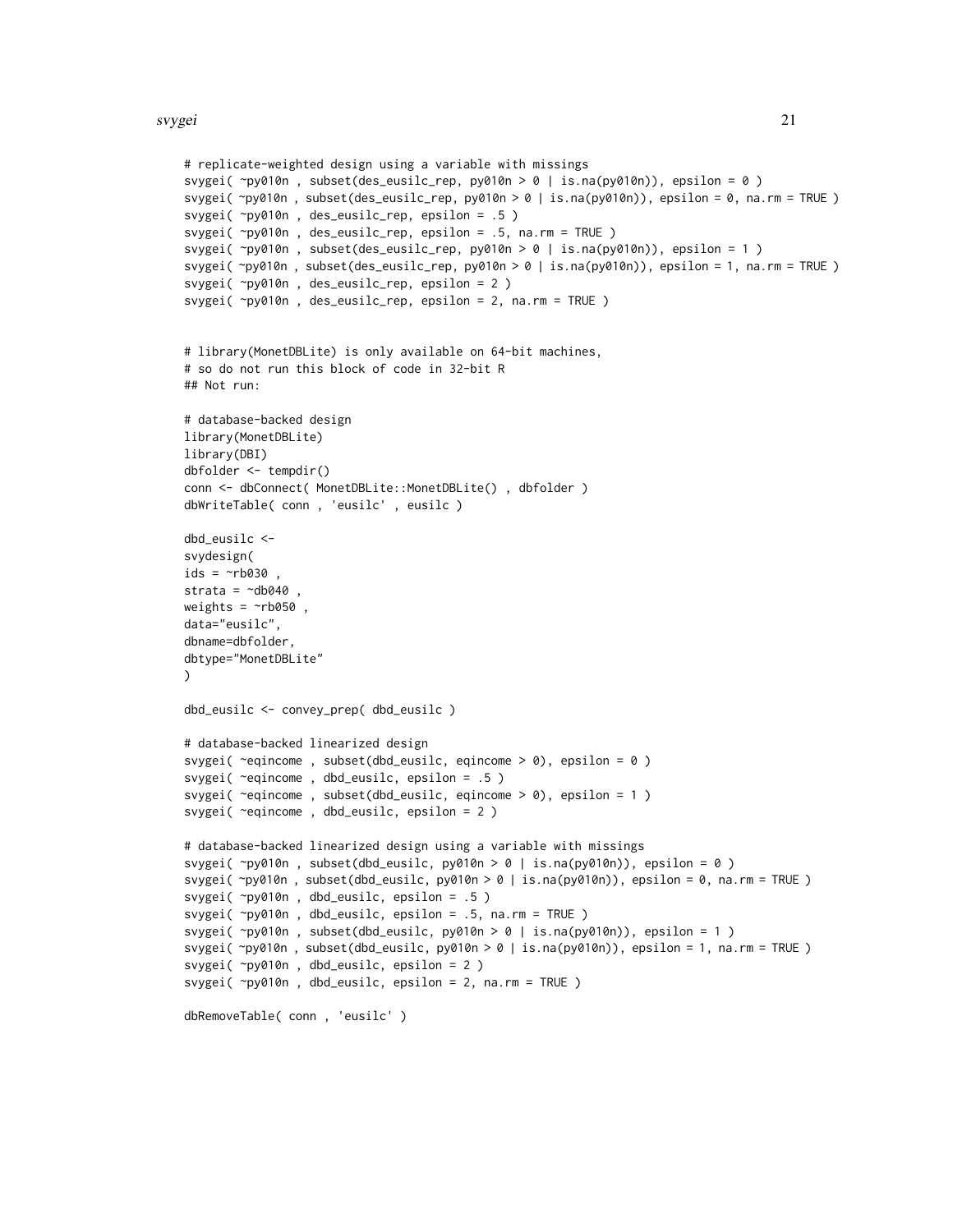<span id="page-21-0"></span>22 svygini

## End(Not run)

#### <span id="page-21-1"></span>svygini *Gini coefficient*

# Description

Estimate the Gini coefficient, a measure of inequalty

#### Usage

```
svygini(formula, design, ...)
## S3 method for class 'survey.design'
svygini(formula, design, na.rm = FALSE, ...)
## S3 method for class 'svyrep.design'
svygini(formula, design, na.rm = FALSE, ...)
## S3 method for class 'DBIsvydesign'
svygini(formula, design, ...)
```
# Arguments

| formula  | a formula specifying the income variable                                                    |
|----------|---------------------------------------------------------------------------------------------|
| design   | a design object of class survey, design or class svyrep, design from the survey<br>library. |
| $\cdots$ | future expansion                                                                            |
| na.rm    | Should cases with missing values be dropped?                                                |

# Details

you must run the convey\_prep function on your survey design object immediately after creating it with the svydesign or svrepdesign function.

# Value

Object of class "cvystat", which are vectors with a "var" attribute giving the variance and a "statistic" attribute giving the name of the statistic.

# Author(s)

Djalma Pessoa and Anthony Damico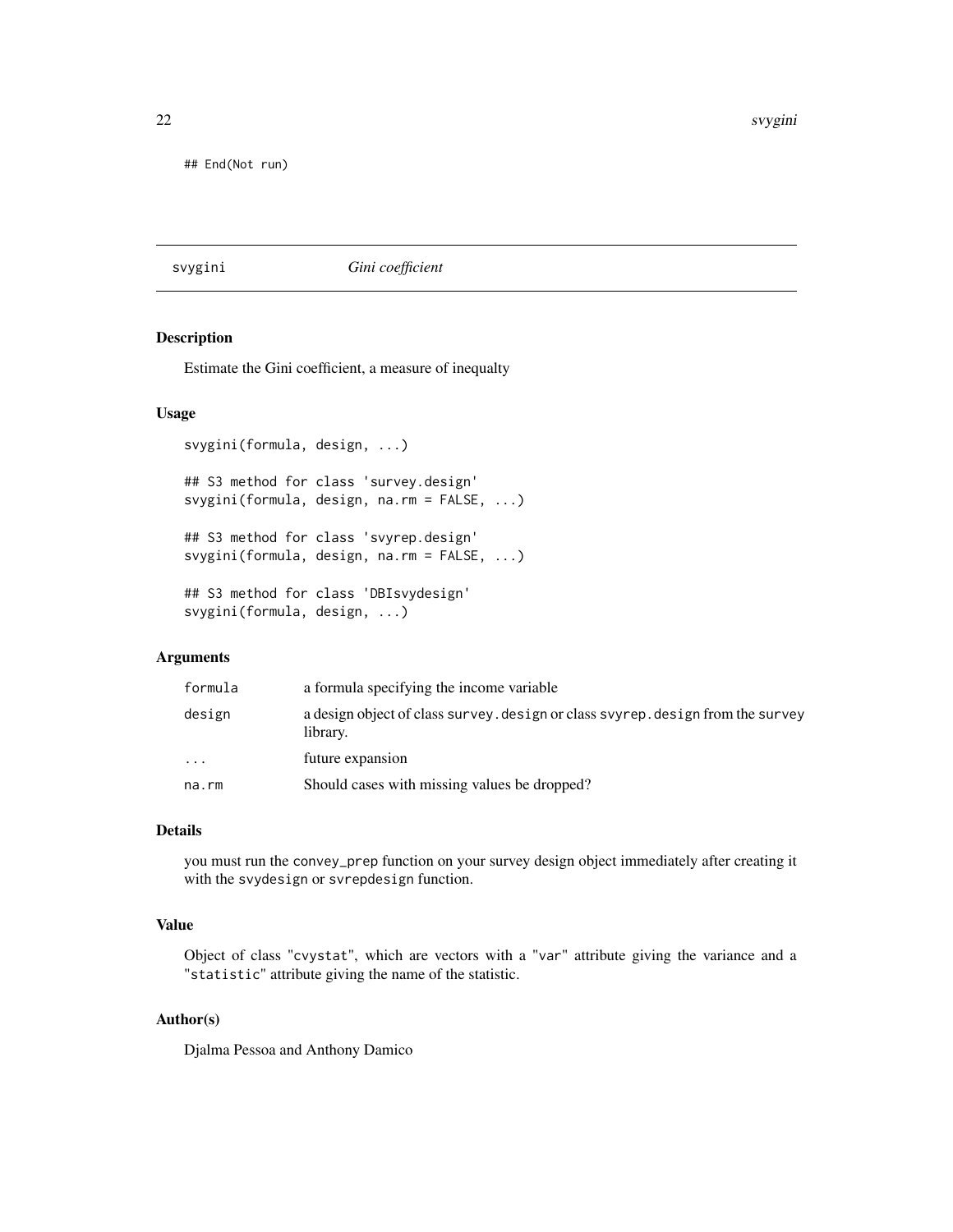#### <span id="page-22-0"></span>svygini 23

# References

Guillaume Osier (2009). Variance estimation for complex indicators of poverty and inequality. *Journal of the European Survey Research Association*, Vol.3, No.3, pp. 167-195, ISSN 1864-3361, URL <http://ojs.ub.uni-konstanz.de/srm/article/view/369>.

Jean-Claude Deville (1999). Variance estimation for complex statistics and estimators: linearization and residual techniques. Survey Methodology, 25, 193-203, URL [http://www5.statcan.gc.ca/](http://www5.statcan.gc.ca/bsolc/olc-cel/olc-cel?lang=eng&catno=12-001-X19990024882) [bsolc/olc-cel/olc-cel?lang=eng&catno=12-001-X19990024882](http://www5.statcan.gc.ca/bsolc/olc-cel/olc-cel?lang=eng&catno=12-001-X19990024882).

#### See Also

[svyarpr](#page-7-1)

#### Examples

```
library(survey)
library(vardpoor)
data(eusilc) ; names( eusilc ) <- tolower( names( eusilc ) )
# linearized design
des_eusilc <- svydesign( ids = ~rb030 , strata = ~db040 , weights = ~rb050 , data = eusilc )
des_eusilc <- convey_prep(des_eusilc)
svygini( ~eqincome , design = des_eusilc )
# replicate-weighted design
des_eusilc_rep <- as.svrepdesign( des_eusilc , type = "bootstrap" )
des_eusilc_rep <- convey_prep(des_eusilc_rep)
svygini( ~eqincome , design = des_eusilc_rep )
# linearized design using a variable with missings
svygini( ~ py010n , design = des_eusilc )
svygini( ~ py010n , design = des_eusilc , na.rm = TRUE )
# replicate-weighted design using a variable with missings
svygini( ~ py010n , design = des_eusilc_rep )
svygini( ~ py010n , design = des_eusilc_rep , na.rm = TRUE )
# library(MonetDBLite) is only available on 64-bit machines,
# so do not run this block of code in 32-bit R
## Not run:
# database-backed design
library(MonetDBLite)
```
library(DBI) dbfolder <- tempdir() conn <- dbConnect( MonetDBLite::MonetDBLite() , dbfolder ) dbWriteTable( conn , 'eusilc' , eusilc )

dbd\_eusilc < svydesign(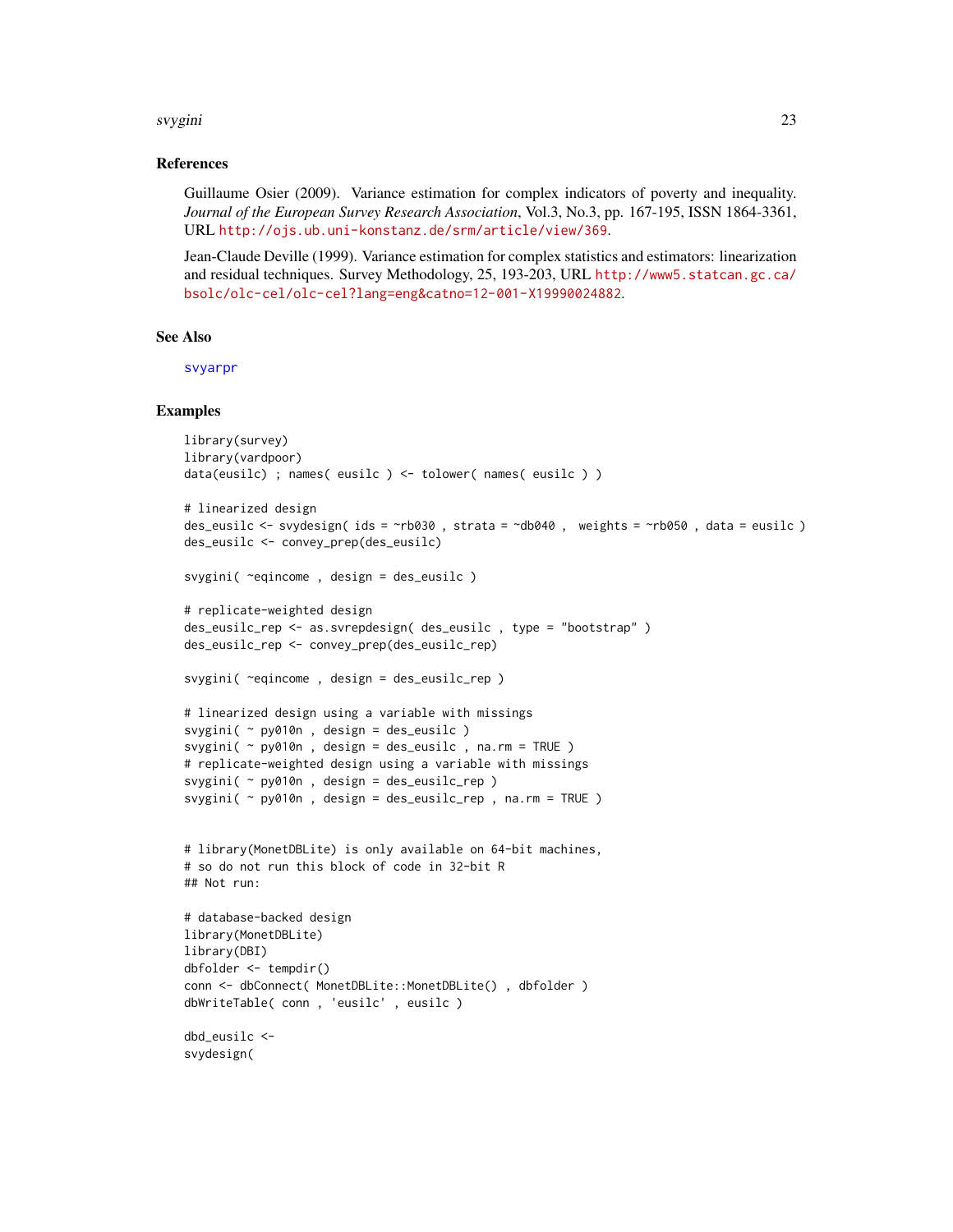```
ids = \negrb030,
strata = \simdb040,
weights = \negrb050,
data="eusilc",
dbname=dbfolder,
dbtype="MonetDBLite"
\mathcal{L}dbd_eusilc <- convey_prep( dbd_eusilc )
svygini( ~ eqincome , design = dbd_eusilc )
dbRemoveTable( conn , 'eusilc' )
## End(Not run)
```
svygpg *Linearization of the gender pay (wage) gap*

# Description

Estimate the difference between the average gross hourly earnings of men and women expressed as a percentage of the average gross hourly earnings of men.

#### Usage

```
svygpg(formula, design, ...)
## S3 method for class 'survey.design'
svygpg(formula, design, sex, na.rm = FALSE, ...)
## S3 method for class 'svyrep.design'
svygpg(formula, design, sex, na.rm = FALSE, ...)
## S3 method for class 'DBIsvydesign'
svygpg(formula, design, sex, ...)
```
# Arguments

| formula | a formula specifying the gross hourly earnings variable                                     |
|---------|---------------------------------------------------------------------------------------------|
| design  | a design object of class survey. design or class svyrep. design from the survey<br>library. |
| .       | future expansion                                                                            |
| sex     | formula with a factor with labels 'male' and 'female'                                       |
| na.rm   | Should cases with missing values be dropped?                                                |
|         |                                                                                             |

<span id="page-23-0"></span>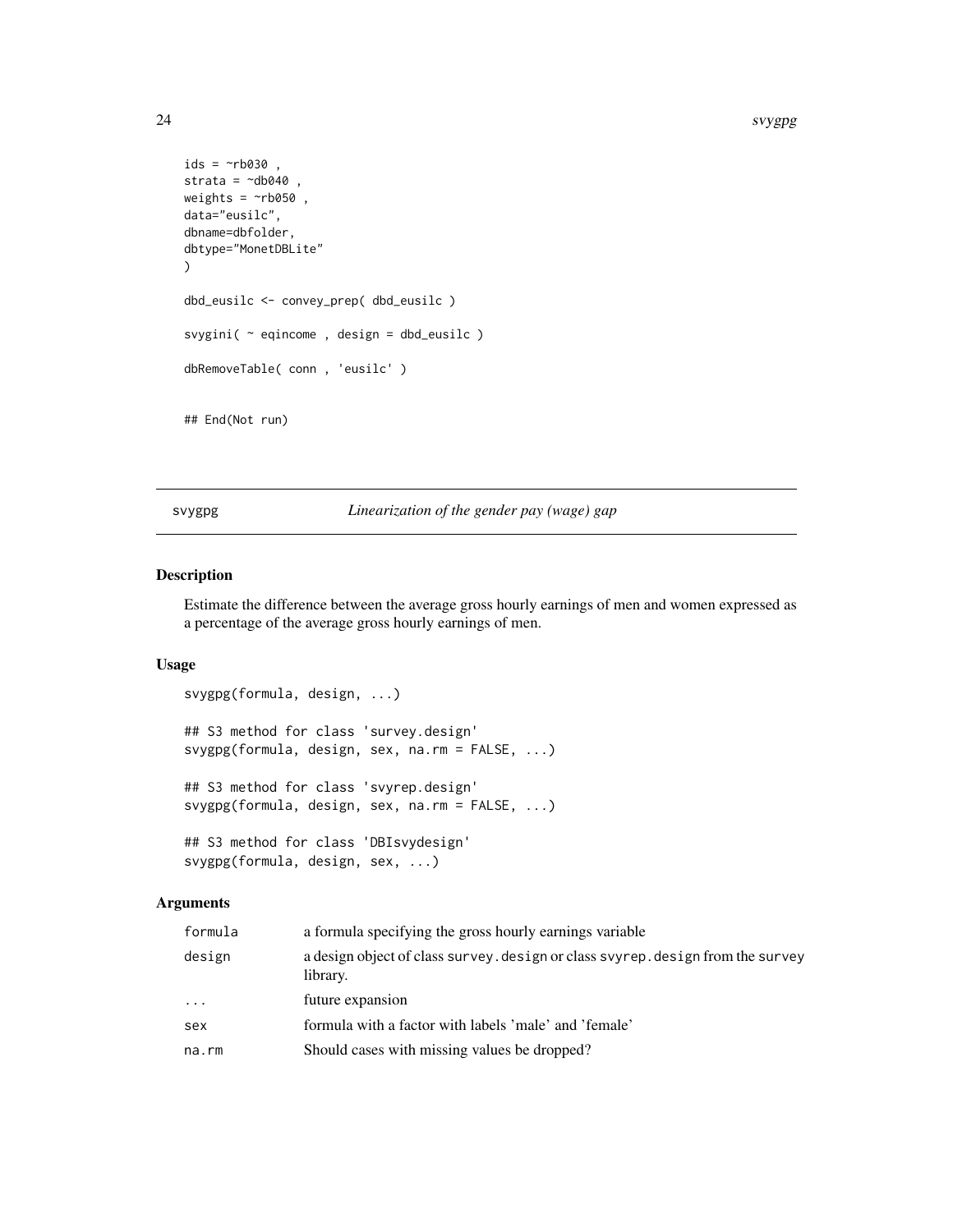#### <span id="page-24-0"></span>s*vygpg* 25

# Details

you must run the convey\_prep function on your survey design object immediately after creating it with the svydesign or svrepdesign function.

# Value

Object of class "cvystat", which are vectors with a "var" attribute giving the variance and a "statistic" attribute giving the name of the statistic.

# Author(s)

Djalma Pessoa and Anthony Damico

# References

Guillaume Osier (2009). Variance estimation for complex indicators of poverty and inequality. *Journal of the European Survey Research Association*, Vol.3, No.3, pp. 167-195, ISSN 1864-3361, URL <http://ojs.ub.uni-konstanz.de/srm/article/view/369>.

Jean-Claude Deville (1999). Variance estimation for complex statistics and estimators: linearization and residual techniques. Survey Methodology, 25, 193-203, URL [http://www5.statcan.gc.ca/](http://www5.statcan.gc.ca/bsolc/olc-cel/olc-cel?lang=eng&catno=12-001-X19990024882) [bsolc/olc-cel/olc-cel?lang=eng&catno=12-001-X19990024882](http://www5.statcan.gc.ca/bsolc/olc-cel/olc-cel?lang=eng&catno=12-001-X19990024882).

# See Also

[svyarpt](#page-9-1)

```
library(vardpoor)
library(survey)
data(ses)
names( ses ) <- gsub( "size", "size_", tolower( names( ses ) ) )
des_ses <- svydesign(id=~1, weights=~weights, data=ses)
des_ses <- convey_prep(des_ses)
# linearized design
svygpg(~earningshour, des_ses, ~sex)
# replicate-weighted design
des_ses_rep <- as.svrepdesign( des_ses , type = "bootstrap" )
des_ses_rep <- convey_prep(des_ses_rep)
svygpg(~earningshour, des_ses_rep, ~sex)
# library(MonetDBLite) is only available on 64-bit machines,
# so do not run this block of code in 32-bit R
## Not run:
# database-backed design
library(MonetDBLite)
library(DBI)
```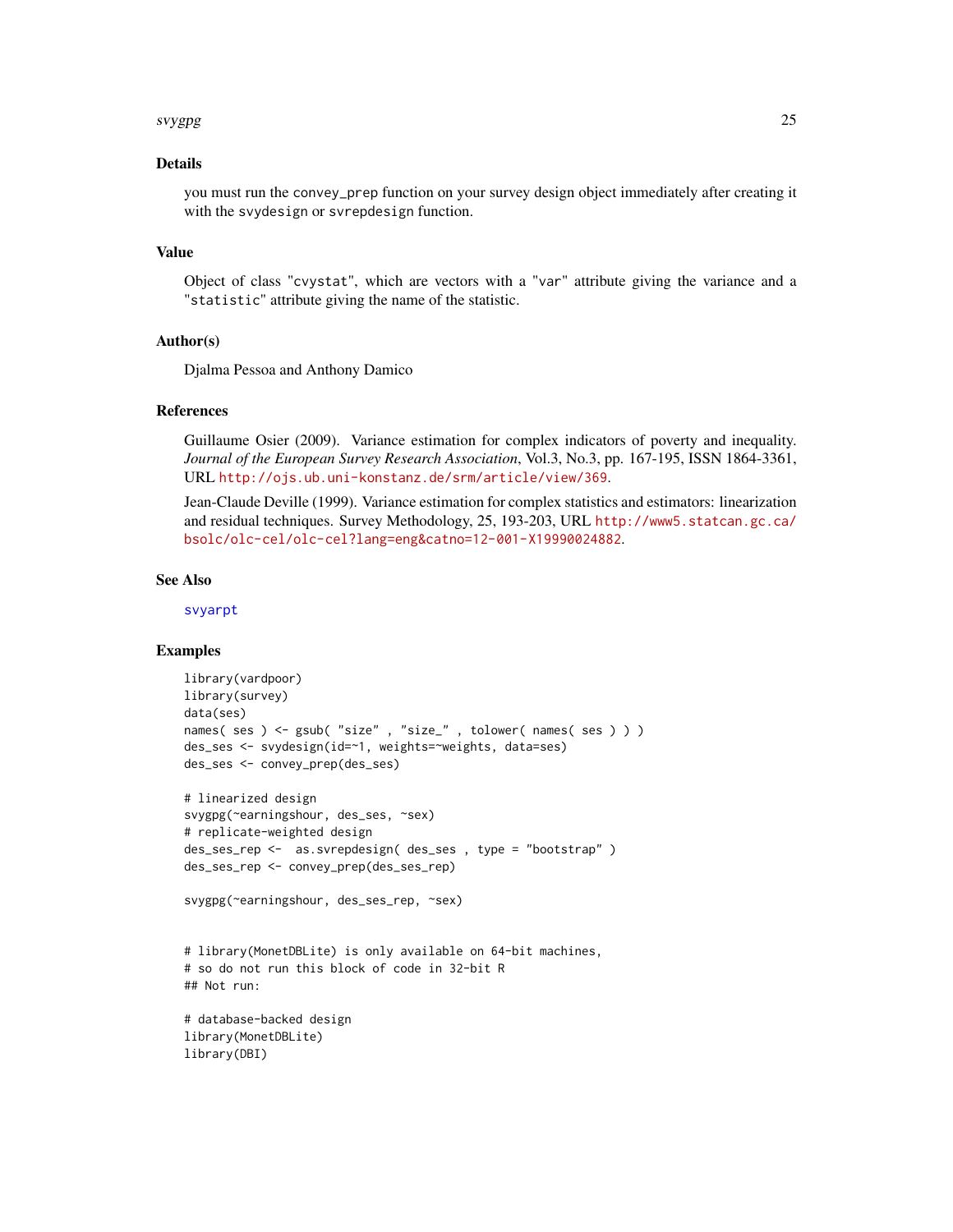# <span id="page-25-0"></span>26 svyiqalpha

```
dbfolder <- tempdir()
conn <- dbConnect( MonetDBLite::MonetDBLite() , dbfolder )
dbWriteTable( conn , 'ses' , ses )
dbd_ses <- svydesign(id=~1, weights=~weights, data="ses", dbname=dbfolder, dbtype="MonetDBLite")
dbd_ses <- convey_prep( dbd_ses )
svygpg(formula=~earningshour, design=dbd_ses, sex= ~sex)
dbRemoveTable( conn , 'ses' )
## End(Not run)
```
svyiqalpha *Linearization of a variable quantile*

# Description

Computes the linearized variable of a quantile of variable.

#### Usage

```
svyiqalpha(formula, design, ...)
## S3 method for class 'survey.design'
svyiqalpha(formula, design, alpha, na.rm = FALSE, ...)
## S3 method for class 'svyrep.design'
svyiqalpha(formula, design, alpha, na.rm = FALSE, ...)
## S3 method for class 'DBIsvydesign'
svyiqalpha(formula, design, ...)
```
# Arguments

| formula | a formula specifying the income variable                                                    |
|---------|---------------------------------------------------------------------------------------------|
| design  | a design object of class survey, design or class svyrep, design from the survey<br>library. |
| $\cdot$ | future expansion                                                                            |
| alpha   | the order of the quantile                                                                   |
| na.rm   | Should cases with missing values be dropped?                                                |

# Details

you must run the convey\_prep function on your survey design object immediately after creating it with the svydesign or svrepdesign function.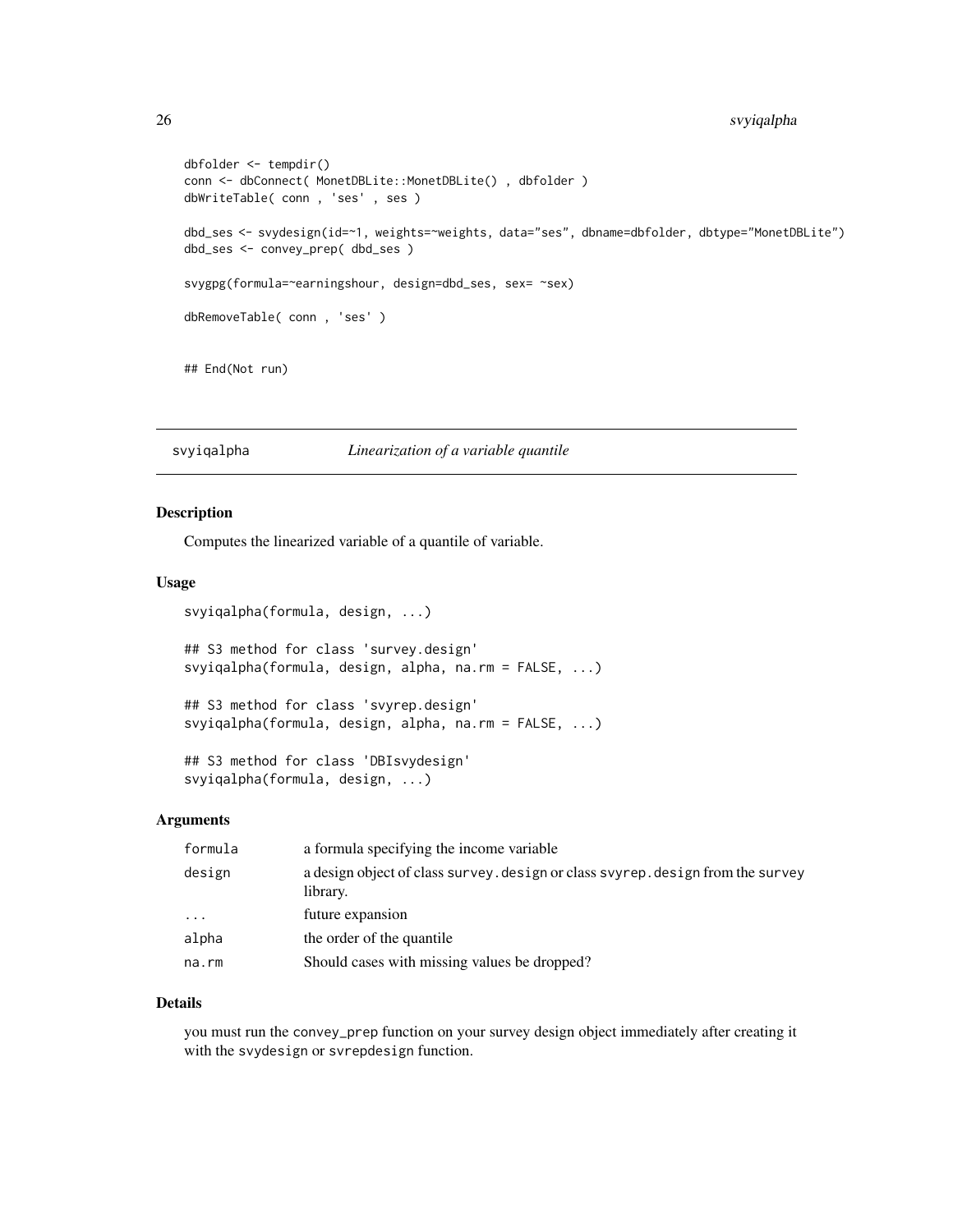#### <span id="page-26-0"></span>svyiqalpha 27

# Value

Object of class "cvystat", which are vectors with a "var" attribute giving the variance and a "statistic" attribute giving the name of the statistic.

# Author(s)

Djalma Pessoa and Anthony Damico

# References

Guillaume Osier (2009). Variance estimation for complex indicators of poverty and inequality. *Journal of the European Survey Research Association*, Vol.3, No.3, pp. 167-195, ISSN 1864-3361, URL <http://ojs.ub.uni-konstanz.de/srm/article/view/369>.

Jean-Claude Deville (1999). Variance estimation for complex statistics and estimators: linearization and residual techniques. Survey Methodology, 25, 193-203, URL [http://www5.statcan.gc.ca/](http://www5.statcan.gc.ca/bsolc/olc-cel/olc-cel?lang=eng&catno=12-001-X19990024882) [bsolc/olc-cel/olc-cel?lang=eng&catno=12-001-X19990024882](http://www5.statcan.gc.ca/bsolc/olc-cel/olc-cel?lang=eng&catno=12-001-X19990024882).

# See Also

[svyarpr](#page-7-1)

```
library(vardpoor)
data(eusilc) ; names( eusilc ) <- tolower( names( eusilc ) )
library(survey)
# linearized design
des_eusilc <- svydesign( ids = ~rb030 , strata = ~db040 , weights = ~rb050 , data = eusilc )
des_eusilc <- convey_prep(des_eusilc)
svyiqalpha( ~eqincome , design = des_eusilc, .50 )
# replicate-weighted design
des_eusilc_rep <- as.svrepdesign( des_eusilc , type = "bootstrap" )
des_eusilc_rep <- convey_prep(des_eusilc_rep)
svyiqalpha( ~eqincome , design = des_eusilc_rep, .50 )
# linearized design using a variable with missings
svyiqalpha( ~ py010n , design = des_eusilc, .50 )
svyiqalpha( ~ py010n , design = des_eusilc , .50, na.rm = TRUE )
# replicate-weighted design using a variable with missings
svyiqalpha( ~ py010n , design = des_eusilc_rep, .50 )
svyiqalpha( ~ py010n , design = des_eusilc_rep ,.50, na.rm = TRUE )
# library(MonetDBLite) is only available on 64-bit machines,
# so do not run this block of code in 32-bit R
```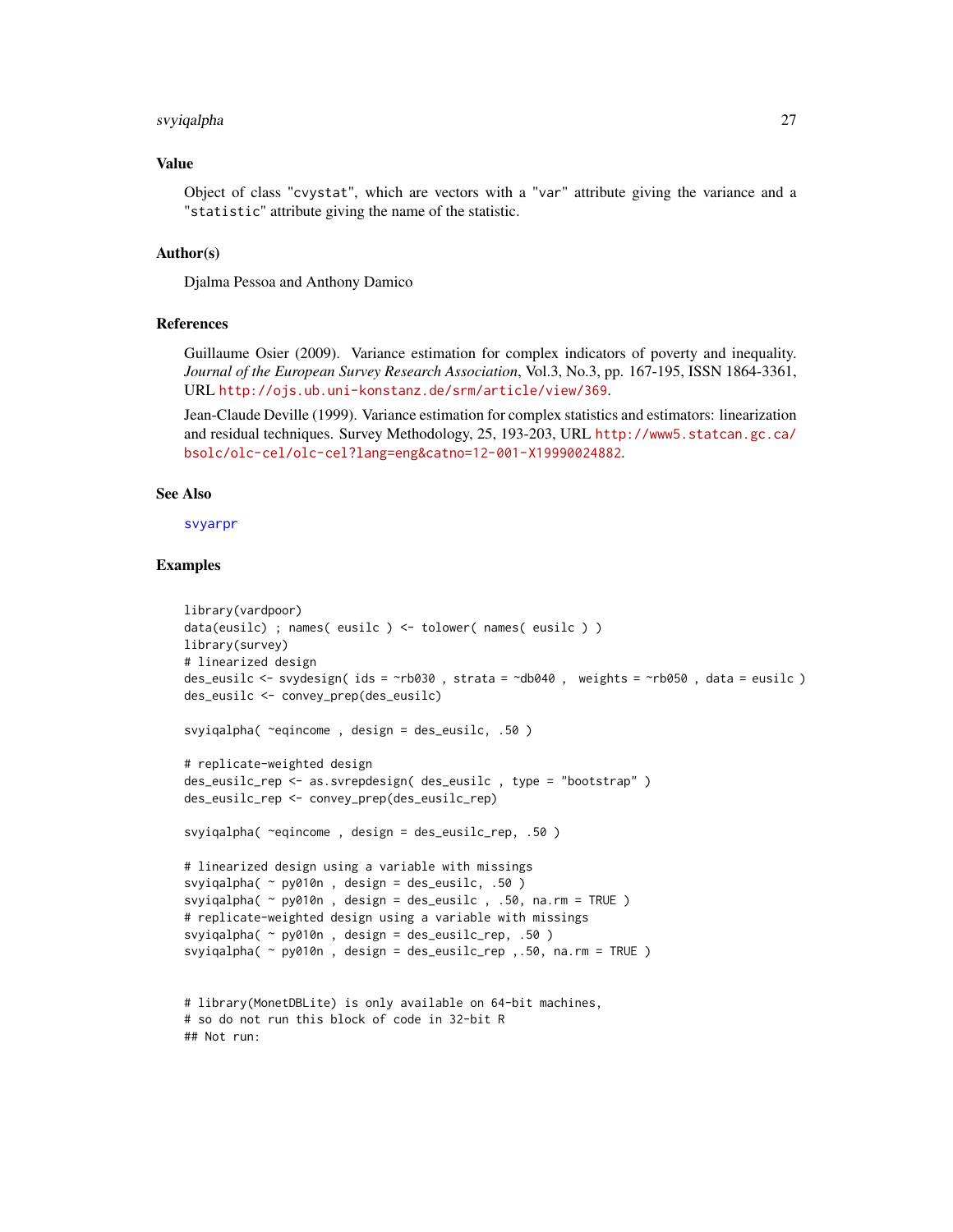```
# database-backed design
library(MonetDBLite)
library(DBI)
dbfolder <- tempdir()
conn <- dbConnect( MonetDBLite::MonetDBLite() , dbfolder )
dbWriteTable( conn , 'eusilc' , eusilc )
dbd_eusilc <-
svydesign(
ids = \simrb030,
strata = \negdb040
weights = \nightharpoonuprb050,
data="eusilc",
dbname=dbfolder,
dbtype="MonetDBLite"
\mathcal{L}dbd_eusilc <- convey_prep( dbd_eusilc )
svyiqalpha( ~ eqincome , design = dbd_eusilc, .50 )
dbRemoveTable( conn , 'eusilc' )
## End(Not run)
```
#### svyisq *Linearization of the total below a quantile*

#### Description

Computes the linearized variable of the total in the lower tail of the distribution of a variable.

#### Usage

```
svyisq(formula, design, ...)
## S3 method for class 'survey.design'
svyisq(formula, design, alpha, quantile = FALSE,
 na.rm = FALSE, ...)## S3 method for class 'svyrep.design'
svyisq(formula, design, alpha, quantile = FALSE,
 na.rm = FALSE, ...)## S3 method for class 'DBIsvydesign'
svyisq(formula, design, ...)
```
<span id="page-27-0"></span>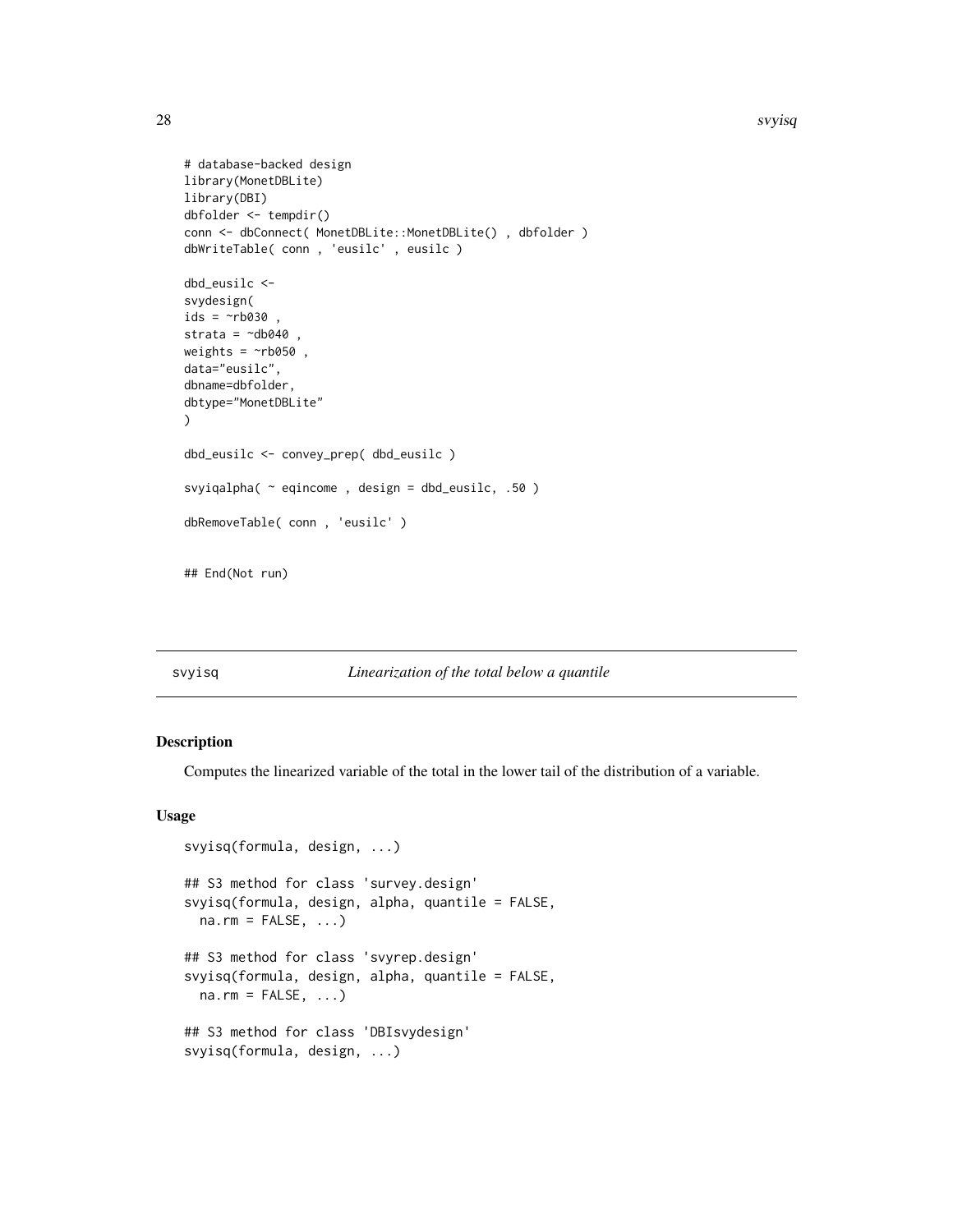#### <span id="page-28-0"></span>svyisq 29

# Arguments

| formula  | a formula specifying the income variable                                                    |
|----------|---------------------------------------------------------------------------------------------|
| design   | a design object of class survey. design or class svyrep. design from the survey<br>library. |
| $\cdot$  | future expansion                                                                            |
| alpha    | the order of the quantile                                                                   |
| quantile | return the upper bound of the lower tail                                                    |
| na.rm    | Should cases with missing values be dropped?                                                |

# Details

you must run the convey\_prep function on your survey design object immediately after creating it with the svydesign or svrepdesign function.

# Value

Object of class "cvystat", which are vectors with a "var" attribute giving the variance and a "statistic" attribute giving the name of the statistic.

# Author(s)

Djalma Pessoa and Anthony Damico

# **References**

Guillaume Osier (2009). Variance estimation for complex indicators of poverty and inequality. *Journal of the European Survey Research Association*, Vol.3, No.3, pp. 167-195, ISSN 1864-3361, URL <http://ojs.ub.uni-konstanz.de/srm/article/view/369>.

Jean-Claude Deville (1999). Variance estimation for complex statistics and estimators: linearization and residual techniques. Survey Methodology, 25, 193-203, URL [http://www5.statcan.gc.ca/](http://www5.statcan.gc.ca/bsolc/olc-cel/olc-cel?lang=eng&catno=12-001-X19990024882) [bsolc/olc-cel/olc-cel?lang=eng&catno=12-001-X19990024882](http://www5.statcan.gc.ca/bsolc/olc-cel/olc-cel?lang=eng&catno=12-001-X19990024882).

#### See Also

[svyarpr](#page-7-1)

```
library(vardpoor)
data(eusilc) ; names( eusilc ) <- tolower( names( eusilc ) )
library(survey)
des_eusilc <- svydesign(ids = ~rb030, strata =~db040, weights = ~rb050, data = eusilc)
des_eusilc <- convey_prep(des_eusilc)
svyisq(~eqincome, design=des_eusilc,.20 , quantile = TRUE)
# replicate-weighted design
```

```
des_eusilc_rep <- as.svrepdesign( des_eusilc , type = "bootstrap" )
des_eusilc_rep <- convey_prep(des_eusilc_rep)
```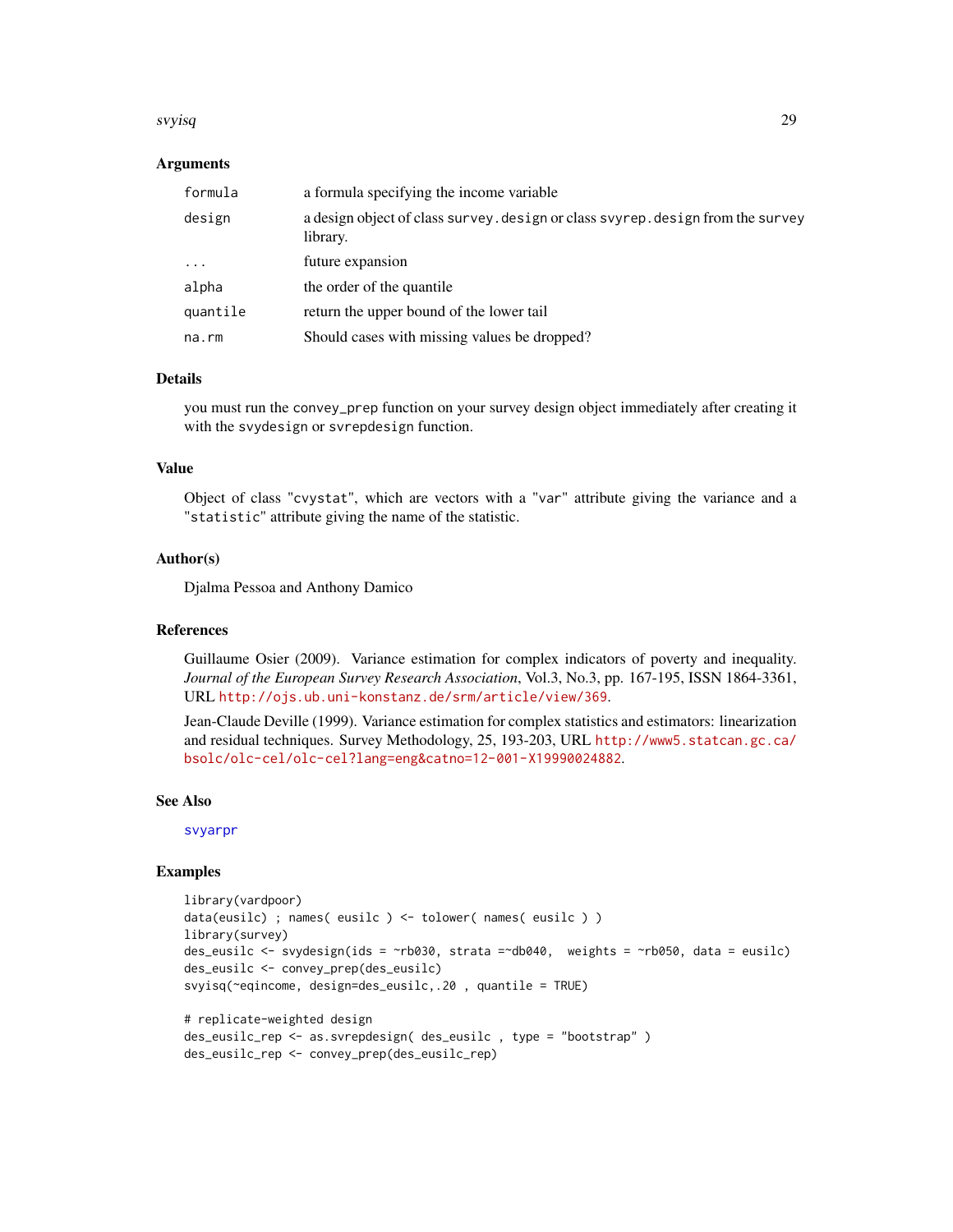```
svyisq( ~eqincome , design = des_eusilc_rep, .20 , quantile = TRUE )
# linearized design using a variable with missings
svyisq( ~ py010n , design = des_eusilc, .20 )
svyisq( \sim py010n, design = des_eusilc, .20, na.rm = TRUE )
# replicate-weighted design using a variable with missings
svyisq( ~ py010n , design = des_eusilc_rep, .20 )
svyisq( ~ py010n , design = des_eusilc_rep , .20, na.rm = TRUE )
# library(MonetDBLite) is only available on 64-bit machines,
# so do not run this block of code in 32-bit R
## Not run:
# database-backed design
library(MonetDBLite)
library(DBI)
dbfolder <- tempdir()
conn <- dbConnect( MonetDBLite::MonetDBLite(), dbfolder )
dbWriteTable( conn , 'eusilc' , eusilc )
dbd_eusilc <-
svydesign(
ids = \nightharpoonuprb030 ,
strata = \simdb040
weights = \negrb050,
data="eusilc",
dbname=dbfolder,
dbtype="MonetDBLite"
\lambdadbd_eusilc <- convey_prep( dbd_eusilc )
svyisq( ~ eqincome , design = dbd_eusilc, .20 )
dbRemoveTable( conn , 'eusilc' )
## End(Not run)
```
svylorenz *Lorenz curve*

# Description

Estimate the Lorenz curve, an inequality graph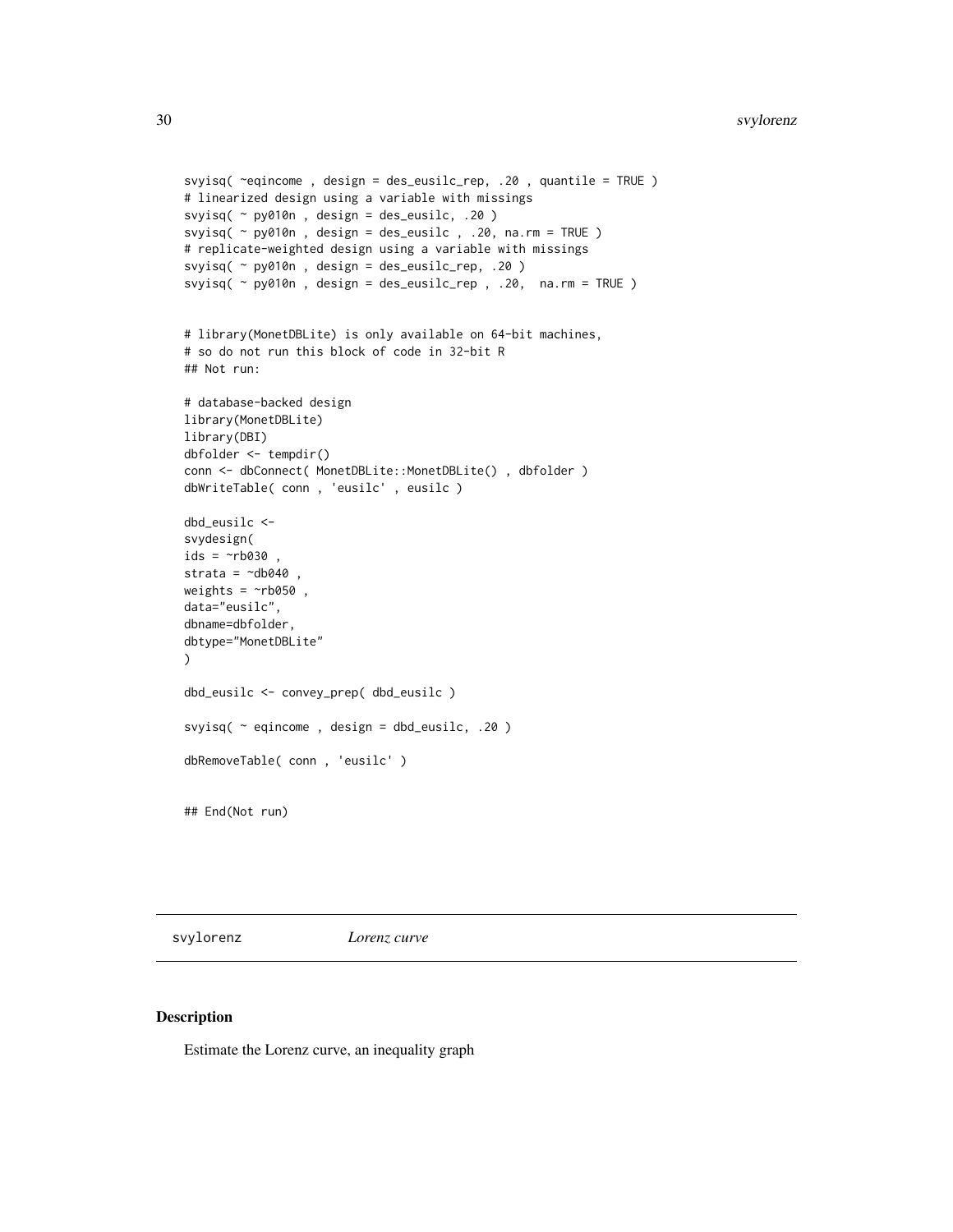#### svylorenz 31

# Usage

```
svylorenz(formula, design, ...)
## S3 method for class 'survey.design'
svylorenz(formula, design, quantiles = seq(0, 1, 0.1),
 empirical = FALSE, plot = TRUE, add = FALSE, curve.col = "red",
 ci = TRUE, alpha = 0.05, na.rm = FALSE, ...)## S3 method for class 'svyrep.design'
svylorenz(formula, design, quantiles = seq(0, 1, 0.1),
 empirical = FALSE, plot = TRUE, add = FALSE, curve.col = "red",
 ci = TRUE, alpha = 0.05, na.rm = FALSE, ...)## S3 method for class 'DBIsvydesign'
```
# svylorenz(formula, design, ...)

# Arguments

| formula   | a formula specifying the income variable                                                    |
|-----------|---------------------------------------------------------------------------------------------|
| design    | a design object of class survey. design or class svyrep. design from the survey<br>library. |
| $\ddots$  | additional arguments passed to plot methods                                                 |
| quantiles | a sequence of probabilities that defines the quantiles sum to be calculated                 |
| empirical | Should an empirical Lorenz curve be estimated as well? Defaults to FALSE.                   |
| plot      | Should the Lorenz curve be plotted? Defaults to TRUE.                                       |
| add       | Should a new curve be plotted on the current graph?                                         |
| curve.col | a string defining the color of the curve.                                                   |
| ci        | Should the confidence interval be plotted? Defaults to TRUE.                                |
| alpha     | a number that especifies de confidence level for the graph.                                 |
| na.rm     | Should cases with missing values be dropped? Defaults to FALSE.                             |

#### Details

you must run the convey\_prep function on your survey design object immediately after creating it with the svydesign or svrepdesign function.

Notice that the 'empirical' curve is observation-based and is the one actually used to calculate the Gini index. On the other hand, the quantile-based curve is used to estimate the shares, SEs and confidence intervals.

This way, as the number of quantiles of the quantile-based function increases, the qwuantile-based curve approacches the observation-based curve.

# Value

Object of class "svyquantile", which are vectors with a "quantiles" attribute giving the proportion of income below that quantile, and a "SE" attribute giving the standard errors of the estimates.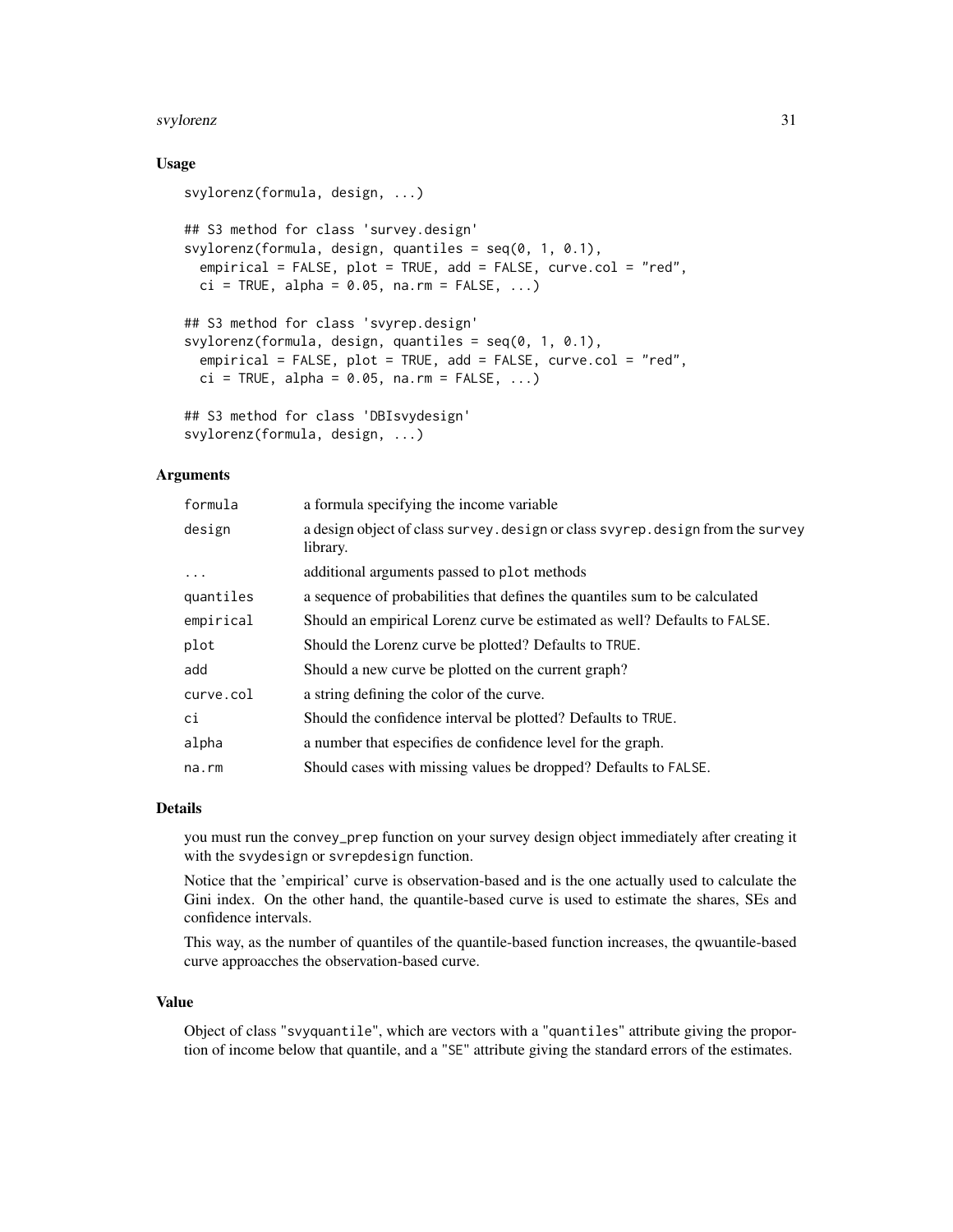# <span id="page-31-0"></span>Author(s)

Guilherme Jacob, Djalma Pessoa and Anthony Damico

#### References

Milorad Kovacevic and David Binder (1997). Variance Estimation for Measures of Income Inequality and Polarization - The Estimating Equations Approach. *Journal of Official Statistics*, Vol.13, No.1, 1997. pp. 41 58. URL <http://www.jos.nu/Articles/abstract.asp?article=13141>.

Shlomo Yitzhaki and Robert Lerman (1989). Improving the accuracy of estimates of Gini coefficients. *Journal of Econometrics*, Vol.42(1), pp. 43-47, September.

Matti Langel (2012). *Measuring inequality in finite population sampling*. PhD thesis. URL [http:](http://doc.rero.ch/record/29204) [//doc.rero.ch/record/29204](http://doc.rero.ch/record/29204).

# See Also

[svyquantile](#page-0-0)

# Examples

```
## Not run:
library(survey)
library(vardpoor)
data(eusilc) ; names( eusilc ) <- tolower( names( eusilc ) )
# linearized design
des_eusilc \le svydesign( ids = \simrb030, strata = \simdb040, weights = \simrb050, data = eusilc)
des_eusilc <- convey_prep( des_eusilc )
svylorenz( ~eqincome , des_eusilc, seq(0,1,.05), alpha = .01 )
# replicate-weighted design
des_eusilc_rep <- as.svrepdesign( des_eusilc , type = "bootstrap" )
des_eusilc_rep <- convey_prep( des_eusilc_rep )
svylorenz( ~eqincome , des_eusilc_rep, seq(0,1,.05), alpha = .01 )
# linearized design using a variable with missings
svylorenz(\negpy010n, des_eusilc, seq(0,1,.05), alpha = .01)
svylorenz(\gammapy010n, des_eusilc, seq(0,1,.05), alpha = .01, na.rm = TRUE)
# demonstration of `curve.col=` and `add=` parameters
svylorenz( \text{ceq}income, des_eusilc, seq(0,1,.05), alpha = .05, add = TRUE, curve.col = 'green')
# replicate-weighted design using a variable with missings
svylorenz(\gammapy010n, des_eusilc_rep, seq(0,1,.05), alpha = .01)
svylorenz(\gammapy010n, des_eusilc_rep, seq(0,1,.05), alpha = .01, na.rm = TRUE)
# library(MonetDBLite) is only available on 64-bit machines,
# so do not run this block of code in 32-bit R
# database-backed design
```
library(MonetDBLite)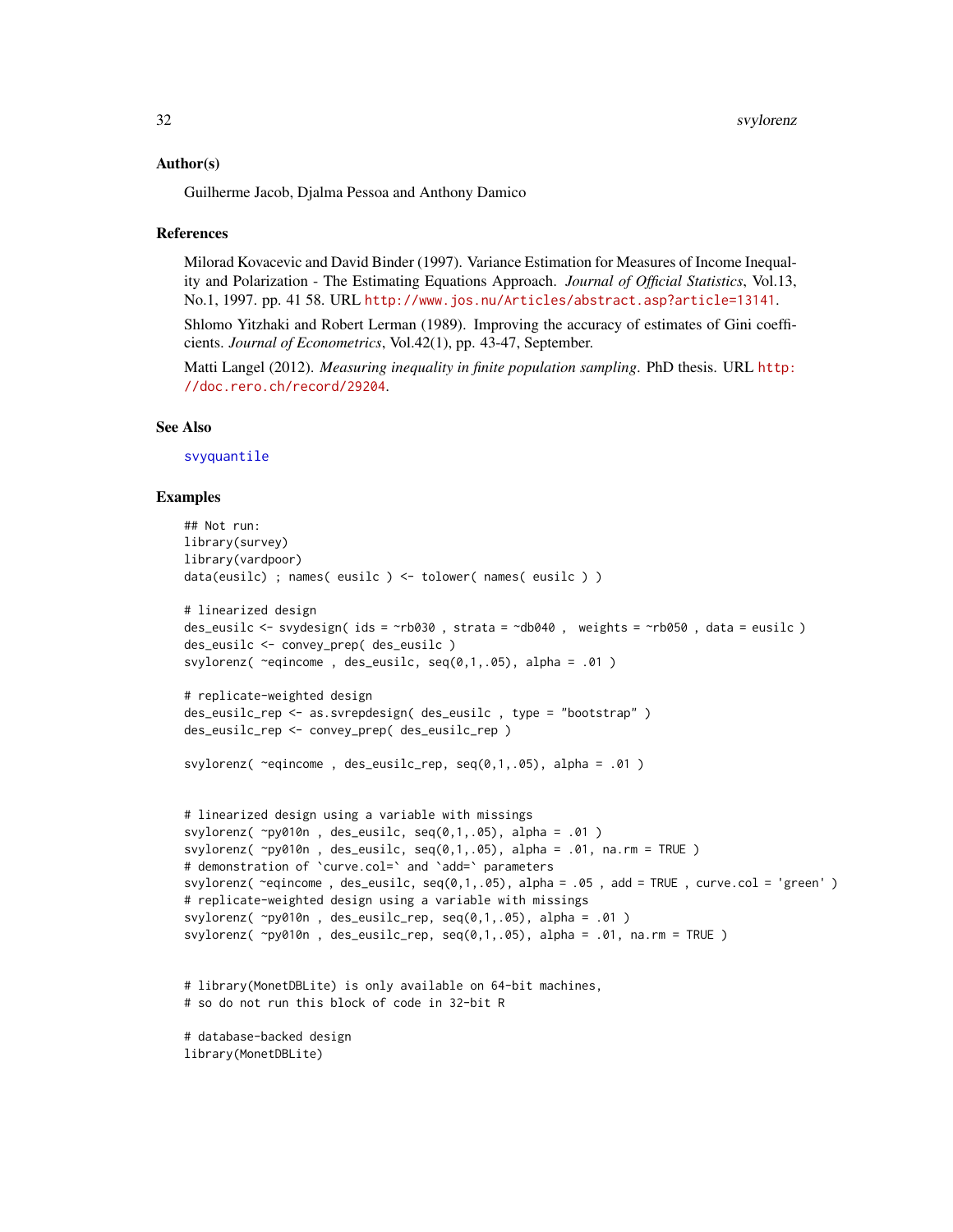# <span id="page-32-0"></span>svypoormed 33

```
library(DBI)
dbfolder <- tempdir()
conn <- dbConnect( MonetDBLite::MonetDBLite() , dbfolder )
dbWriteTable( conn , 'eusilc' , eusilc )
dbd_eusilc <-
svydesign(
ids = \sim b030,
strata = \simdb040,
weights = \nightharpoonuprb050,
data="eusilc",
dbname=dbfolder,
dbtype="MonetDBLite"
)
dbd_eusilc <- convey_prep( dbd_eusilc )
svylorenz( ~eqincome , dbd_eusilc, seq(0,1,.05), alpha = .01 )
# highlithing the difference between the quantile-based curve and the empirical version:
svylorenz( ~eqincome , dbd_eusilc, seq(0,1,.5), empirical = TRUE, ci = FALSE, curve.col = "green" )
svylorenz( ~eqincome , dbd_eusilc, seq(0,1,.5), alpha = .01, add = TRUE )
legend( "topleft", c("Quantile-based", "Empirical"), lwd = c(1,1), col = c("red", "green"))
# as the number of quantiles increases, the difference between the curves gets smaller
svylorenz( ~eqincome , dbd_eusilc, seq(0,1,.01), empirical = TRUE, ci = FALSE, curve.col = "green" )
svylorenz( ~eqincome , dbd_eusilc, seq(0,1,.01), alpha = .01, add = TRUE )
legend( "topleft", c("Quantile-based", "Empirical"), lwd = c(1,1), col = c("red", "green"))
dbRemoveTable( conn , 'eusilc' )
## End(Not run)
```
svypoormed *Relative median poverty gap*

# Description

Estimate the median of incomes less than the at-risk-of-poverty threshold (arpt).

#### Usage

```
svypoormed(formula, design, ...)
## S3 method for class 'survey.design'
svypoormed(formula, design, order = 0.5,
 percent = 0.6, na.rm = FALSE, ...## S3 method for class 'svyrep.design'
```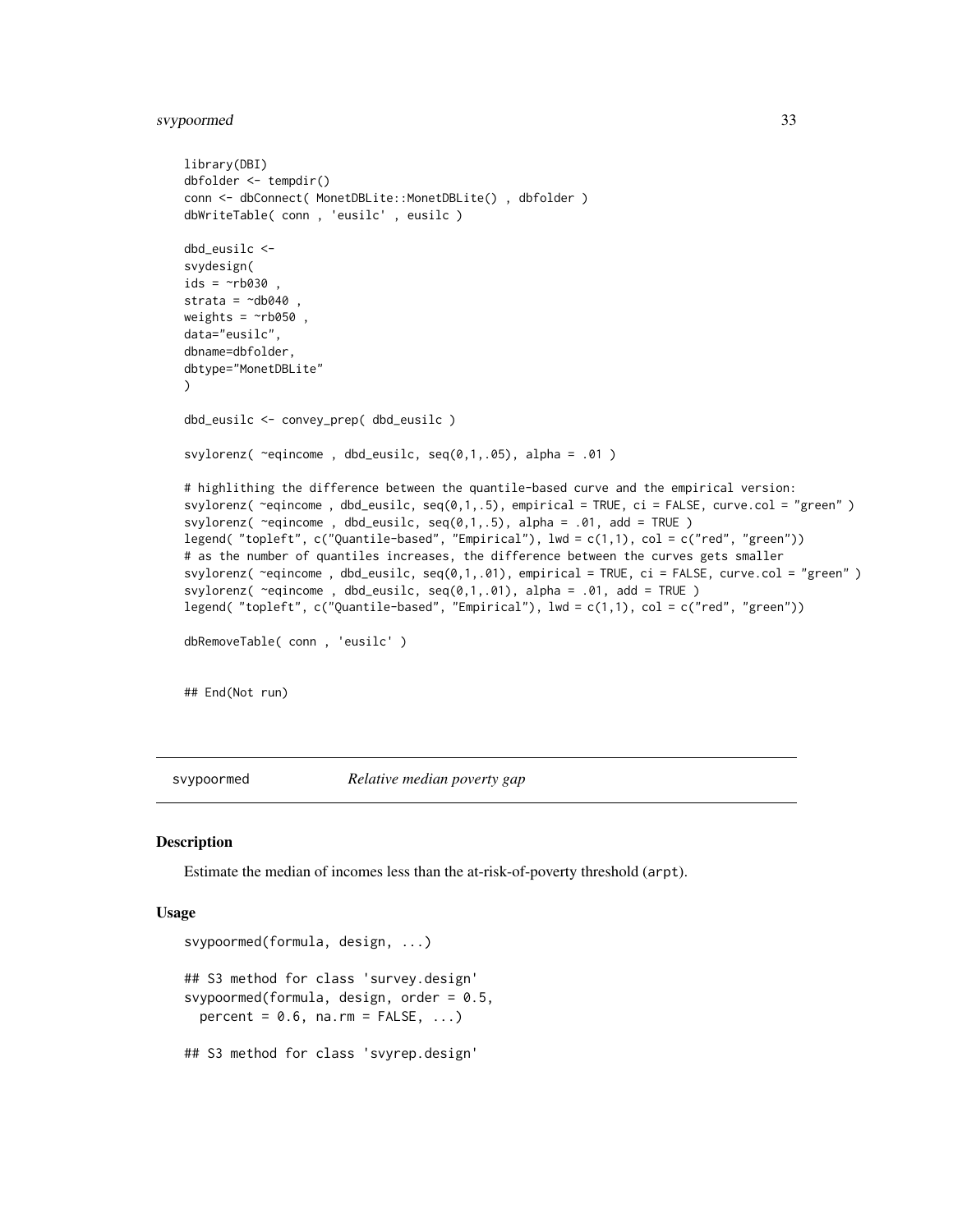```
svypoormed(formula, design, order = 0.5,
 percent = 0.6, na.rm = FALSE, ...)
## S3 method for class 'DBIsvydesign'
svypoormed(formula, design, ...)
```
#### Arguments

| formula  | a formula specifying the income variable                                                    |
|----------|---------------------------------------------------------------------------------------------|
| design   | a design object of class survey. design or class svyrep. design from the survey<br>library. |
| $\cdots$ | future expansion                                                                            |
| order    | income quantile order, usually .5                                                           |
| percent  | fraction of the quantile, usually .60                                                       |
| na.rm    | Should cases with missing values be dropped?                                                |

# Details

you must run the convey\_prep function on your survey design object immediately after creating it with the svydesign or svrepdesign function.

# Value

Object of class "cvystat", which are vectors with a "var" attribute giving the variance and a "statistic" attribute giving the name of the statistic.

# Author(s)

Djalma Pessoa and Anthony Damico

# References

Guillaume Osier (2009). Variance estimation for complex indicators of poverty and inequality. *Journal of the European Survey Research Association*, Vol.3, No.3, pp. 167-195, ISSN 1864-3361, URL <http://ojs.ub.uni-konstanz.de/srm/article/view/369>.

Jean-Claude Deville (1999). Variance estimation for complex statistics and estimators: linearization and residual techniques. Survey Methodology, 25, 193-203, URL [http://www5.statcan.gc.ca/](http://www5.statcan.gc.ca/bsolc/olc-cel/olc-cel?lang=eng&catno=12-001-X19990024882) [bsolc/olc-cel/olc-cel?lang=eng&catno=12-001-X19990024882](http://www5.statcan.gc.ca/bsolc/olc-cel/olc-cel?lang=eng&catno=12-001-X19990024882).

# See Also

[svyarpt](#page-9-1)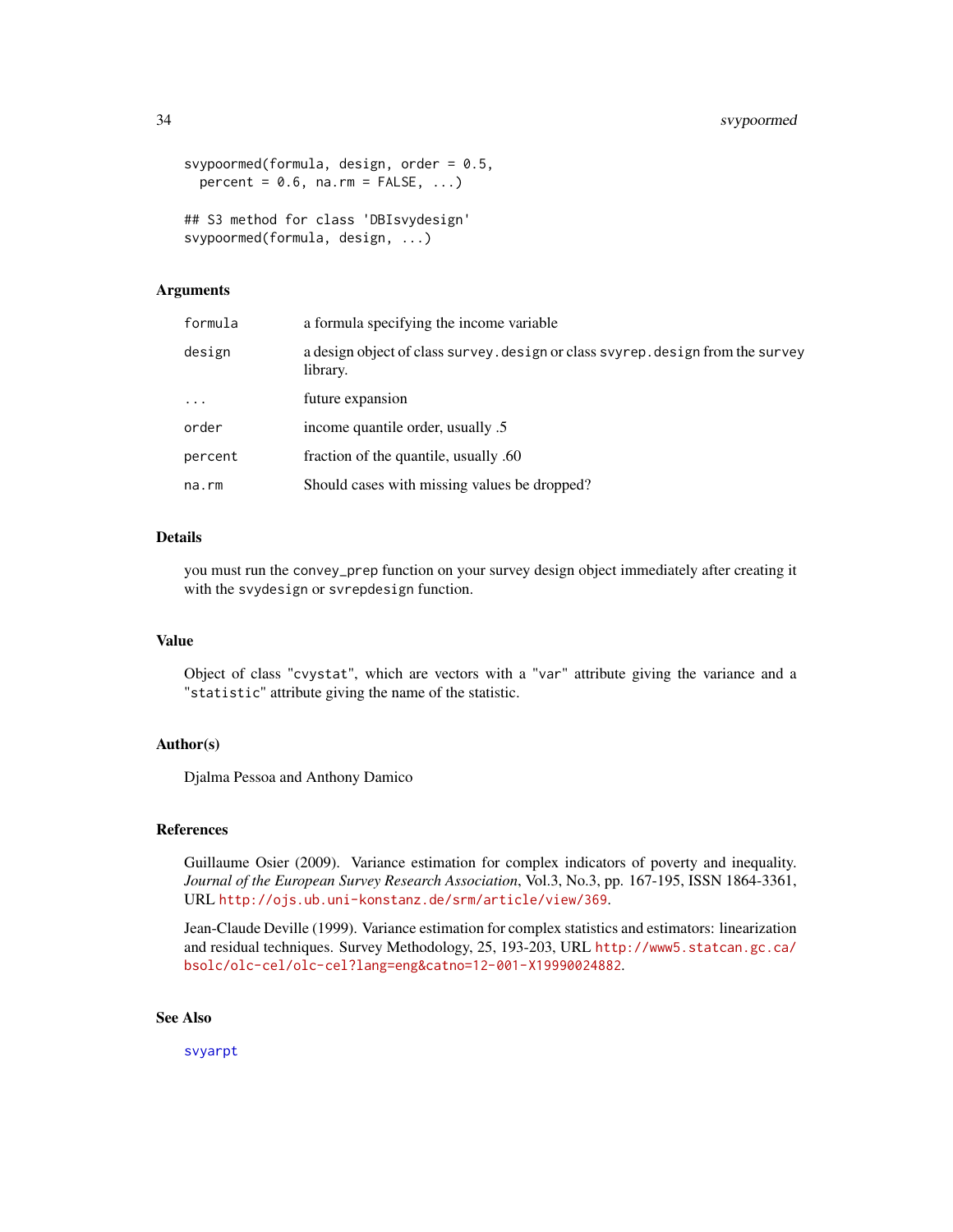# svypoormed 35

```
## Not run:
library(survey)
library(vardpoor)
data(eusilc) ; names( eusilc ) <- tolower( names( eusilc ) )
# linearized design
des_eusilc <- svydesign( ids = ~rb030 , strata = ~db040 , weights = ~rb050 , data = eusilc )
des_eusilc <- convey_prep( des_eusilc )
svypoormed( ~eqincome , design = des_eusilc )
# replicate-weighted design
des_eusilc_rep <- as.svrepdesign( des_eusilc , type = "bootstrap" )
des_eusilc_rep <- convey_prep( des_eusilc_rep )
svypoormed( ~eqincome , design = des_eusilc_rep )
# linearized design using a variable with missings
svypoormed( ~ py010n , design = des_eusilc )
svypoormed( ~ py010n , design = des_eusilc , na.rm = TRUE )
# replicate-weighted design using a variable with missings
svypoormed( ~ py010n , design = des_eusilc_rep )
svypoormed( ~ py010n , design = des_eusilc_rep , na.rm = TRUE )
# library(MonetDBLite) is only available on 64-bit machines,
# so do not run this block of code in 32-bit R
# database-backed design
library(MonetDBLite)
library(DBI)
dbfolder <- tempdir()
conn <- dbConnect( MonetDBLite::MonetDBLite() , dbfolder )
dbWriteTable( conn , 'eusilc' , eusilc )
dbd_eusilc <-
svydesign(
ids = \nightharpoonuprb030
strata = \negdb040
weights = \nightharpoonuprb050,
data="eusilc",
dbname=dbfolder,
dbtype="MonetDBLite"
)
dbd_eusilc <- convey_prep( dbd_eusilc )
svypoormed( ~ eqincome , design = dbd_eusilc )
dbRemoveTable( conn , 'eusilc' )
```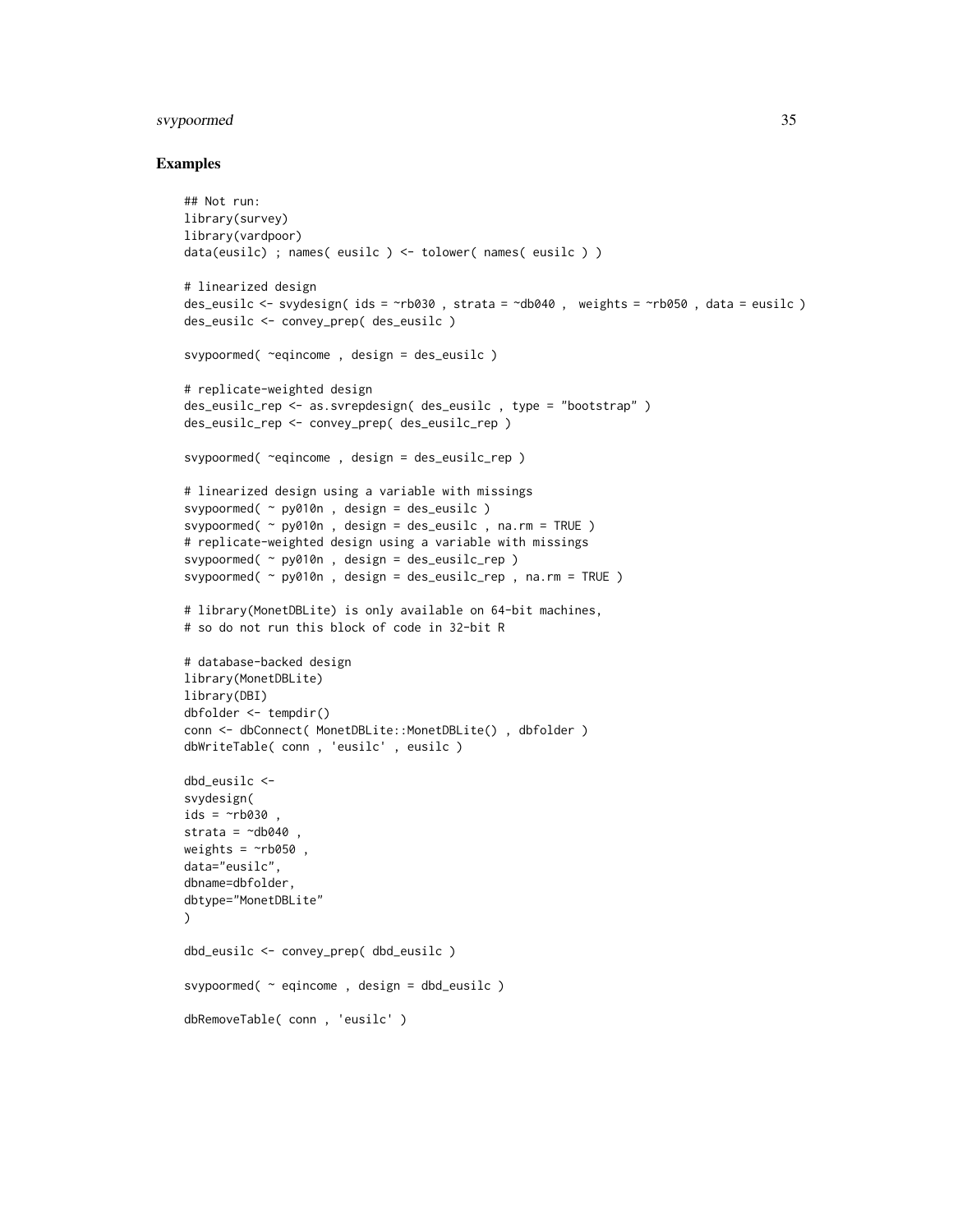<span id="page-35-0"></span>## End(Not run)

svyqsr *Quintile Share Ratio*

# Description

Estimate ratio of the total income received by the highest earners to the total income received by lowest earners, defaulting to 20

# Usage

```
svyqsr(formula, design, ...)
## S3 method for class 'survey.design'
svyqsr(formula, design, alpha = 0.2, na.rm = FALSE,
 upper_quant = FALSE, lower_quant = FALSE, upper_tot = FALSE,
 lower\_tot = FALSE, ...)## S3 method for class 'svyrep.design'
svyqsr(formula, design, alpha = 0.2, na.rm = FALSE,
 upper_quant = FALSE, lower_quant = FALSE, upper_tot = FALSE,
 lower\_tot = FALSE, ...)## S3 method for class 'DBIsvydesign'
svyqsr(formula, design, ...)
```
# Arguments

| formula     | a formula specifying the income variable                                                    |
|-------------|---------------------------------------------------------------------------------------------|
| design      | a design object of class survey. design or class svyrep. design from the survey<br>library. |
| $\cdots$    | future expansion                                                                            |
| alpha       | order of the quintile ratio                                                                 |
| na.rm       | Should cases with missing values be dropped?                                                |
| upper_quant | return the lower bound of highest earners                                                   |
| lower_quant | return the upper bound of lowest earners                                                    |
| upper_tot   | return the highest earners total                                                            |
| lower_tot   | return the lowest earners total                                                             |

# Details

you must run the convey\_prep function on your survey design object immediately after creating it with the svydesign or svrepdesign function.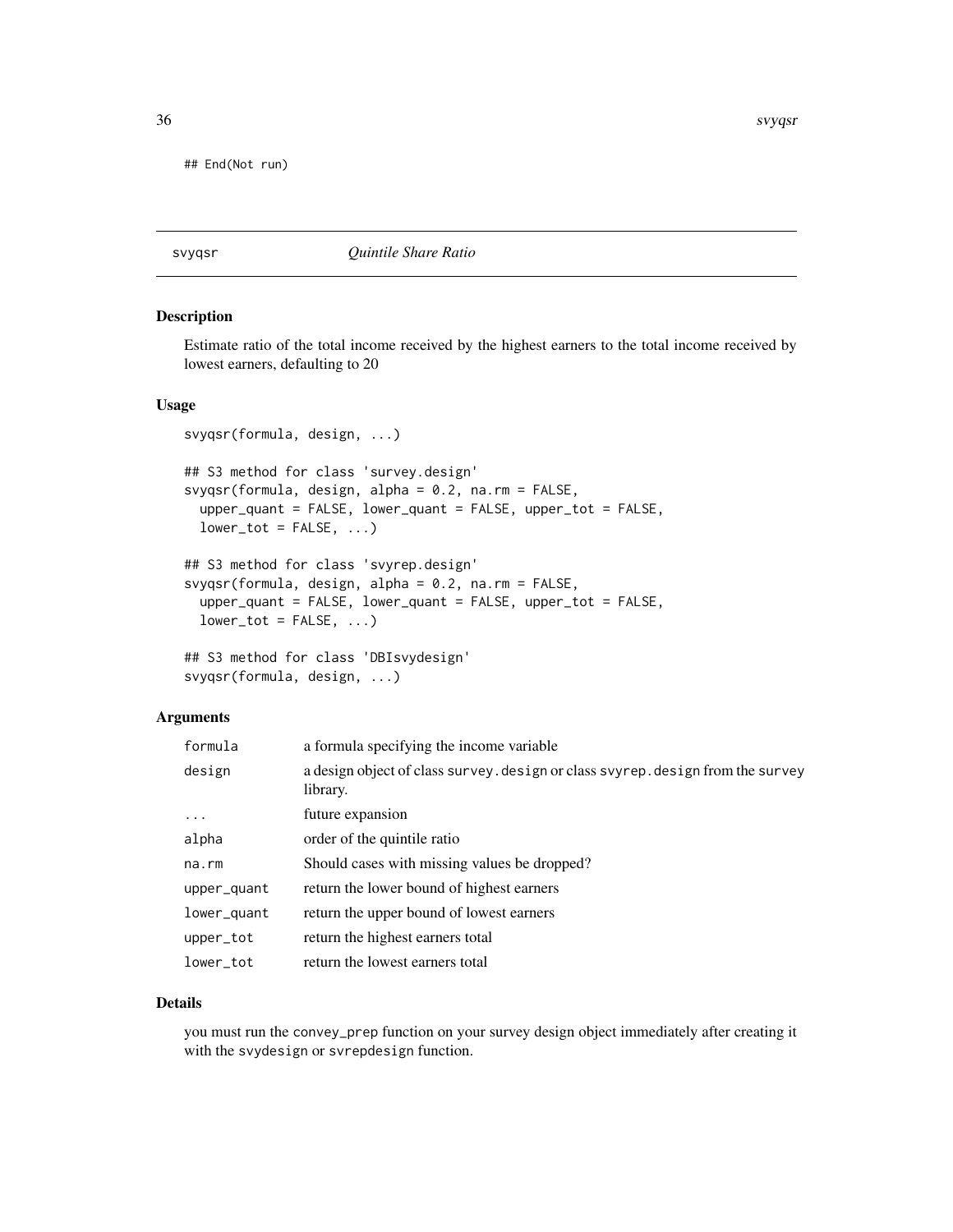#### <span id="page-36-0"></span>svyqsr 37

# Value

Object of class "cvystat", which are vectors with a "var" attribute giving the variance and a "statistic" attribute giving the name of the statistic.

# Author(s)

Djalma Pessoa and Anthony Damico

# References

Guillaume Osier (2009). Variance estimation for complex indicators of poverty and inequality. *Journal of the European Survey Research Association*, Vol.3, No.3, pp. 167-195, ISSN 1864-3361, URL <http://ojs.ub.uni-konstanz.de/srm/article/view/369>.

Jean-Claude Deville (1999). Variance estimation for complex statistics and estimators: linearization and residual techniques. Survey Methodology, 25, 193-203, URL [http://www5.statcan.gc.ca/](http://www5.statcan.gc.ca/bsolc/olc-cel/olc-cel?lang=eng&catno=12-001-X19990024882) [bsolc/olc-cel/olc-cel?lang=eng&catno=12-001-X19990024882](http://www5.statcan.gc.ca/bsolc/olc-cel/olc-cel?lang=eng&catno=12-001-X19990024882).

# See Also

[svyarpt](#page-9-1)

# Examples

```
## Not run:
library(survey)
library(vardpoor)
data(eusilc) ; names( eusilc ) <- tolower( names( eusilc ) )
# linearized design
des_eusilc <- svydesign( ids = ~rb030 , strata = ~db040 , weights = ~rb050 , data = eusilc )
des_eusilc <- convey_prep( des_eusilc )
svyqsr( ~eqincome , design = des_eusilc, upper_tot = TRUE, lower_tot = TRUE )
# replicate-weighted design
des_eusilc_rep <- as.svrepdesign( des_eusilc , type = "bootstrap" )
des_eusilc_rep <- convey_prep( des_eusilc_rep )
svyqsr( ~eqincome , design = des_eusilc_rep, upper_tot = TRUE, lower_tot = TRUE )
# linearized design using a variable with missings
svyqsr( ~ py010n , design = des_eusilc )
svyqsr( ~ py010n , design = des_eusilc , na.rm = TRUE )
# replicate-weighted design using a variable with missings
svyqsr( ~ py010n , design = des_eusilc_rep )
svyqsr( ~ py010n , design = des_eusilc_rep , na.rm = TRUE )
# library(MonetDBLite) is only available on 64-bit machines,
# so do not run this block of code in 32-bit R
```
# database-backed design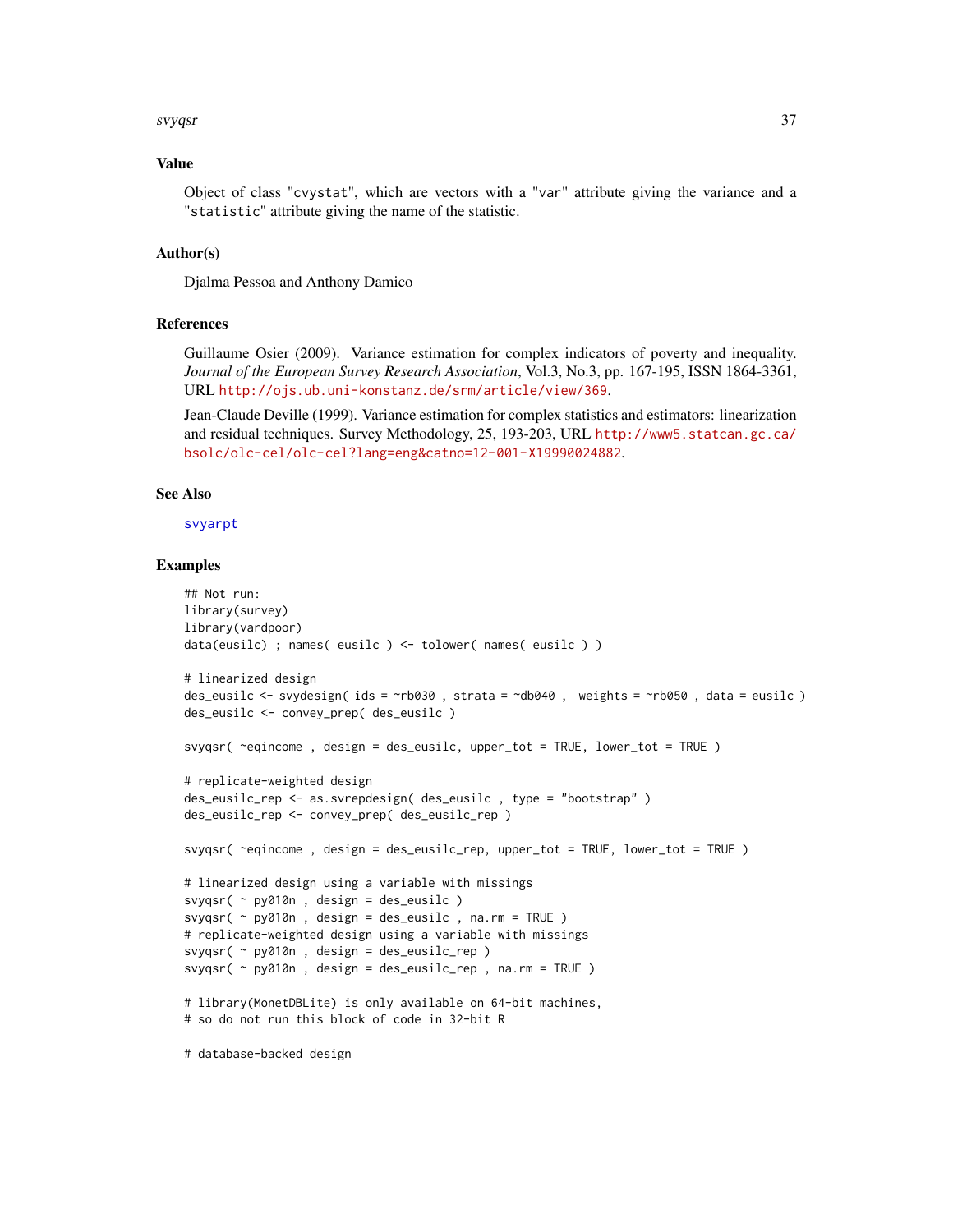#### <span id="page-37-0"></span>38 svyrenyi

```
library(MonetDBLite)
library(DBI)
dbfolder <- tempdir()
conn <- dbConnect( MonetDBLite::MonetDBLite() , dbfolder )
dbWriteTable( conn , 'eusilc' , eusilc )
dbd_eusilc <-
svydesign(
ids = \negrb030,
strata = \negdb040,
weights = \negrb050,
data="eusilc",
dbname=dbfolder,
dbtype="MonetDBLite"
)
dbd_eusilc <- convey_prep( dbd_eusilc )
svyqsr( ~ eqincome , design = dbd_eusilc )
dbRemoveTable( conn , 'eusilc' )
```
## End(Not run)

# svyrenyi *Renyi divergence measure*

# Description

Estimate the Renyi divergence measure, a measure of inequality

#### Usage

```
svyrenyi(formula, design, ...)
## S3 method for class 'survey.design'
svyrenyi(formula, design, epsilon = 1,
 na.rm = FALSE, ...)## S3 method for class 'svyrep.design'
svyrenyi(formula, design, epsilon = 1,
 na.rm = FALSE, ...)## S3 method for class 'DBIsvydesign'
svyrenyi(formula, design, ...)
```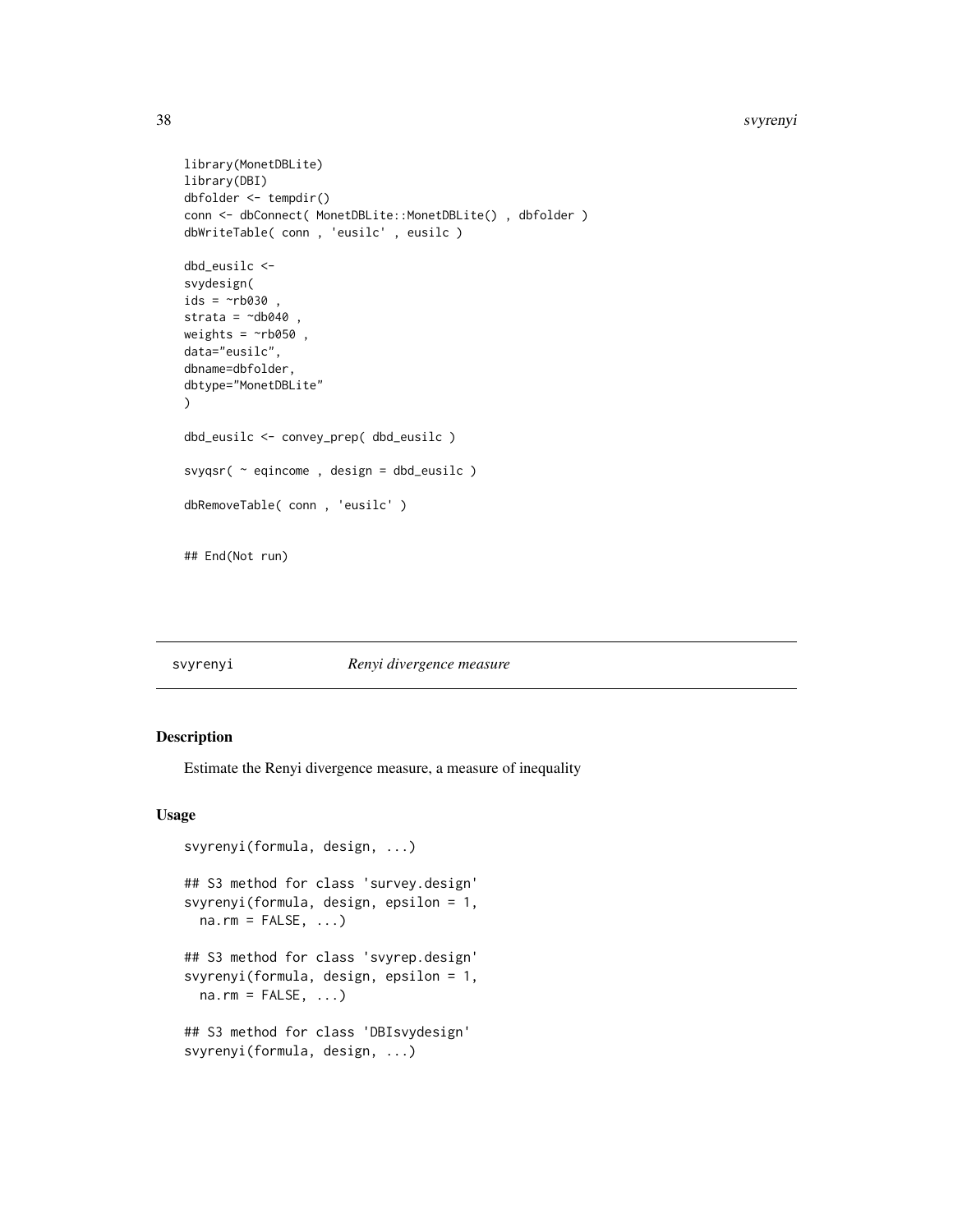#### <span id="page-38-0"></span>svyrenyi 39

## Arguments

| formula     | a formula specifying the income variable                                                                                    |
|-------------|-----------------------------------------------------------------------------------------------------------------------------|
| design      | a design object of class survey. design or class svyrep. design from the survey<br>library.                                 |
| $\cdot$     | future expansion                                                                                                            |
| epsilon     | a parameter that determines the sensivity towards inequality on the top of the<br>distribution. Defaults to epsilon $= 1$ . |
| $na$ . $rm$ | Should cases with missing values be dropped?                                                                                |

# Details

you must run the convey\_prep function on your survey design object immediately after creating it with the svydesign or svrepdesign function.

If epsilon  $==$  1, the result matches svygei with epsilon  $==$  1. As in the generalized entropy index, when epsilon == 1, the logarithm in the function only allows for strictly positive variables.

# Value

Object of class "cvystat", which are vectors with a "var" attribute giving the variance and a "statistic" attribute giving the name of the statistic.

# Author(s)

Guilherme Jacob, Djalma Pessoa and Anthony Damico

# References

Matti Langel (2012). Measuring inequality in finite population sampling. PhD thesis: Universite de Neuchatel, URL <https://doc.rero.ch/record/29204/files/00002252.pdf>.

#### See Also

[svygei](#page-18-1)

```
library(survey)
library(vardpoor)
data(eusilc) ; names( eusilc ) <- tolower( names( eusilc ) )
```

```
# linearized design
des_eusilc <- svydesign( ids = ~rb030 , strata = ~db040 , weights = ~rb050 , data = eusilc )
des_eusilc <- convey_prep(des_eusilc)
```

```
svyrenyi( ~eqincome , design = des_eusilc, epsilon = .5 )
```

```
# replicate-weighted design
des_eusilc_rep <- as.svrepdesign( des_eusilc , type = "bootstrap" )
des_eusilc_rep <- convey_prep(des_eusilc_rep)
```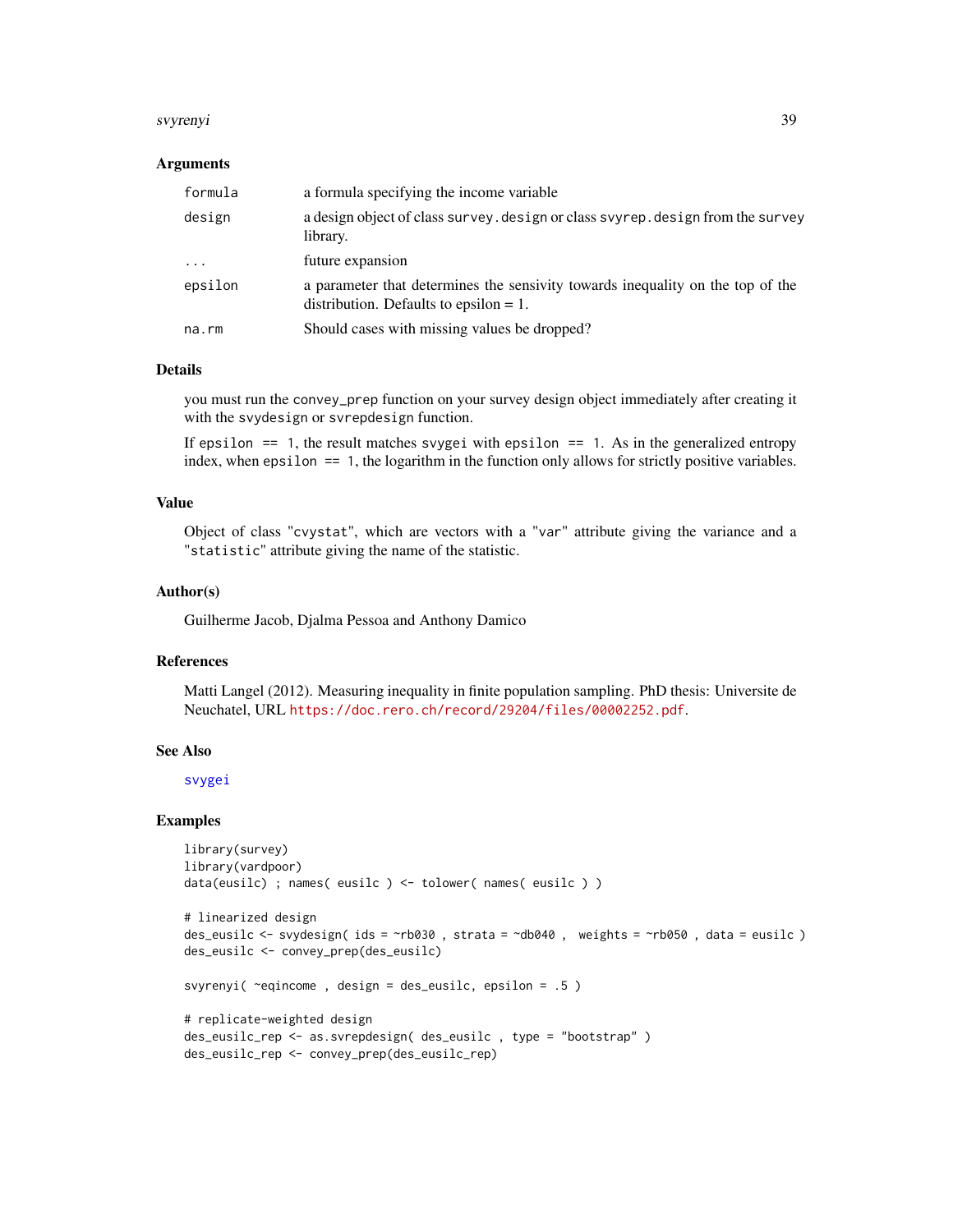```
svyrenyi( ~eqincome , design = des_eusilc_rep, epsilon = .5 )
# linearized design using a variable with missings
svyrenyi( ~py010n , design = des_eusilc, epsilon = .5 )
svyrenyi( ~py010n , design = des_eusilc, epsilon = .5, na.rm = TRUE )
# replicate-weighted design using a variable with missings
svyrenyi( ~py010n , design = des_eusilc_rep, epsilon = .5 )
svyrenyi( ~py010n , design = des_eusilc_rep, epsilon = .5, na.rm = TRUE )
# library(MonetDBLite) is only available on 64-bit machines,
# so do not run this block of code in 32-bit R
## Not run:
# database-backed design
library(MonetDBLite)
library(DBI)
dbfolder <- tempdir()
conn <- dbConnect( MonetDBLite::MonetDBLite() , dbfolder )
dbWriteTable( conn , 'eusilc' , eusilc )
dbd_eusilc <-
svydesign(
ids = \negrb030
strata = \simdb040
weights = \nightharpoonuprb050,
data="eusilc",
dbname=dbfolder,
dbtype="MonetDBLite"
\lambdadbd_eusilc <- convey_prep( dbd_eusilc )
svyrenyi( ~eqincome , design = dbd_eusilc, epsilon = .5 )
# Testing if Renyi and GEI match when epsilon == 1:
svyrenyi( ~eqincome , design = subset(dbd_eusilc, eqincome > 0 ), epsilon = 1 )
svygei( ~eqincome , design = subset(dbd_eusilc, eqincome > 0 ), epsilon = 1 )
dbRemoveTable( conn , 'eusilc' )
## End(Not run)
```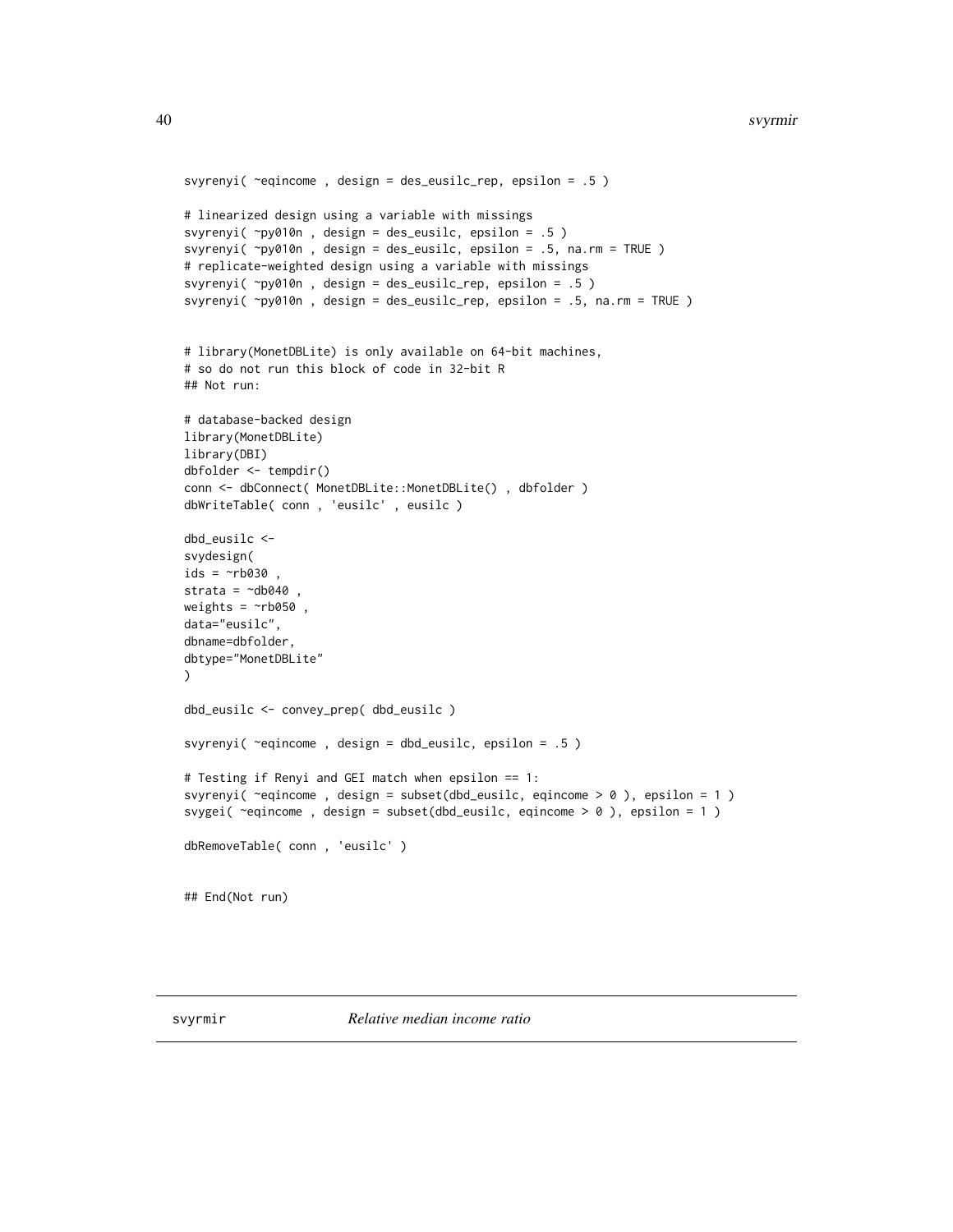#### svyrmir 41

# Description

Estimate the ratio between the median income of people with age above 65 and the median income of people with age below 65.

# Usage

```
svyrmir(formula, design, ...)
## S3 method for class 'survey.design'
svyrmir(formula, design, age, agelim = 65,
 order = 0.5, na.rm = FALSE, med_old = FALSE, med_young = FALSE, ...)
## S3 method for class 'svyrep.design'
svyrmir(formula, design, age, agelim = 65,
 order = 0.5, na.rm = FALSE, med_old = FALSE, med_young = FALSE, ...)
## S3 method for class 'DBIsvydesign'
svyrmir(formula, design, age, ...)
```
# Arguments

| formula   | a formula specifying the income variable                                                    |
|-----------|---------------------------------------------------------------------------------------------|
| design    | a design object of class survey. design or class svyrep. design from the survey<br>library. |
| $\cdots$  | future expansion                                                                            |
| age       | formula defining the variable age.                                                          |
| agelim    | the age cutpoint, the default is 65                                                         |
| order     | income quantile order, usually .5                                                           |
| na.rm     | Should cases with missing values be dropped?                                                |
| med_old   | return the median income of people older than agelim                                        |
| med_young | return the median income of people younger than agelim                                      |

# Details

you must run the convey\_prep function on your survey design object immediately after creating it with the svydesign or svrepdesign function.

# Value

Object of class "cvystat", which are vectors with a "var" attribute giving the variance and a "statistic" attribute giving the name of the statistic.

# Author(s)

Djalma Pessoa and Anthony Damico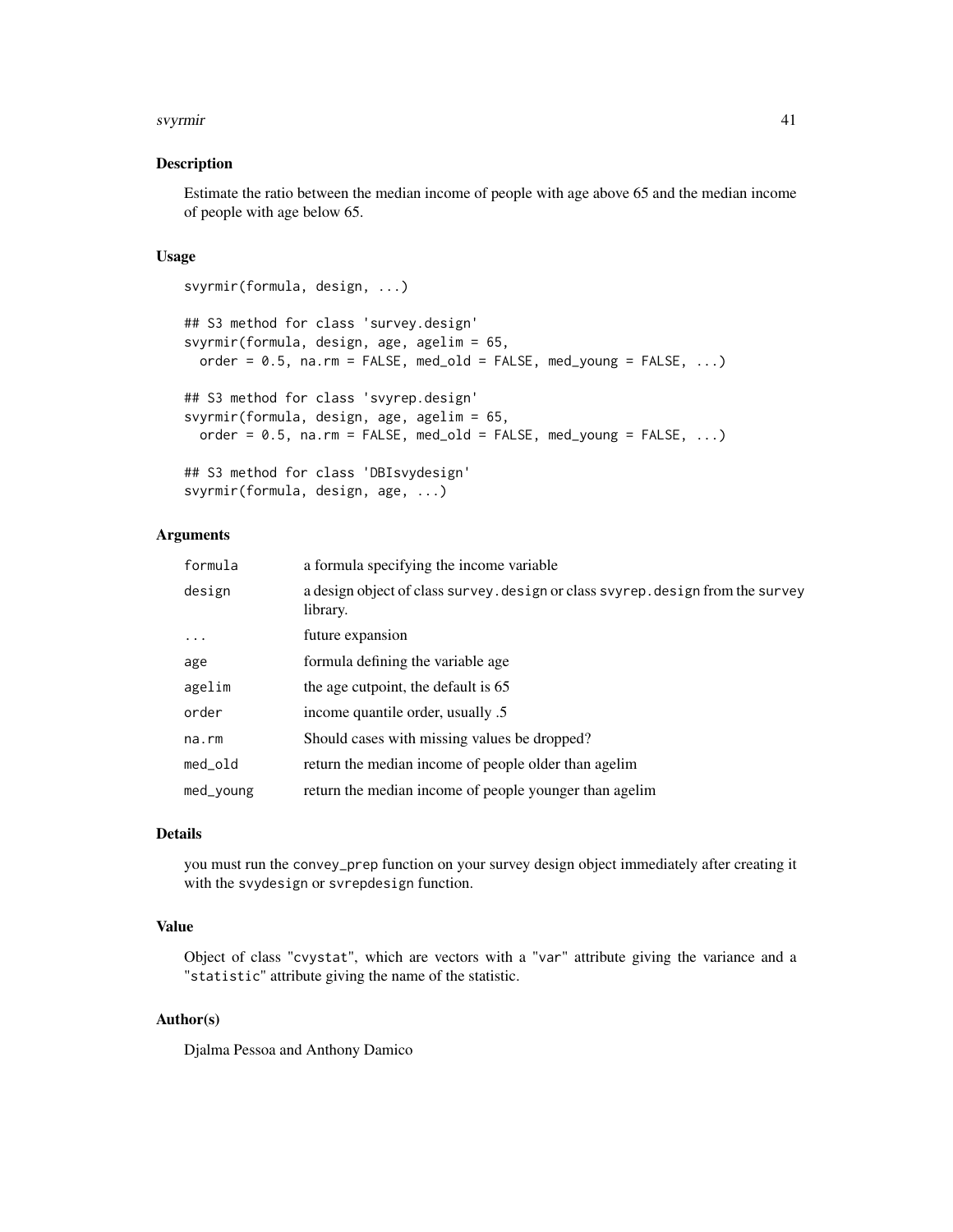# <span id="page-41-0"></span>References

Guillaume Osier (2009). Variance estimation for complex indicators of poverty and inequality. *Journal of the European Survey Research Association*, Vol.3, No.3, pp. 167-195, ISSN 1864-3361, URL <http://ojs.ub.uni-konstanz.de/srm/article/view/369>.

Jean-Claude Deville (1999). Variance estimation for complex statistics and estimators: linearization and residual techniques. Survey Methodology, 25, 193-203, URL [http://www5.statcan.gc.ca/](http://www5.statcan.gc.ca/bsolc/olc-cel/olc-cel?lang=eng&catno=12-001-X19990024882) [bsolc/olc-cel/olc-cel?lang=eng&catno=12-001-X19990024882](http://www5.statcan.gc.ca/bsolc/olc-cel/olc-cel?lang=eng&catno=12-001-X19990024882).

# See Also

[svyarpt](#page-9-1)

```
library(survey)
library(vardpoor)
data(eusilc) ; names( eusilc ) <- tolower( names( eusilc ) )
# missing completely at random, missingness rate = .20
ind_miss <- rbinom(nrow(eusilc), 1, .20 )
eusilc$eqincome_miss <- eusilc$eqincome
is.na(eusilc$eqincome_miss)<- ind_miss==1
# linearized design
des_eusilc <- svydesign( ids = ~rb030 , strata = ~db040 , weights = ~rb050 , data = eusilc )
des_eusilc <- convey_prep(des_eusilc)
svyrmir( \epsiloneqincome, design = des_eusilc, age = \epsilonage, med_old = TRUE)
# replicate-weighted design
des_eusilc_rep <- as.svrepdesign( des_eusilc , type = "bootstrap" )
des_eusilc_rep <- convey_prep(des_eusilc_rep)
svyrmir( ~eqincome , design = des_eusilc_rep, age= ~age, med_old = TRUE )
# linearized design using a variable with missings
svyrmir( ~ eqincome_miss , design = des_eusilc,age= ~age)
svyrmir( ~ eqincome_miss , design = des_eusilc , age= ~age, na.rm = TRUE )
# replicate-weighted design using a variable with missings
svyrmir( ~ eqincome_miss , design = des_eusilc_rep,age= ~age )
svyrmir( \sim eqincome_miss, design = des_eusilc_rep, age= \simage, na.rm = TRUE)
# library(MonetDBLite) is only available on 64-bit machines,
# so do not run this block of code in 32-bit R
## Not run:
# database-backed design
library(MonetDBLite)
library(DBI)
dbfolder <- tempdir()
```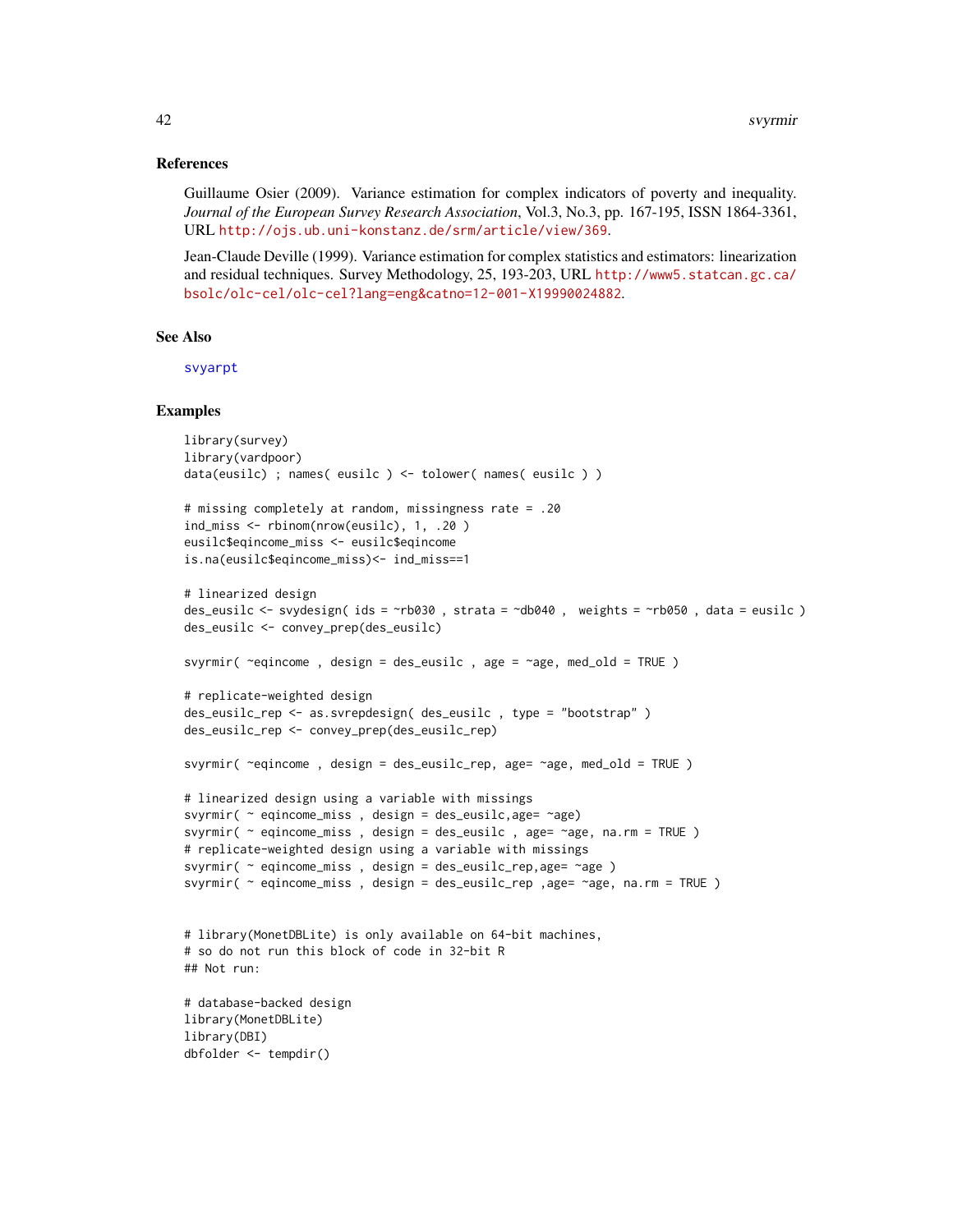#### <span id="page-42-0"></span>svyrmpg 43

```
conn <- dbConnect( MonetDBLite::MonetDBLite() , dbfolder )
dbWriteTable( conn , 'eusilc' , eusilc )
dbd_eusilc <-
svydesign(
ids = \negrb030 ,
strata = \negdb040,
weights = \negrb050,
data="eusilc",
dbname=dbfolder,
dbtype="MonetDBLite"
)
dbd_eusilc <- convey_prep( dbd_eusilc )
svyrmir( ~eqincome , design = dbd_eusilc , age = ~age )
dbRemoveTable( conn , 'eusilc' )
## End(Not run)
```
# svyrmpg *Relative median poverty gap*

#### Description

Estimate the difference between the at-risk-of-poverty threshold (arpt) and the median of incomes less than the arpt relative to the arpt.

#### Usage

```
svyrmpg(formula, design, ...)
## S3 method for class 'survey.design'
svyrmpg(formula, design, order = 0.5, percent = 0.6,
 na.rm = FALSE, thresh = FALSE, poor_median = FALSE, \ldots)
## S3 method for class 'svyrep.design'
svyrmpg(formula, design, order = 0.5, percent = 0.6,
 na.rm = FALSE, thresh = FALSE, poor_median = FALSE, \ldots)
## S3 method for class 'DBIsvydesign'
svyrmpg(formula, design, ...)
```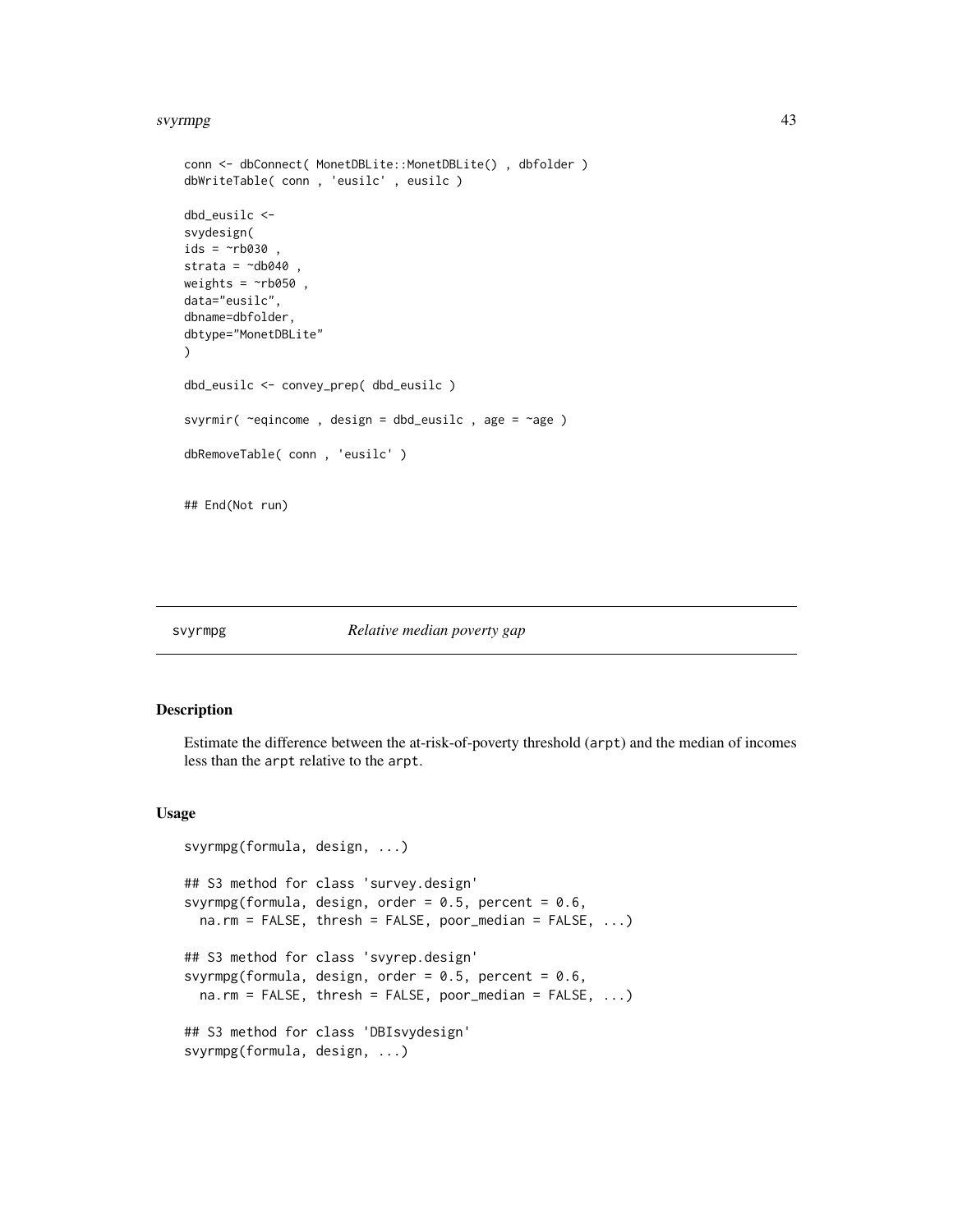# **Arguments**

| formula     | a formula specifying the income variable                                                    |
|-------------|---------------------------------------------------------------------------------------------|
| design      | a design object of class survey. design or class svyrep. design from the survey<br>library. |
| $\cdots$    | future expansion                                                                            |
| order       | income quantile order, usually .5                                                           |
| percent     | fraction of the quantile, usually .60                                                       |
| na.rm       | Should cases with missing values be dropped?                                                |
| thresh      | return the poverty poverty threshold                                                        |
| poor_median | return the median income of poor people                                                     |

# Details

you must run the convey\_prep function on your survey design object immediately after creating it with the svydesign or svrepdesign function.

# Value

Object of class "cvystat", which are vectors with a "var" attribute giving the variance and a "statistic" attribute giving the name of the statistic.

#### Author(s)

Djalma Pessoa and Anthony Damico

#### References

Guillaume Osier (2009). Variance estimation for complex indicators of poverty and inequality. *Journal of the European Survey Research Association*, Vol.3, No.3, pp. 167-195, ISSN 1864-3361, URL <http://ojs.ub.uni-konstanz.de/srm/article/view/369>.

Jean-Claude Deville (1999). Variance estimation for complex statistics and estimators: linearization and residual techniques. Survey Methodology, 25, 193-203, URL [http://www5.statcan.gc.ca/](http://www5.statcan.gc.ca/bsolc/olc-cel/olc-cel?lang=eng&catno=12-001-X19990024882) [bsolc/olc-cel/olc-cel?lang=eng&catno=12-001-X19990024882](http://www5.statcan.gc.ca/bsolc/olc-cel/olc-cel?lang=eng&catno=12-001-X19990024882).

#### See Also

[svyarpt](#page-9-1)

```
## Not run:
library(survey)
library(vardpoor)
data(eusilc) ; names( eusilc ) <- tolower( names( eusilc ) )
# linearized design
des_eusilc <- svydesign( ids = ~rb030 , strata = ~db040 , weights = ~rb050 , data = eusilc )
```
<span id="page-43-0"></span>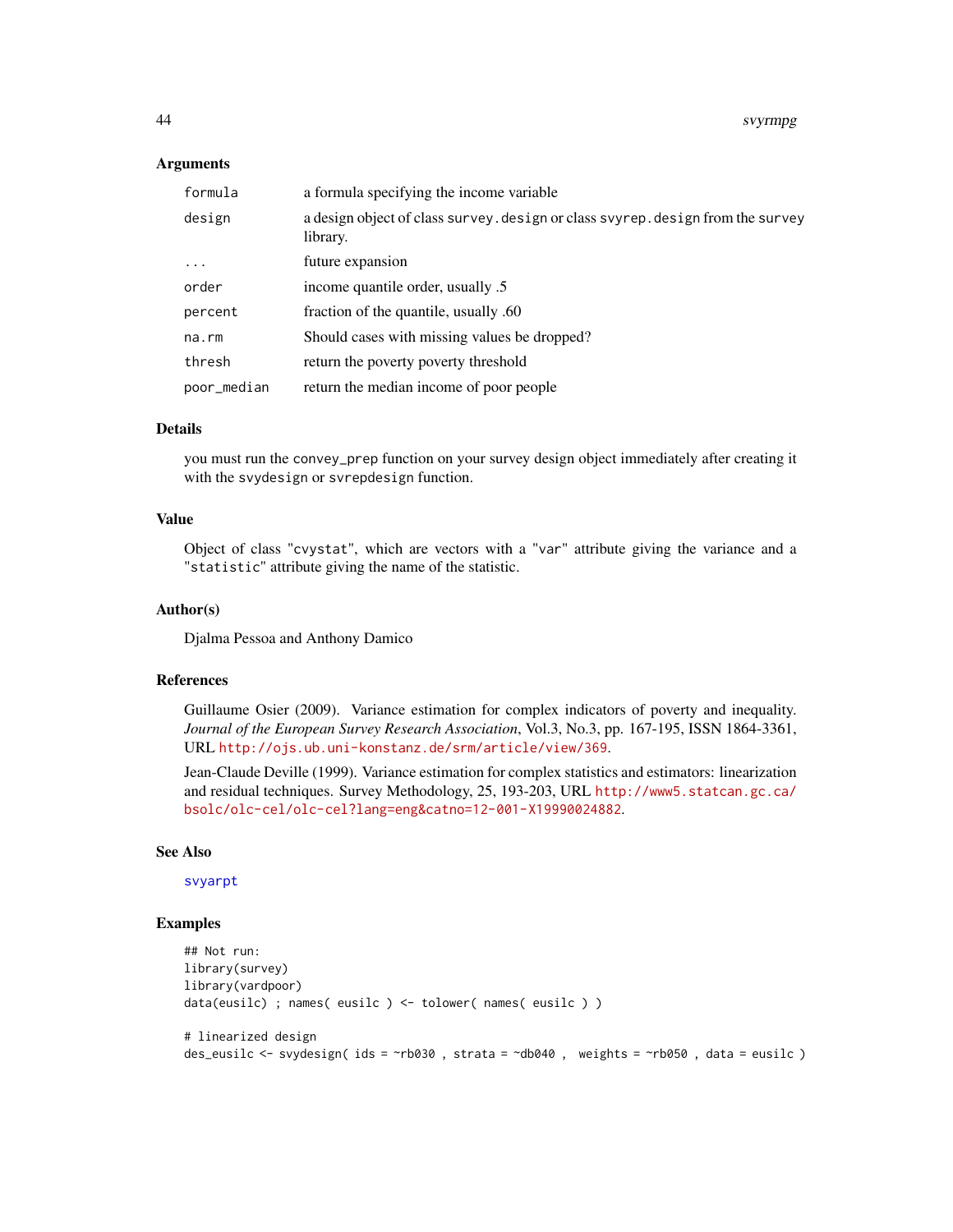#### <span id="page-44-0"></span>svyzenga 45

```
des_eusilc <- convey_prep( des_eusilc )
svyrmpg( ~eqincome , design = des_eusilc, thresh = TRUE )
# replicate-weighted design
des_eusilc_rep <- as.svrepdesign( des_eusilc , type = "bootstrap" )
des_eusilc_rep <- convey_prep( des_eusilc_rep )
svyrmpg( ~eqincome , design = des_eusilc_rep, thresh = TRUE )
# linearized design using a variable with missings
svyrmpg( ~ py010n , design = des_eusilc )
svyrmpg( ~ py010n , design = des_eusilc , na.rm = TRUE )
# replicate-weighted design using a variable with missings
svyrmpg( ~ py010n , design = des_eusilc_rep )
svyrmpg( ~ py010n , design = des_eusilc_rep , na.rm = TRUE )
# library(MonetDBLite) is only available on 64-bit machines,
# so do not run this block of code in 32-bit R
# database-backed design
library(MonetDBLite)
library(DBI)
dbfolder <- tempdir()
conn <- dbConnect( MonetDBLite::MonetDBLite() , dbfolder )
dbWriteTable( conn , 'eusilc' , eusilc )
dbd_eusilc <-
svydesign(
ids = \nightharpoonuprb030 ,
strata = \negdb040
weights = ~\simrb050,
data="eusilc",
dbname=dbfolder,
dbtype="MonetDBLite"
\lambdadbd_eusilc <- convey_prep( dbd_eusilc )
svyrmpg( ~ eqincome , design = dbd_eusilc )
dbRemoveTable( conn , 'eusilc' )
## End(Not run)
```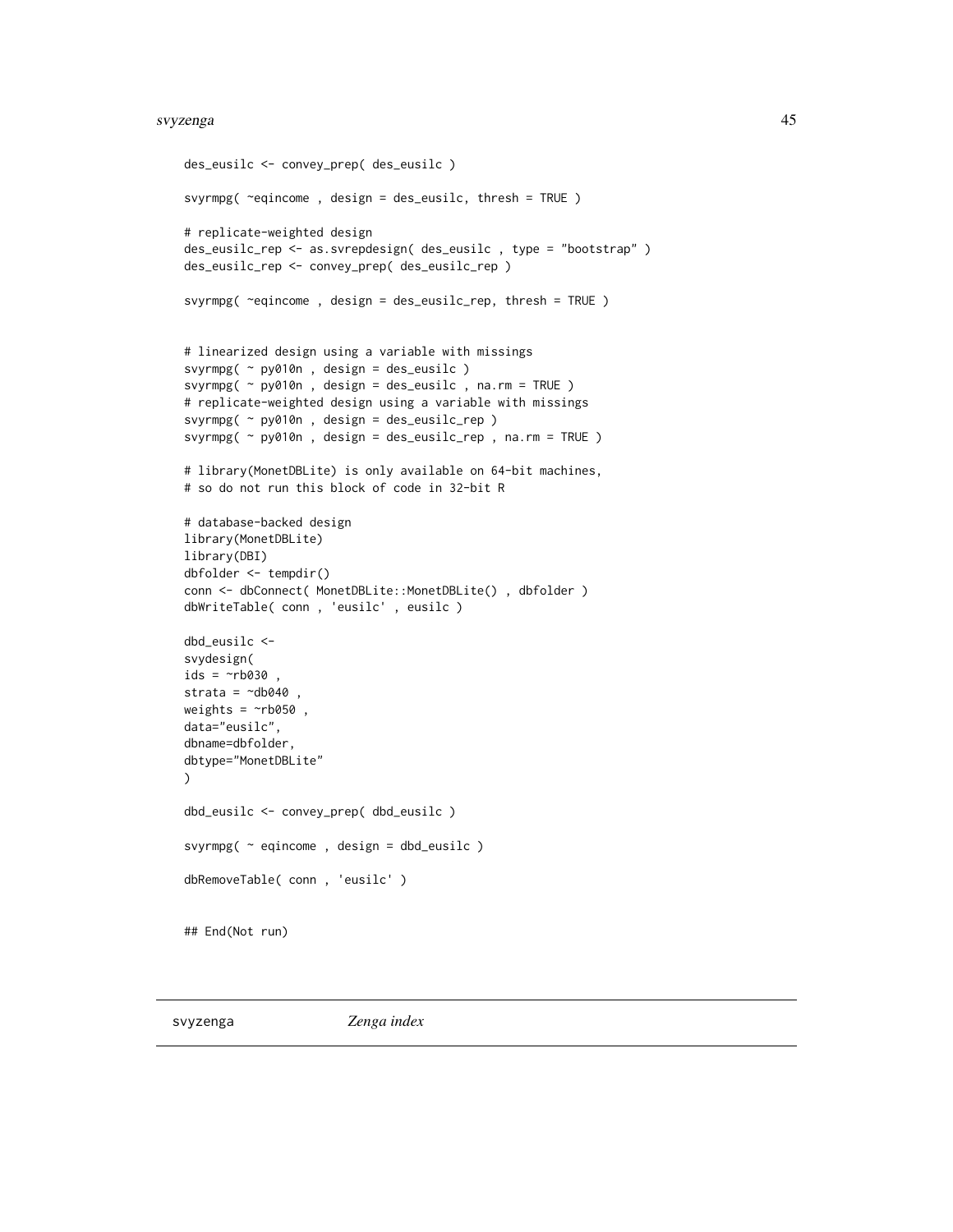#### 46 svyzenga

# Description

Estimate the Zenga index, a measure of inequality

# Usage

```
svyzenga(formula, design, ...)
```
## S3 method for class 'survey.design' svyzenga(formula, design, na.rm = FALSE, ...) ## S3 method for class 'svyrep.design'

svyzenga(formula, design, na.rm = FALSE, ...)

```
## S3 method for class 'DBIsvydesign'
svyzenga(formula, design, ...)
```
# Arguments

| formula   | a formula specifying the income variable.                                                   |
|-----------|---------------------------------------------------------------------------------------------|
| design    | a design object of class survey, design or class svyrep, design from the survey<br>library. |
| $\ddotsc$ | future expansion                                                                            |
| na.rm     | Should cases with missing values be dropped?                                                |

# Details

you must run the convey\_prep function on your survey design object immediately after creating it with the svydesign or svrepdesign function.

# Value

Object of class "cvystat", which are vectors with a "var" attribute giving the variance and a "statistic" attribute giving the name of the statistic.

# Author(s)

Guilherme Jacob, Djalma Pessoa and Anthony Damico

# References

Matti Langel (2012). Measuring inequality in finite population sampling. PhD thesis: Universite de Neuchatel, URL <https://doc.rero.ch/record/29204/files/00002252.pdf>.

# See Also

[svygini](#page-21-1)

<span id="page-45-0"></span>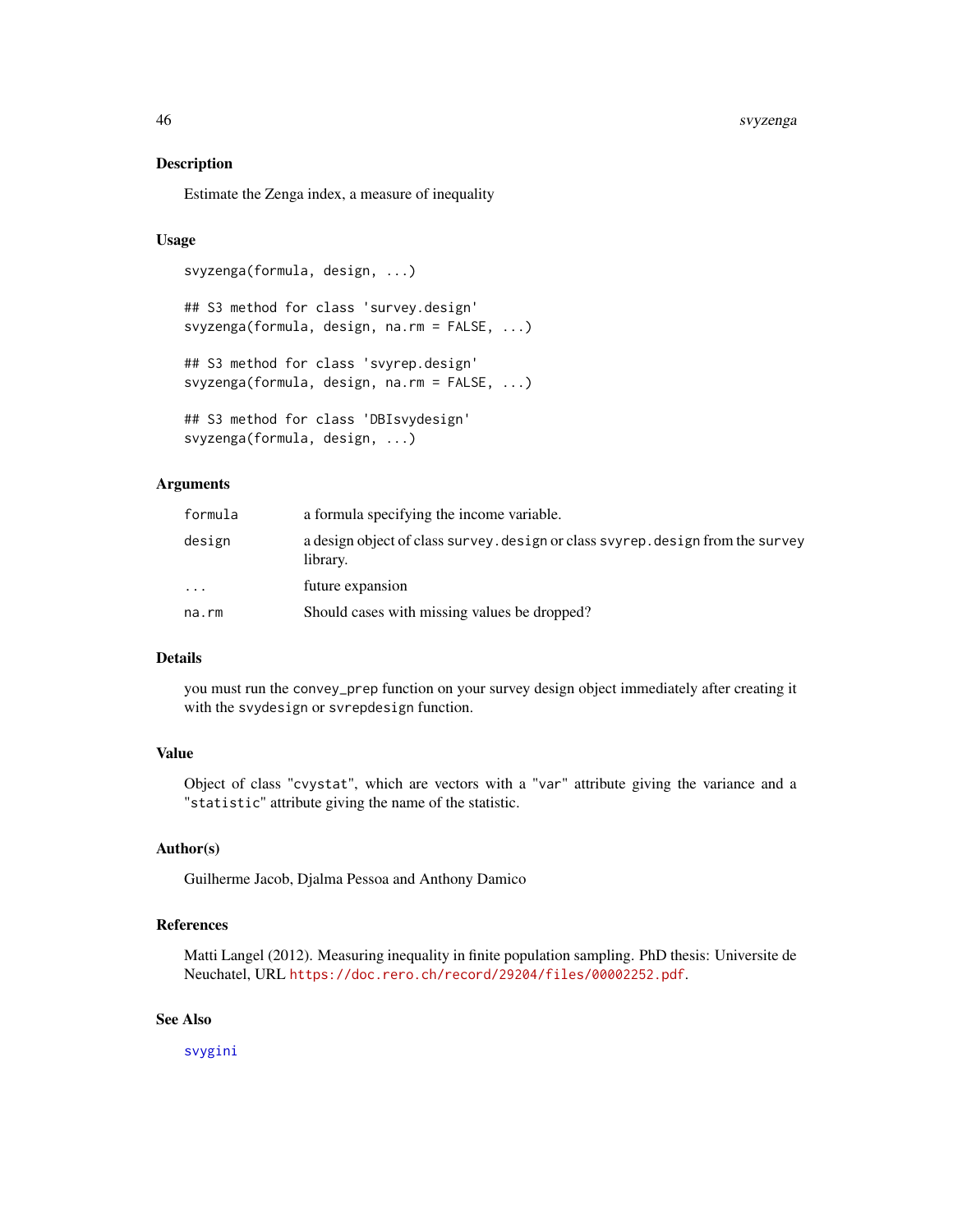#### svyzenga 47

```
## Not run:
library(survey)
library(vardpoor)
data(eusilc) ; names( eusilc ) <- tolower( names( eusilc ) )
# linearized design
des_eusilc <- svydesign( ids = ~rb030 , strata = ~db040 , weights = ~rb050 , data = eusilc )
des_eusilc <- convey_prep(des_eusilc)
# replicate-weighted design
des_eusilc_rep <- as.svrepdesign( des_eusilc , type = "bootstrap" )
des_eusilc_rep <- convey_prep(des_eusilc_rep)
# subset all designs to positive income and non-missing records only
des_eusilc_pos_inc <- subset( des_eusilc , eqincome > 0 )
des_eusilc_rep_pos_inc <- subset( des_eusilc_rep , eqincome > 0 )
# variable without missing values
svyzenga(~eqincome, des_eusilc_pos_inc)
svyzenga(~eqincome, des_eusilc_rep_pos_inc)
# subsetting:
svyzenga(~eqincome, subset( des_eusilc_pos_inc, db040 == "Styria"))
svyzenga(~eqincome, subset( des_eusilc_rep_pos_inc, db040 == "Styria"))
# variable with with missings (but subsetted to remove negatives)
# svyzenga(~py010n, subset( des_eusilc, py010n > 0 | is.na(py010n)) )
# svyzenga(~py010n, subset( des_eusilc_rep, py010n > 0 | is.na(py010n)) )
# svyzenga(~py010n, subset( des_eusilc, py010n > 0 | is.na(py010n)), na.rm = TRUE)
# svyzenga(~py010n, subset( des_eusilc_rep, py010n > 0 | is.na(py010n)), na.rm = TRUE)
# library(MonetDBLite) is only available on 64-bit machines,
# so do not run this block of code in 32-bit R
# database-backed design
library(MonetDBLite)
library(DBI)
dbfolder <- tempdir()
conn <- dbConnect( MonetDBLite::MonetDBLite() , dbfolder )
dbWriteTable( conn , 'eusilc' , eusilc )
dbd_eusilc <-
svydesign(
ids = \negrb030 ,
strata = \negdb040
weights = \nightharpoonuprb050,
data="eusilc",
dbname=dbfolder,
```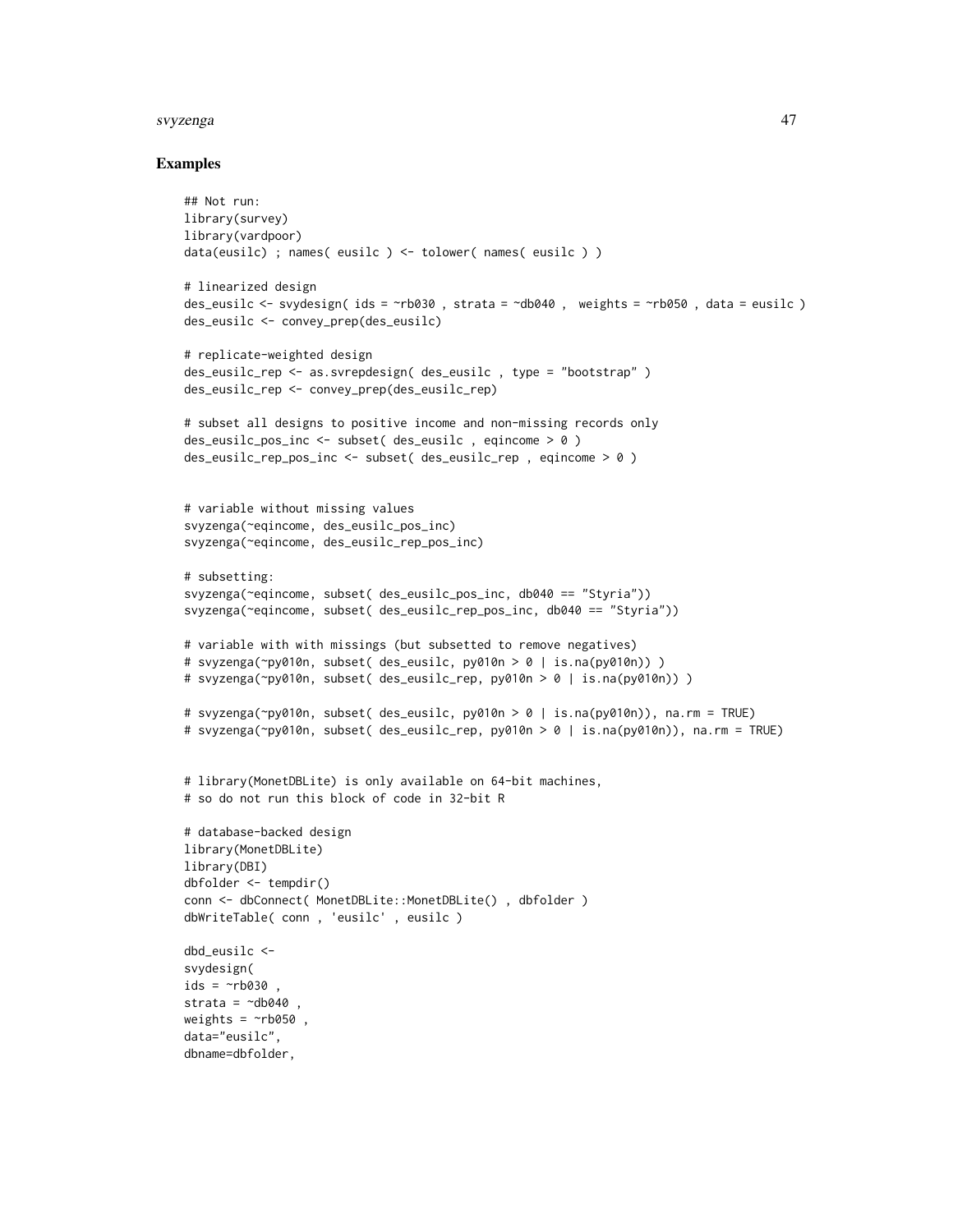```
dbtype="MonetDBLite"
)
dbd_eusilc <- convey_prep( dbd_eusilc )
# subset all designs to positive income and non-missing records only
dbd_eusilc_pos_inc <- subset( dbd_eusilc , eqincome > 0 )
# variable without missing values
svyzenga(~eqincome, dbd_eusilc_pos_inc)
# subsetting:
svyzenga(~eqincome, subset( dbd_eusilc_pos_inc, db040 == "Styria"))
# variable with with missings (but subsetted to remove negatives)
# svyzenga(~py010n, subset( dbd_eusilc, py010n > 0 | is.na(py010n)) )
# svyzenga(~py010n, subset( dbd_eusilc, py010n > 0 | is.na(py010n)), na.rm = TRUE)
dbRemoveTable( conn , 'eusilc' )
```
## End(Not run)